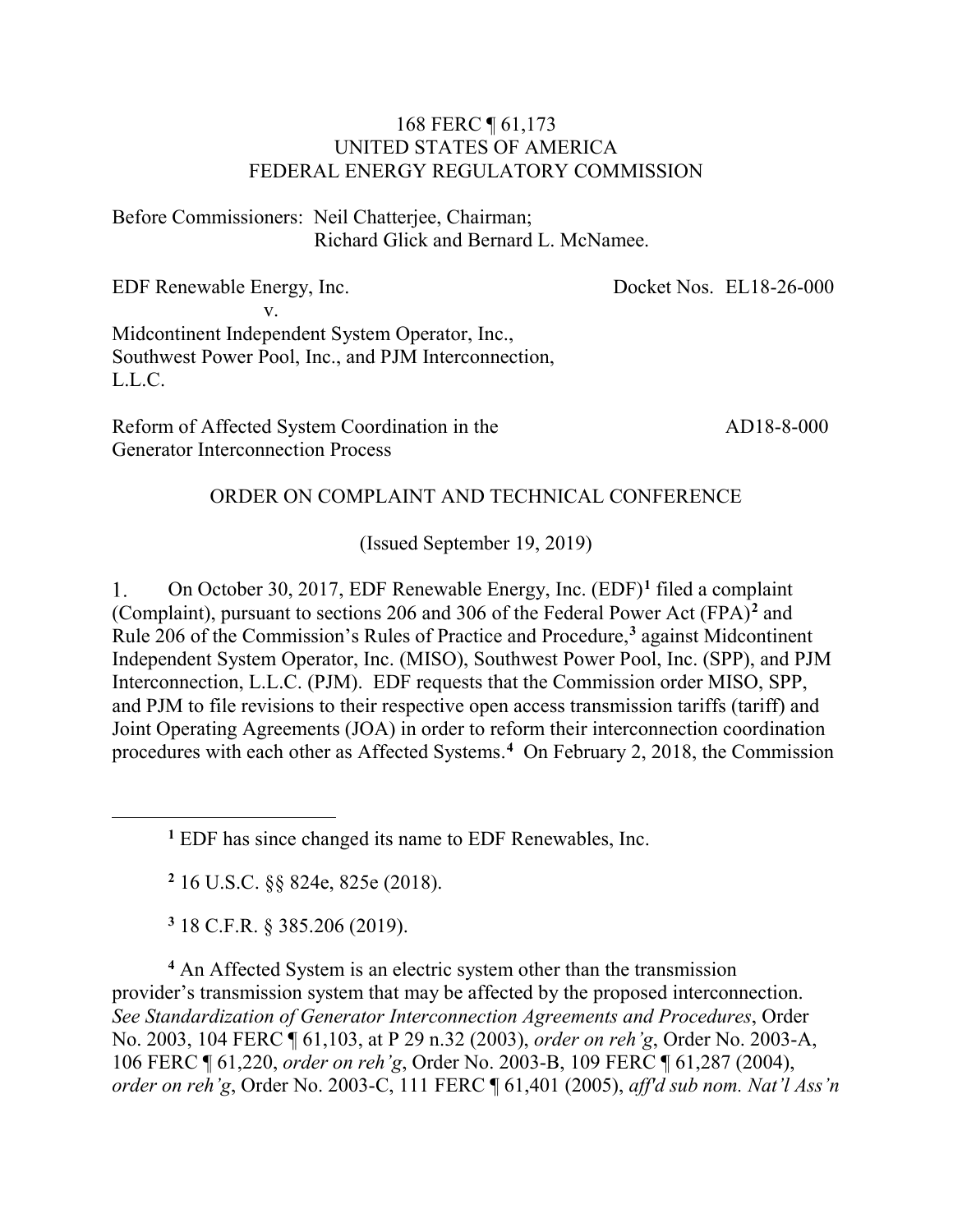issued an order directing Commission staff to convene a technical conference to explore issues raised in the Complaint related to the Affected Systems coordination procedures contained in the MISO, SPP, and PJM tariffs, the MISO-SPP JOA, and the MISO-PJM JOA, as well as the Affected Systems coordination issues raised in the Notice of Proposed Rulemaking (NOPR) issued in Docket No. RM17-8-000.<sup>[5](#page-1-0)</sup> On April 3 and 4, 2018, Commission staff convened the technical conference in Docket Nos. EL18-26-000 and AD18-8-000.

For the reasons discussed below, we grant the Complaint in part, deny the 2. Complaint in part, and direct MISO, SPP, and PJM to make compliance filings within 60 days of the date of this order, as described further herein. We also decline to initiate a generic proceeding at this time on the broader Affected Systems coordination issues raised in the NOPR and the technical conference and, therefore, terminate Docket No. AD18-8-000.

### **I. Background**

# **A. Affected Systems Coordination**

In Order No. 2003, the Commission required each public utility that owns, 3. controls, or operates facilities used for transmitting electric energy in interstate commerce to amend its tariff to include interconnection procedures and an interconnection

 $\overline{a}$ *of Regulatory Util. Comm'rs v. FERC*, 475 F.3d 1277 (D.C. Cir. 2007), *cert. denied*, 552 U.S. 1230 (2008).

<span id="page-1-0"></span>**<sup>5</sup>** *EDF Renewable Energy, Inc. v. Midcontinent Indep. Sys. Operator, Inc., Sw. Power Pool, Inc., and PJM Interconnection, L.L.C.*, 162 FERC ¶ 61,085 (2018) (February 2018 Order). On December 15, 2016, in Docket No. RM17-8-000, the Commission issued a NOPR proposing to revise its regulations, the *pro forma* Large Generator Interconnection Procedures (LGIP), and the *pro forma* Large Generator Interconnection Agreement (LGIA) in order to ensure that the generator interconnection process is just and reasonable and not unduly discriminatory or preferential. The Commission sought comment on whether it should prescribe guidelines for and potentially standardize Affected System analyses and coordination or if it should impose study requirements and associated timelines on Affected Systems. The Commission also asked commenters to consider whether there are additional steps it could take to facilitate improved coordination between Affected Systems during the interconnection process. *See Reform of Generator Interconnection Procedures and Agreements*, 157 FERC ¶ 61,212, at PP 152, 158, 159 (2017).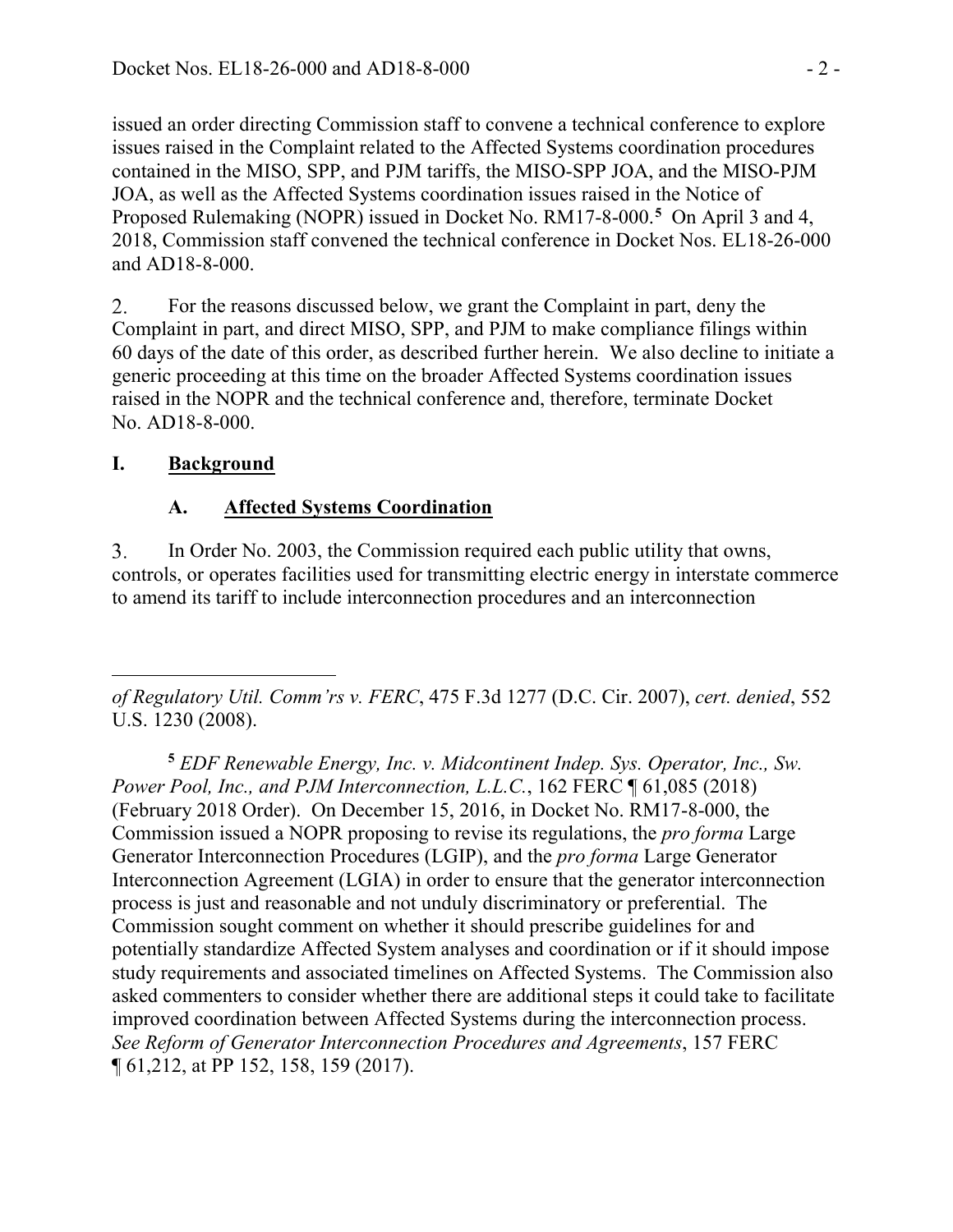agreement for electric generating facilities having a capacity of more than 20 megawatts.**[6](#page-2-0)** Order No. 2003 required the transmission provider to coordinate interconnection studies and planning meetings with Affected Systems.**[7](#page-2-1)** The Commission stated:

> When a Transmission Provider adds its own new generation to its system, this may have a reliability effect on other systems, requiring coordination among systems. Such coordination must extend to new generation of any Interconnection Customer because … a Transmission Provider must offer all generators service that is comparable to the service that it provides to its own generation or that of its [a]ffiliates.**[8](#page-2-2)**

4. The Commission found that, although the owner or operator of an Affected System is not bound by the provisions of the LGIP or LGIA of the transmission provider to whose system an interconnection customer seeks to interconnect, the transmission provider must allow any Affected System to participate in the process when conducting the interconnection studies and incorporate the legitimate safety and reliability needs of the Affected System. However, the Commission also stated that the Affected System is not required to participate in that process.**[9](#page-2-3)** In Order No. 2003-A, the Commission further required that the results of any study of the effect of the interconnection on any Affected System be included in the applicable interconnection study within the time frame specified by the host transmission provider's LGIP "if available," which allows the interconnection process to proceed even in the face of delays or non-response by the Affected System.**[10](#page-2-4)**

Section 3.6 (Coordination with Affected Systems)**[11](#page-2-5)** of the *pro forma* LGIP  $5<sub>1</sub>$ promulgated in Order No. 2003-A states:

**<sup>6</sup>** Order No. 2003, 104 FERC ¶ 61,103 at P 1.

<span id="page-2-2"></span><span id="page-2-1"></span>**<sup>7</sup>** *Id.* PP 36, 116, 122. The transmission provider is the entity with which an interconnection customer seeks to connect a generating facility. *Id.* n.3.

**<sup>8</sup>** *Id.* P 122.

<span id="page-2-0"></span> $\overline{a}$ 

**<sup>9</sup>** *Id.* P 121.

**<sup>10</sup>** Order No. 2003-A, 106 FERC ¶ 61,220 at P 115.

<span id="page-2-5"></span><span id="page-2-4"></span><span id="page-2-3"></span>**<sup>11</sup>** The Commission renumbered this section from 3.5 to 3.6 in Order No. 845. *See Reform of Generator Interconnection Procedures & Agreements*, Order No. 845,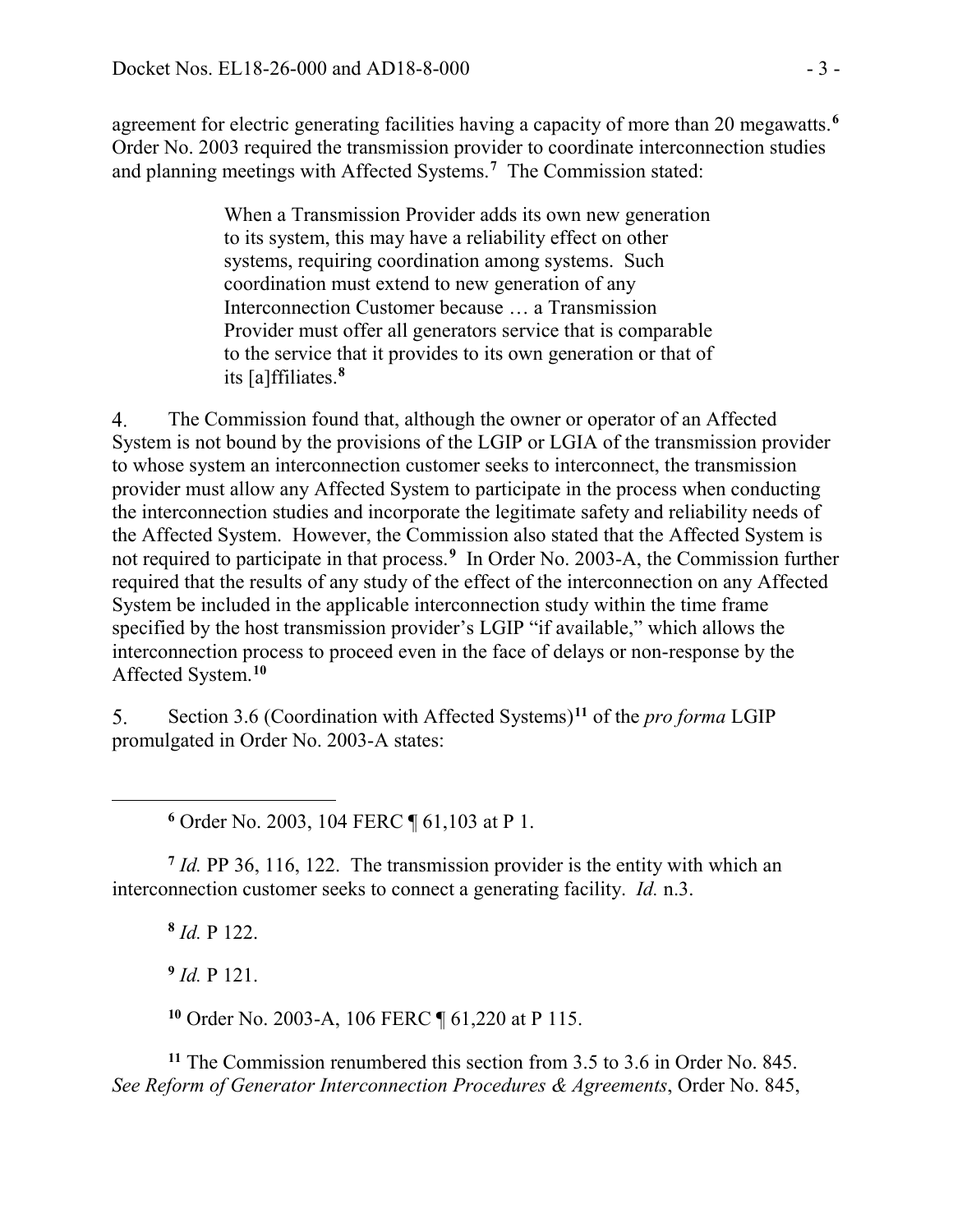$\overline{a}$ 

Transmission Provider will coordinate the conduct of any studies required to determine the impact of the Interconnection Request on Affected Systems with Affected System Operators and, if possible, include those results (if available) in its applicable Interconnection Study within the time frame specified in this LGIP. Transmission Provider will include such Affected System Operators in all meetings held with Interconnection Customer as required by this LGIP. Interconnection Customer will cooperate with Transmission Provider in all matters related to the conduct of studies and the determination of modifications to Affected Systems. A Transmission Provider which may be an Affected System shall cooperate with Transmission Provider with whom interconnection has been requested in all matters related to the conduct of studies and the determination of modifications to Affected Systems.**[12](#page-3-0)**

6. MISO, SPP, and PJM are Commission-approved regional transmission organizations (RTO) and, as such, are also transmission providers. Each RTO's tariff identifies the requirement for the host RTO to coordinate with neighboring RTOs that are Affected Systems. SPP's tariff provisions concerning Affected Systems are substantively similar to those in the *pro forma* LGIP.**[13](#page-3-1)** SPP's business practice manuals (BPM) contain no discussion of coordination with Affected Systems.

7. MISO's and PJM's tariffs contain additional requirements regarding Affected Systems coordination that are not in the *pro forma* LGIP. MISO's Generator Interconnection Procedures (GIP) state:

> Interconnection Customer, Transmission Provider, Transmission Owner and Affected System Operator shall each coordinate and cooperate on studies required to determine the impact of the Interconnection Request on Affected Systems. Transmission Provider will include such Affected System Operators … in all meetings held with

163 FERC ¶ 61,043, at Appendix B (2018) *order on reh'g*, Order No. 845-A, 166 FERC ¶ 61,137 (2019).

<span id="page-3-0"></span>**<sup>12</sup>** Order No. 2003-A, 106 FERC ¶ 61,220 at Appendix B, Standard Large Generator Interconnection Procedures, § 3.6.

<span id="page-3-1"></span>**<sup>13</sup>** SPP Open Access Transmission Tariff (SPP Tariff), Attachment V, GIP § 3.5 (Coordination with Affected Systems) (3.0.0).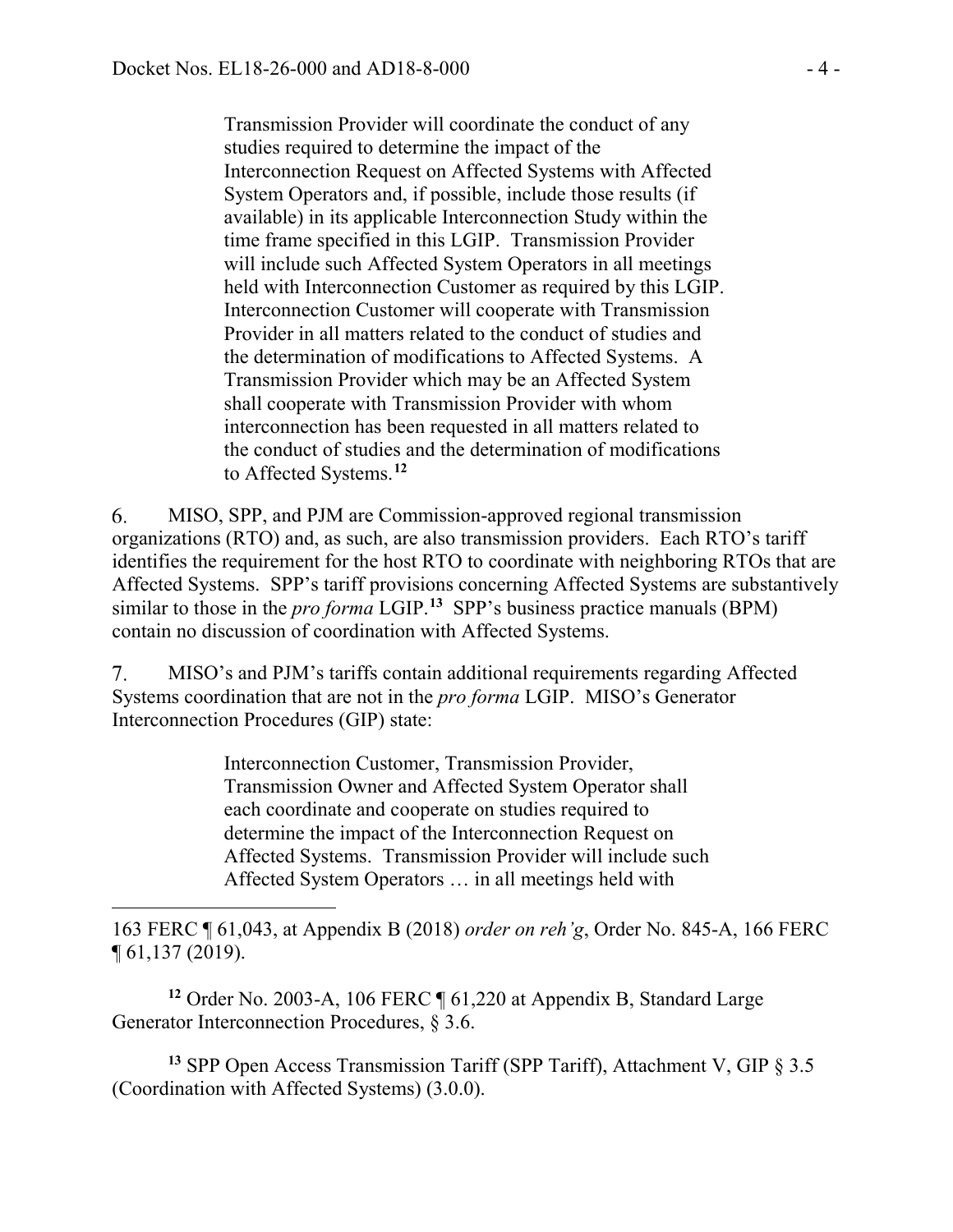Interconnection Customer as required by the GIP. If the Affected System is not under the functional control of Transmission Provider, the Affected System Operator's procedures shall be applicable. Interconnection Customer will be separately responsible to adhere to the Affected System Operator's procedures and costs related to studies and modifications to the Affected System.

Interconnection Customer will cooperate with Transmission Provider in all matters related to the conduct of studies and the determination of modifications to Affected Systems.**[14](#page-4-0)**

MISO's Business Practice Manual No. 15 (MISO BPM 15) provides additional information on MISO's Affected Systems coordination procedures. Specifically, MISO BPM 15 provides that the system impact study base case will include all queued projects on the Affected System and will be modeled per MISO and Affected System JOAs.**[15](#page-4-1)** Specifically, MISO BPM 15 states that the studies will be coordinated in accordance with the JOAs, and the timing shall be based on the current MISO, SPP, and PJM study cycles and will be adjusted if there are changes to the study cycle timelines in the future.**[16](#page-4-2)**

#### 8. PJM's tariff states:

The Transmission Provider will coordinate with Affected System Operators the conduct of any studies required to determine the impact of a New Service Request on any Affected System and, if possible, will include those results in its New Service Studies within the time frames specified in this Part VI. The Transmission Provider will invite such Affected System Operators to participate in all meetings held with the Interconnection Customer as required by Part VI. The Interconnection Customer will cooperate with the Transmission Provider in all matters related to the conduct of studies by Affected System Operators and the determination of modifications to Affected Systems needed to accommodate the Interconnection Request. Transmission Provider shall

<span id="page-4-2"></span>**<sup>16</sup>** *Id.* §§ 6.3, 6.4.

 $\overline{a}$ 

<span id="page-4-1"></span><span id="page-4-0"></span>**<sup>14</sup>** MISO Open Access Transmission, Energy, and Operating Reserve Markets Tariff (MISO Tariff), Attachment X, GIP § 7.6 (Coordination with Affected Systems) (41.0.0).

**<sup>15</sup>** MISO BPM 15*,* § 6.1.1.1.1.3.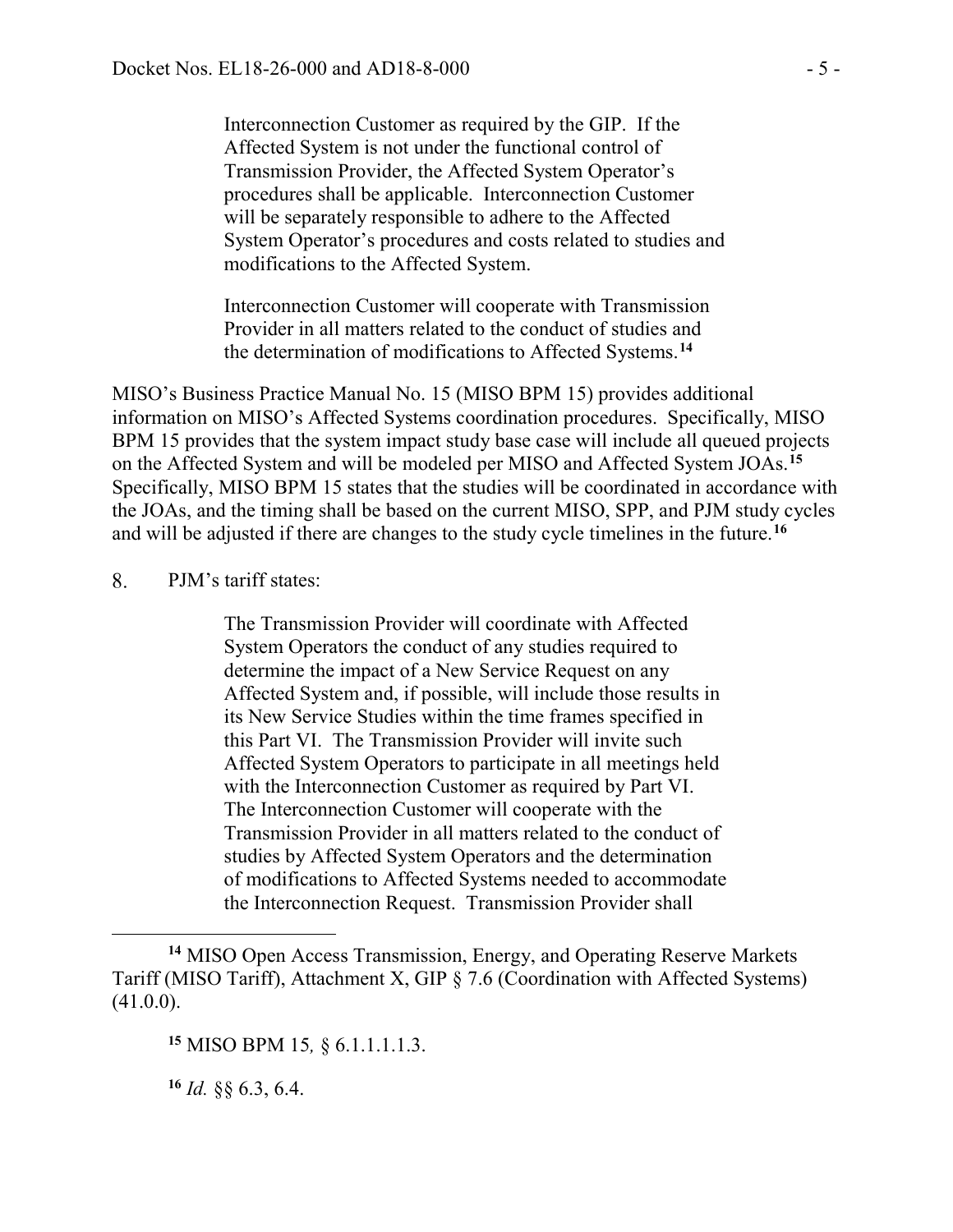contact any potential Affected System and shall provide information regarding each relevant New Service Request as required for the Affected System Operator's studies of the effects of such request. A provider of transmission services on a system that may be an Affected System shall cooperate with the Transmission Provider in all matters related to the conduct of studies and the determination of modifications to Affected Systems related to New Service Requests under the Tariff.**[17](#page-5-0)**

 $9<sub>1</sub>$ PJM's Business Practice Manual 14A (PJM Manual 14A) includes further information regarding the conduct of PJM's Affected System study coordination with MISO. Specifically, PJM Manual 14A requires PJM to monitor the MISO transmission system and provide draft results of the potential impacts to MISO, such that the potential impacts are included in PJM's respective system impact study, along with information from MISO and the MISO transmission owners regarding the validity of these impacts and possible mitigation.**[18](#page-5-1)**

10. In addition, MISO and SPP have entered into a JOA, and MISO and PJM have entered into a JOA, both of which outline the coordination and exchange of data and information between the RTOs. The MISO-SPP JOA**[19](#page-5-2)** and the MISO-PJM JOA**[20](#page-5-3)** state that, "each [p]arty will coordinate with the other the conduct of any studies required in determining the impact of a request for generator or merchant transmission interconnection," and the JOAs further require the RTOs to "coordinate and mutually agree on … the nature of studies to be performed to test the impacts of the

**<sup>18</sup>** PJM Manual 14A, § 1.17.1.

 $\overline{a}$ 

<span id="page-5-2"></span><span id="page-5-1"></span>**<sup>19</sup>** MISO, FERC Electric Tariff, MISO Rate Schedules, Joint Operating Agreement MISO and SPP (31.0.0); SPP, FERC Electric Tariff, Rate Schedules and Seams Agreements, Rate Schedule No. 9 MISO-SPP Joint Operating Agreement (1.0.0) (MISO-SPP JOA). MISO and SPP each maintains its own version of the MISO-SPP JOA in its respective eTariff database at the Commission.

<span id="page-5-3"></span>**<sup>20</sup>** MISO, FERC Electric Tariff, MISO Rate Schedules, Rate Schedule No. 5, MISO-PJM Joint Operating Agreement (31.0.0); PJM, FERC Electric Tariff, Interregional Agreements, MISO-JOA (1.0.0) (MISO-PJM JOA). MISO and PJM each maintains its own version of the MISO-PJM JOA in its respective eTariff database at the Commission.

<span id="page-5-0"></span>**<sup>17</sup>** PJM Open Access Transmission Tariff (PJM Tariff), § 202 (Coordination with Affected Systems) (0.0.0).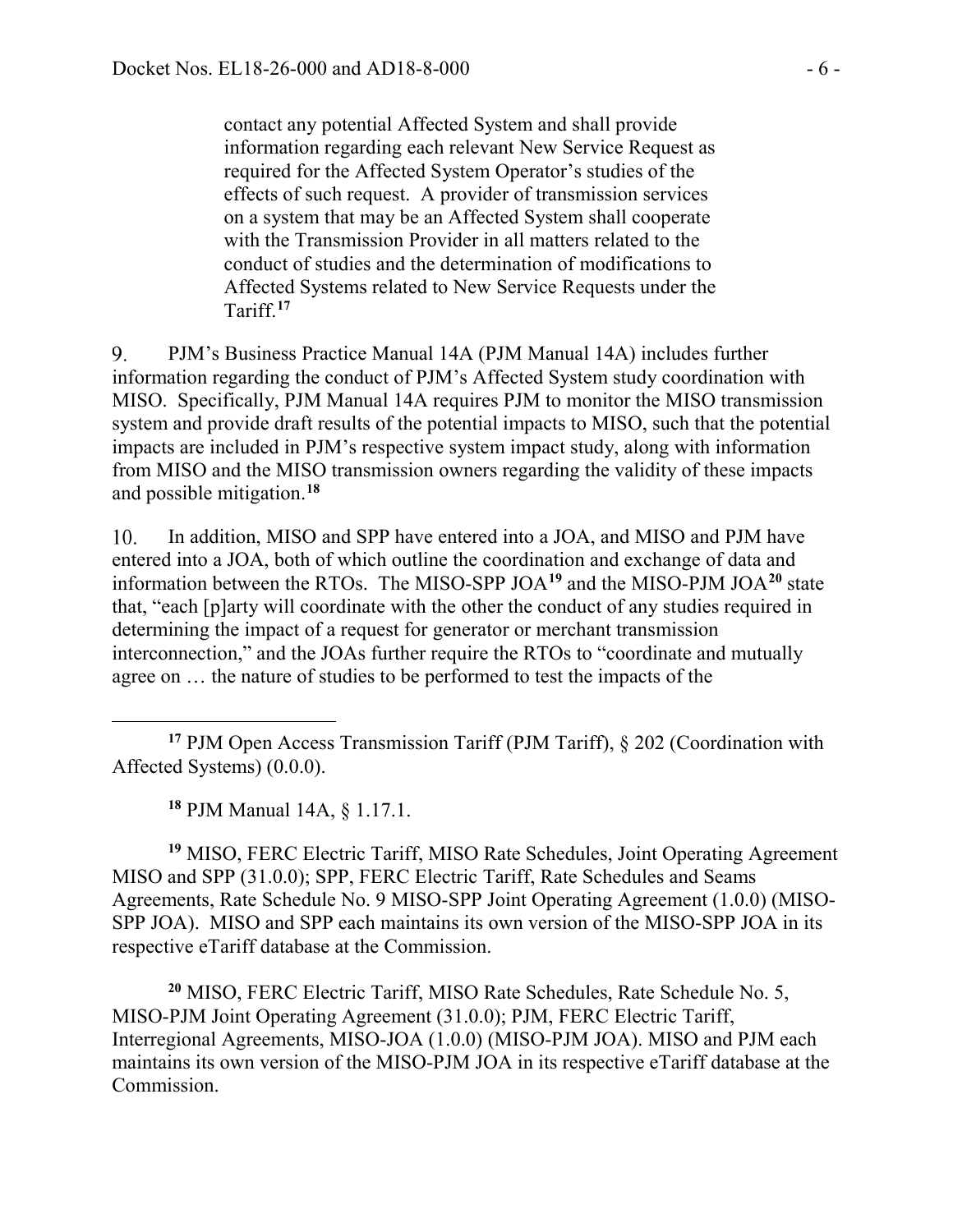interconnection on the potentially impacted [p]arty."**[21](#page-6-0)** With respect to study deadlines, the MISO-PJM JOA requires that PJM forward to MISO, at a minimum of twice per year (April 15 and October 15), information necessary for MISO and the MISO transmission owners to study the impact of PJM interconnection requests on MISO's system. MISO and the MISO transmission owners then study the impact of the PJM interconnection request on the MISO transmission system and provide PJM with draft results by March and September each year. If PJM identifies that further studies are needed, MISO must endeavor to study these requests at the earliest time feasible, but not later than the biannual dates in April and October.**[22](#page-6-1)** The MISO-SPP JOA does not include study deadlines or dates by which MISO and SPP are required to exchange Affected System information and provide study results.

#### **II. Complaint**

EDF argues that the MISO, SPP, and PJM tariffs, the MISO-SPP JOA, and the 11. MISO-PJM JOA are not sufficiently detailed regarding the coordination that occurs between a host RTO and an Affected System RTO when a generator interconnection request in the host RTO has impacts on an Affected System RTO.**[23](#page-6-2)** EDF states that although the RTOs' tariffs make it clear that each has an obligation to consider Affected Systems in its generator interconnection studies when it is the host RTO and to undertake Affected System analysis as the neighboring RTO, there is no documented process for how the Affected Systems coordination occurs.**[24](#page-6-3)** EDF argues that this lack of clarity impedes the ability of a proposed generation developer to assess the commercial viability of its project, which is contrary to the Commission's requirement that a transmission provider offer transparent open access interconnection service, as well as the Commission's purpose for establishing *pro forma* generator interconnection processes.**[25](#page-6-4)**

**<sup>21</sup>** *See* MISO-PJM JOA, § 9.3.3; MISO-SPP JOA, § 9.4.

**<sup>22</sup>** MISO-PJM JOA, § 9.3.3.

**<sup>23</sup>** Complaint at 2.

**<sup>24</sup>** *Id.* at 21-22.

<span id="page-6-1"></span><span id="page-6-0"></span> $\overline{a}$ 

<span id="page-6-4"></span><span id="page-6-3"></span><span id="page-6-2"></span>**<sup>25</sup>** *Id.* at 2 (citing *Preventing Undue Discrimination and Preference in Transmission Service*, Order No. 890, 118 FERC ¶ 61,119, at PP 461, 471 *order on reh'g*, Order No. 890-A, 121 FERC ¶ 61,297 (2007), *order on reh'g*, Order No. 890-B, 123 FERC ¶ 61,299 (2008), *order on reh'g*, Order No. 890-C, 126 FERC ¶ 61,228, *order on clarification*, Order No. 890-D, 129 FERC ¶ 61,126 (2009)).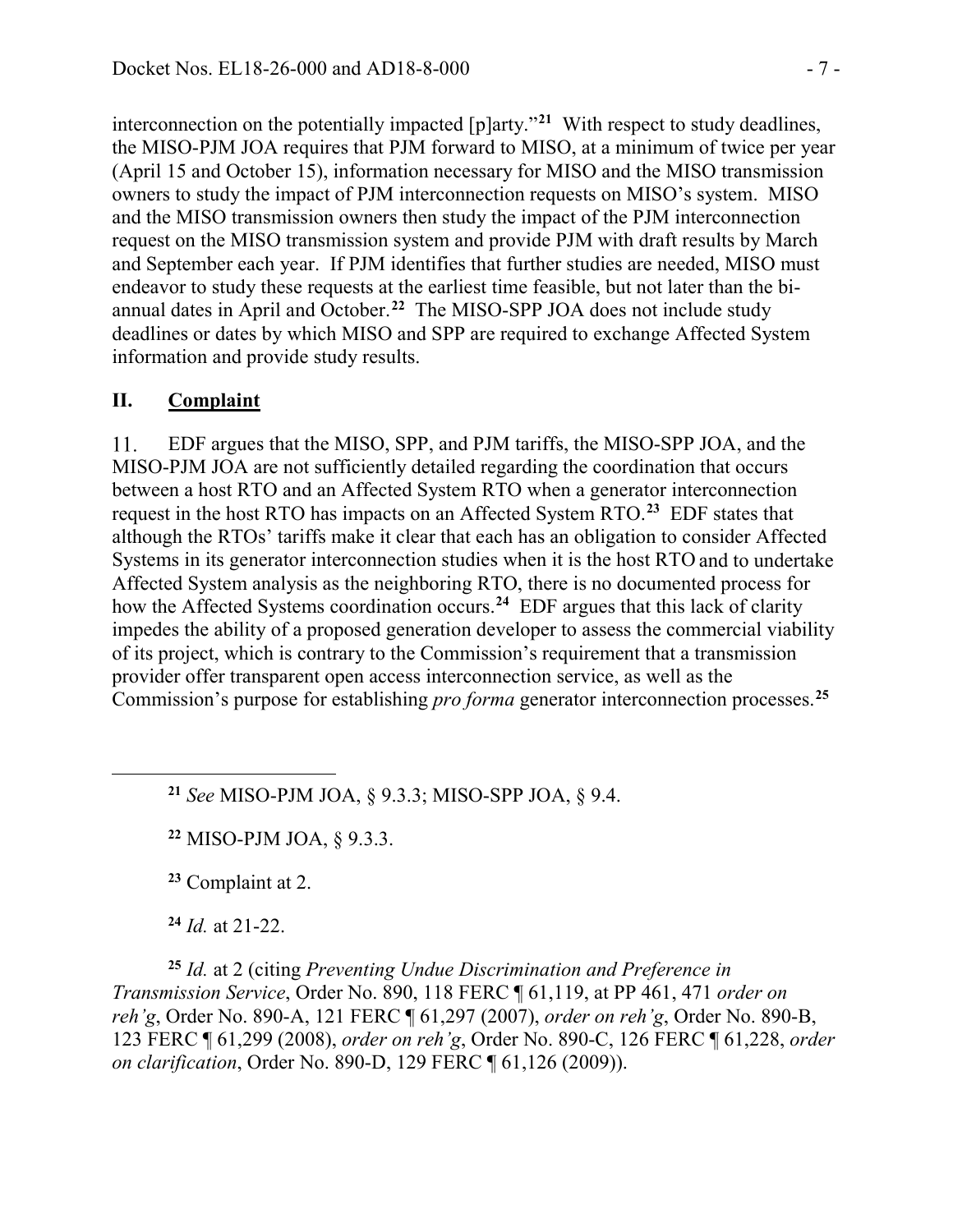12. EDF requests that the Commission order MISO, SPP, and PJM to file tariff and JOA revisions that include: (1) the timing for Affected System RTO studies such that they are completed in sufficient time for the host RTO to meet the study delivery timing requirements in its tariff; (2) an affirmative obligation for the Affected System RTO to deliver Affected System studies in the time needed for the host RTO to meet the study delivery timing requirements in its tariff; (3) an affirmative requirement for SPP and PJM to include Affected System RTO information with their own study results; (4) an obligation for the host RTO, Affected System RTO, and applicable interconnection customers to be apprised of the base model that the Affected System RTO will use for its analysis and an opportunity to comment before Affected System analysis begins; (5) an obligation for the Affected System RTO to provide the Affected System model (on which its Affected System results are based) to the host RTO at the time the Affected System results are provided to the host RTO; (6) the Affected System study standard that will be applied (i.e., Energy Resource Interconnection Service (ERIS)/Network Resource Interconnection Service (NRIS)**[26](#page-7-0)** modeling standards); and (7) how costs will be allocated between proposed generation projects located on different sides of the seam and how that standard is defined. **[27](#page-7-1)**

**<sup>26</sup>** The *pro forma* LGIA defines ERIS and NRIS as follows:

[ERIS] shall mean an Interconnection Service that allows the Interconnection Customer to connect its Generating Facility to the Transmission Provider's Transmission System to be eligible to deliver the Generating Facility's electric output using the existing firm or nonfirm capacity of the Transmission Provider's Transmission System on an as available basis. [ERIS] in and of itself does not convey transmission service.

[NRIS] shall mean an Interconnection Service that allows the Interconnection Customer to integrate its Large Generating Facility with the Transmission Provider's Transmission System (1) in a manner comparable to that in which the Transmission Provider integrates its generating facilities to serve native load customers; or (2) in an RTO or ISO with market based congestion management, in the same manner as Network Resources. [NRIS] in and of itself does not convey transmission service.

<span id="page-7-1"></span>**<sup>27</sup>** Complaint at 3.

<span id="page-7-0"></span> $\overline{a}$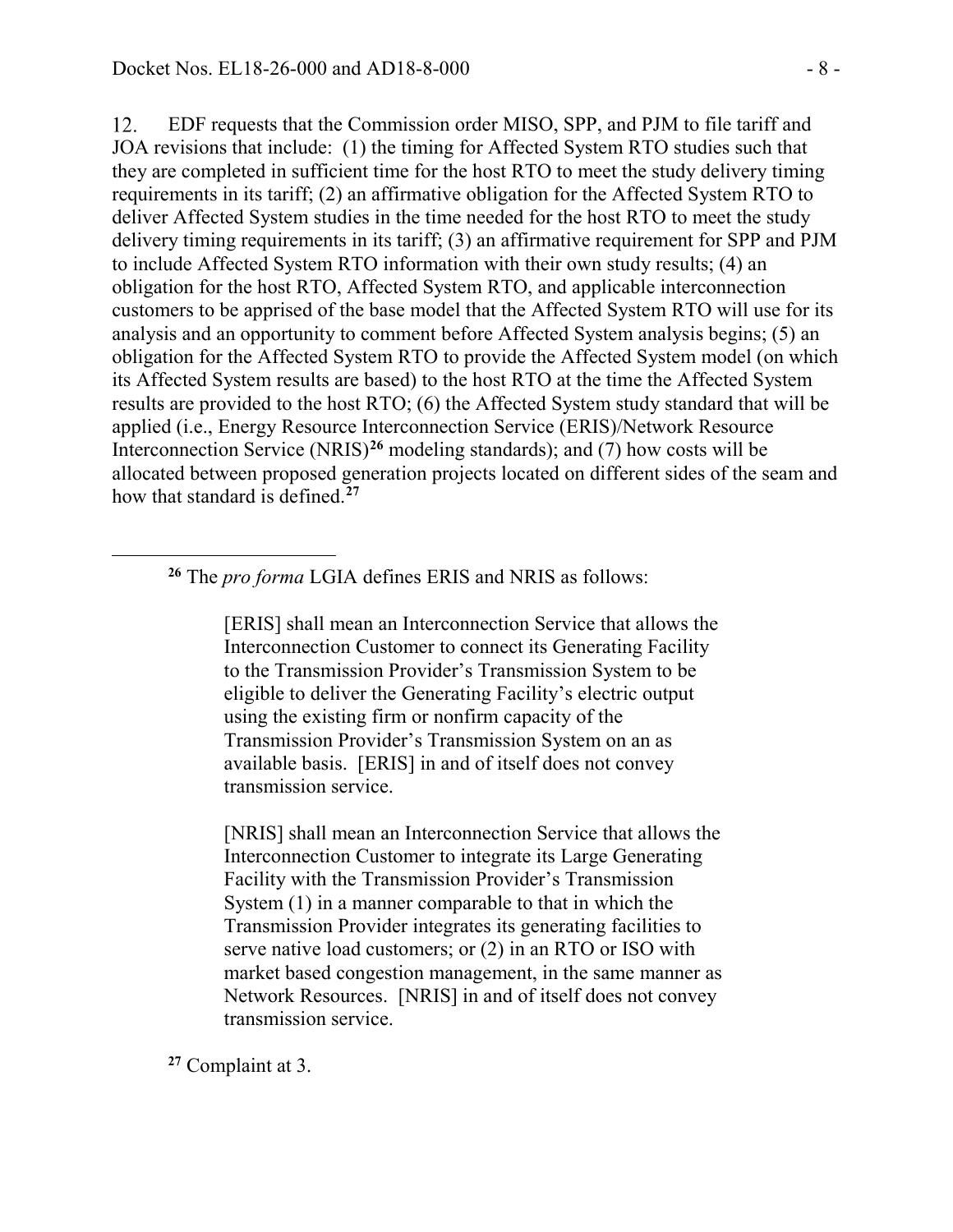### **III. Subsequent Events**

On February 2, 2018, the Commission denied requests to dismiss the Complaint 13. and found that EDF raised a number of issues related to the Affected Systems coordination between MISO, SPP, and PJM that warranted further examination. The Commission stated that the record developed at the time suggested that such issues, and the underlying need to ensure that transmission providers offer all generators interconnection service pursuant to just and reasonable terms and conditions, may warrant further clarity in the Affected Systems coordination between MISO, SPP, and PJM. The Commission found that a technical conference was an appropriate vehicle to develop a more complete record concerning these issues and the specific reforms proposed by EDF in the Complaint. Therefore, the Commission directed Commission staff to convene a technical conference to explore issues raised in the Complaint related to the Affected Systems coordination procedures contained in the MISO, SPP, and PJM tariffs, the MISO-PJM JOA, and the MISO-SPP JOA. The Commission also noted that staff at the technical conference would consider the Affected Systems coordination issues raised in the NOPR issued in Docket No. RM17-8-000. The Commission explained that holding a joint technical conference on Affected Systems issues identified both in the Complaint and in the NOPR would offer the Commission and interested parties the opportunity to consider specific reforms in MISO, SPP, and PJM at the same time as more generic reforms. Finally, the Commission established an October 30, 2017 refund effective date.**[28](#page-8-0)**

On April 3 and 4, 2018, Commission staff convened the technical conference. 14.

# **IV. Pleadings**

15. The parties that filed motions to intervene, notices of intervention, and other responsive pleadings in the Complaint proceeding are listed in the February 2018 Order.**[29](#page-8-1)** After that order was issued, Oklahoma Gas & Electric Company, Geronimo Energy, LLC, and Tenaska, Inc. (Tenaska) filed motions to intervene out-of-time on February 8, 2018, February 23, 2018, and February 27, 2018, respectively.

16. On April 19, 2018, the Commission issued a notice requesting post-technical conference comments, due within 30 days from the date of the notice, and reply comments, due within 45 days from the date of the notice. The notice listed a number of specific questions for comment under four categories: (1) general Affected Systems coordination processes; (2) modeling and study procedures used for Affected System information; (3) timing of Affected Systems coordination; and (4) allocation of Affected

**<sup>29</sup>** *Id.* PP 26-31.

<span id="page-8-1"></span><span id="page-8-0"></span> $\overline{a}$ 

**<sup>28</sup>** February 2018 Order, 162 FERC ¶ 61,085 at PP 68-70.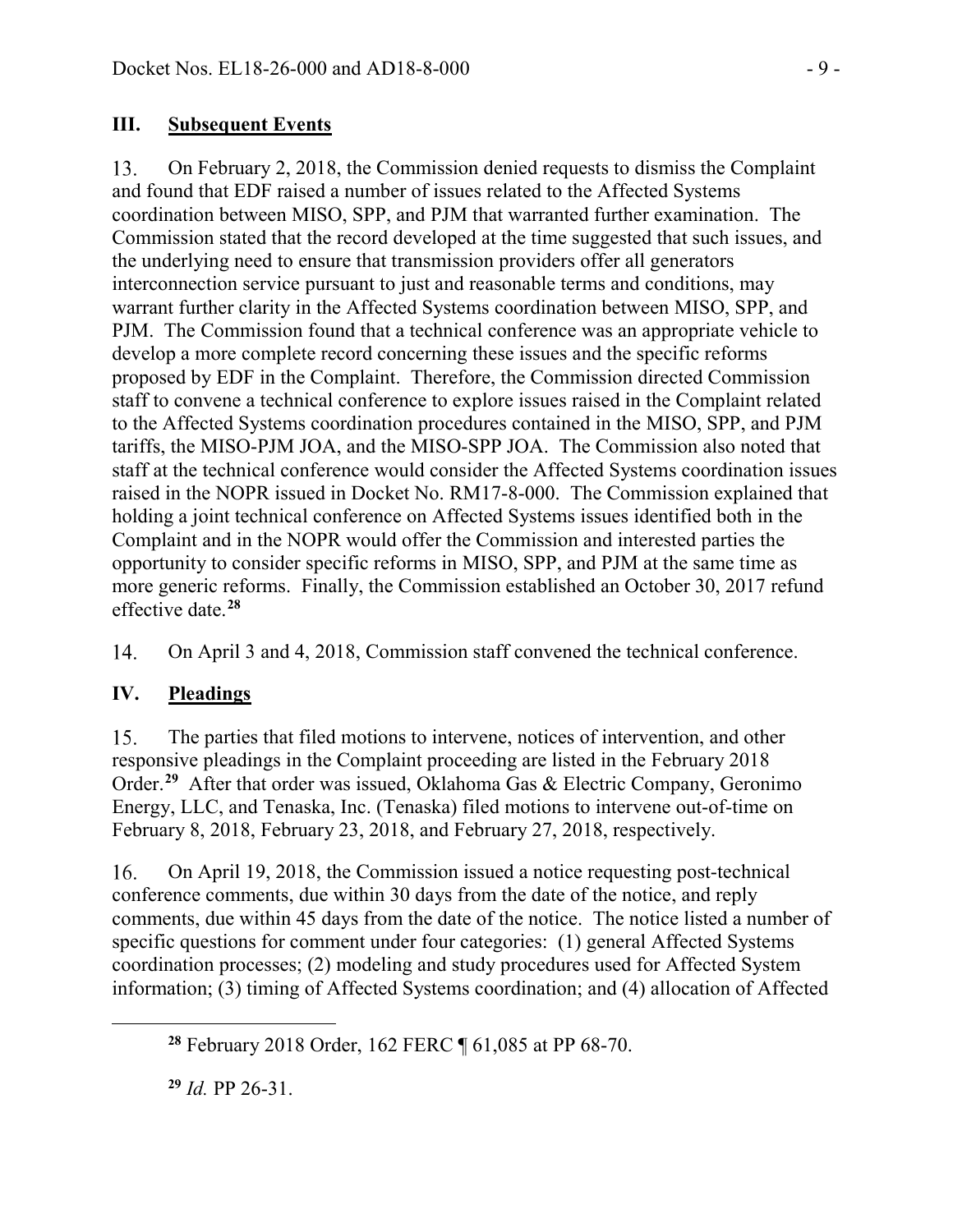System costs. On June 1, 2018, the Commission extended the due date for reply comments to June 18, 2018. Post-technical conference comments were submitted by: American Transmission Company LLC (ATC); Wolverine Power Supply Cooperative, Inc. (Wolverine); Electric Edison Institute (EEI); Modesto Irrigation District (Modesto); SPP; Southern Company Services, Inc. (Southern); MidAmerican Energy Company (MidAmerican); Alliant Energy Corporate Services, Inc. (Alliant Energy); ISO New England Inc. (ISO-NE); California Independent System Operation Corporation (CAISO); Invenergy Wind Development North America LLC (Invenergy); MISO; Tenaska; and PJM.

Reply comments to the post-technical conference comments were filed by: 17. Southern, MISO Transmission Owners;**[30](#page-9-0)** NextEra Energy Resources, Inc. (NextEra); PJM; MISO; SPP; EDF; and EDF & E.ON Climate & Renewables North America, LLC (E.ON).

On July 5, 2018, Tenaska filed an answer to the comments. On August 7, 2019, 18. EDF, E.ON, and Enel Green Power North America, Inc. submitted a request for prompt Commission action regarding Affected Systems coordination.

### **V. Discussion**

### **A. Procedural Matters**

19. Pursuant to Rule 214(d) of the Commission's Rules of Practice and Procedure, 18 C.F.R. § 385.214(d) (2019), we grant the late-filed motions to intervene submitted by

<span id="page-9-0"></span> $\overline{a}$ **<sup>30</sup>** For purposes of this filing, MISO Transmission Owners consist of: Ameren Services Company; Arkansas Electric Cooperative Corporation; Big Rivers Electric Corporation; Central Minnesota Municipal Power Agency; City Water, Light & Power (Springfield, IL); Cleco Power LLC; Cooperative Energy; Dairyland Power Cooperative; Duke Energy Business Services, LLC for Duke Energy Indiana, LLC; East Texas Electric Cooperative; Entergy Arkansas, Inc.; Entergy Louisiana, LLC; Entergy Mississippi, Inc.; Entergy New Orleans, Inc.; Entergy Texas, Inc.; Great River Energy; Hoosier Energy Rural Electric Cooperative, Inc.; Indiana Municipal Power Agency; Indianapolis Power & Light Company; MidAmerican Energy Company; Minnesota Power and its subsidiary Superior Water, L&P; Missouri River Energy Services; Montana-Dakota Utilities Co.; Northern Indiana Public Service Company LLC; Northern States Power Company, a Minnesota corporation, and Northern States Power Company, a Wisconsin corporation, subsidiaries of Xcel Energy Inc.; Northwestern Wisconsin Electric Company; Prairie Power Inc.; Southern Illinois Power Cooperative; Southern Indiana Gas & Electric Company; Southern Minnesota Municipal Power Agency; and Wabash Valley Power Association, Inc.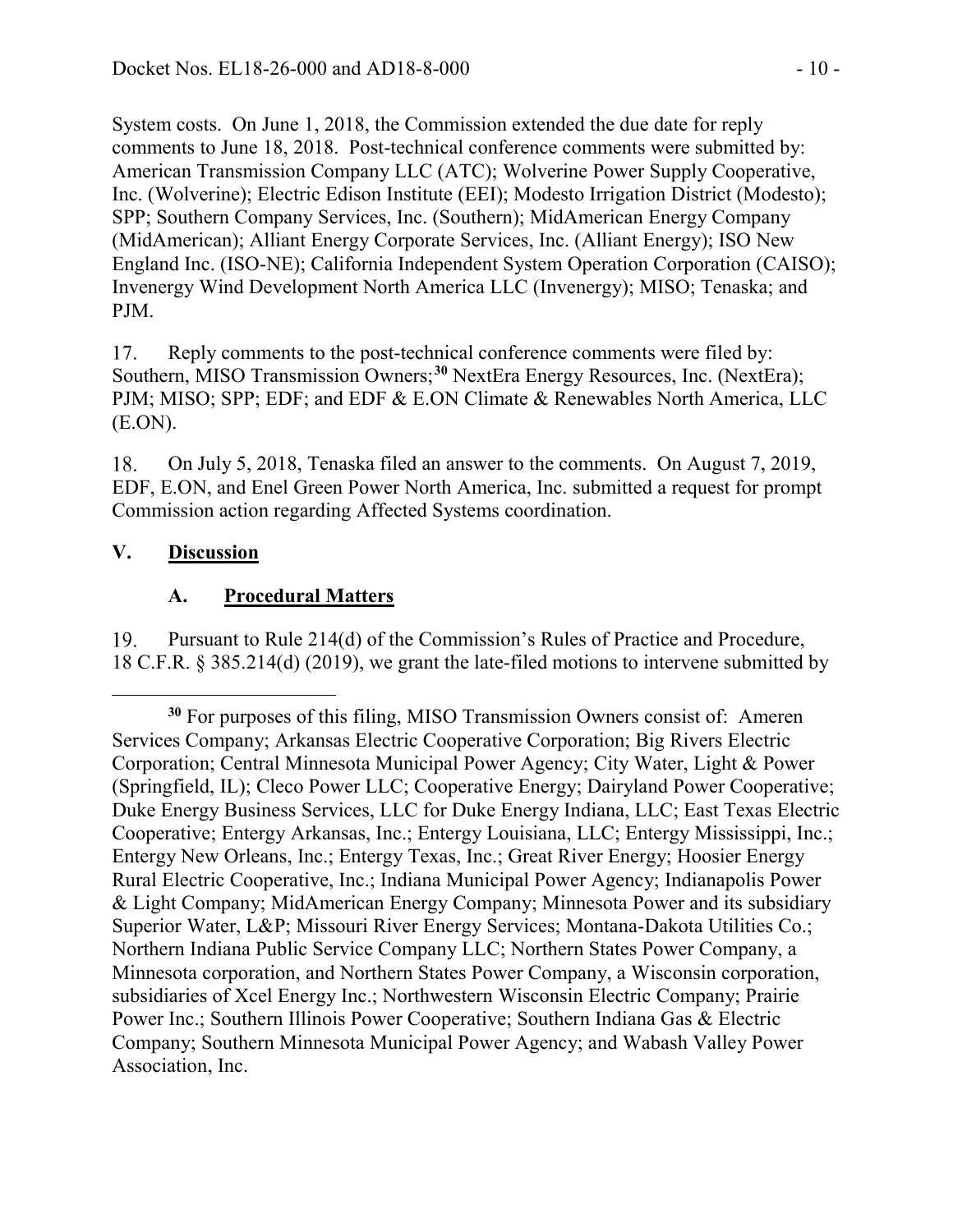Oklahoma Gas & Electric Company, Geronimo Energy, LLC, and Tenaska given their interest in the proceeding, the early stage of the proceeding, and the absence of undue prejudice or delay.**[31](#page-10-0)**

### **VI. Substantive Matters**

 $\overline{a}$ 

20. We find that EDF has shown that the lack of transparency in the Affected Systems coordination processes among MISO, SPP, and PJM has caused EDF, and other interconnection customers in MISO, SPP, and PJM harm due to uncertainty over how MISO, SPP, and PJM are evaluating the impact of interconnection requests on Affected Systems. In particular, EDF has demonstrated that this lack of transparency has affected its ability to make decisions regarding entering or remaining in the interconnection queue, because the timing of Affected System studies and the level of Affected System costs are uncertain. Cost uncertainty presents a significant obstacle to the development of new resources, as some interconnection customers are less able to absorb unexpected and potentially higher costs for interconnection facilities and network upgrades that may occur once Affected System study results are considered. This lack of transparency in the current Affected Systems coordination process between MISO, SPP, and PJM has the potential to hinder the timely development of new resources and thereby to stifle competition in the wholesale markets,**[32](#page-10-1)** resulting in rates that are not just and reasonable or are unduly discriminatory or preferential.

21. As noted above, section 3.6 of the current *pro forma* LGIP requires that transmission providers coordinate the impact of an interconnection request on Affected Systems, but it does not prescribe how that coordination occurs. As discussed below, in response to the Complaint and the technical conference, MISO, SPP, and PJM described in more detail their Affected Systems coordination processes. However, in many cases, the detail MISO, SPP, and PJM provided about these coordination processes is not included in the RTOs' tariffs or JOAs, leading to uncertainty and confusion for interconnection customers. Accordingly, we find that the MISO, SPP, and PJM tariffs and JOAs are unjust and unreasonable because they lack transparency regarding the Affected Systems coordination processes among the RTOs. We therefore grant the

<span id="page-10-1"></span>**<sup>32</sup>** *See* Order No. 845, 163 FERC ¶ 61,043 at P 37 (adopting the NOPR's preliminary findings that "the current interconnection process may hinder timely development of new generation" and, thereby, "stifle competition" in the wholesale markets).

<span id="page-10-0"></span>**<sup>31</sup>** The Commission previously found that the entities that had submitted notices of intervention and timely, unopposed motions to intervene are parties to this proceeding. *See* February 2018 Order, 162 FERC ¶ 61,085 at PP 64-65.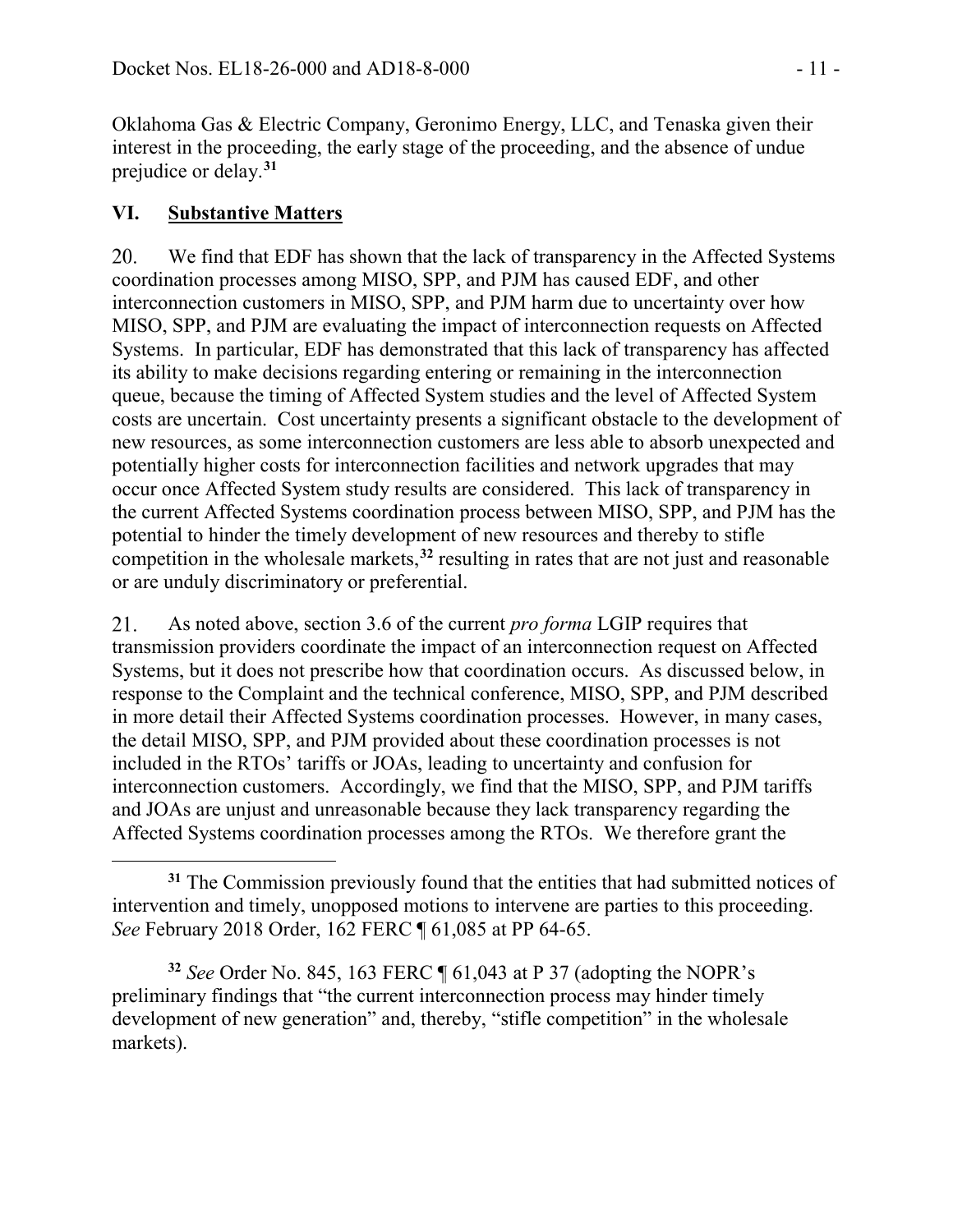Complaint in part and require MISO, SPP, and PJM to revise their tariffs and JOAs to memorialize their current Affected Systems coordination processes in these documents, including the provision of clear references to where Affected System study information can be found in their BPMs, as discussed further below. **[33](#page-11-0)** The Commission will evaluate whether the revisions are just and reasonable in the proceedings addressing the compliance filings.

22. Finally, we note that Commission staff examined broader Affected Systems coordination issues raised in the technical conference in Docket No. AD18-8-000. However, there is insufficient evidence in the record developed in that proceeding to demonstrate that the Affected Systems coordination processes in regions beyond those identified in the Complaint are unjust and unreasonable or unduly discriminatory or preferential. Accordingly, we decline to initiate a generic proceeding on any broader Affected Systems coordination issues at this time, and we therefore terminate Docket No. AD18-8-000.

### **1. Affected Systems Coordination Processes**

#### **a. Complaint**

 $\overline{a}$ 

23. EDF argues that interconnection customers in MISO, SPP, and PJM do not understand what "coordination" between MISO, SPP, and PJM means because there is a lack of detail in the tariffs and JOAs. Specifically, among other things, EDF argues that there is no information about the timing for neighboring and host RTOs to complete an Affected System analysis. As support for this claim, EDF provides an example between MISO and SPP, in which it states that MISO provided the system impact study for Phase I of its February 2016 Definitive Planning Phase (DPP) West cluster nearly four

<span id="page-11-0"></span>**<sup>33</sup>** We note that these Affected Systems coordination processes may significantly affect rates, terms, and conditions of service, and therefore, we are requiring the RTOs to include their Affected Systems coordination processes in their tariffs or JOAs, as discussed further below. *See, e.g., City of Cleveland v. FERC*, 773 F.2d 1368, 1376 (D.C. Cir. 1985) (finding that utilities must file "only those practices that affect rates and service *significantly*, that are reasonably *susceptible* of specification, and that are not so generally understood in any contractual arrangement as to render recitation superfluous"); *[Public Serv. Comm'n of N.Y. v. FERC](https://1.next.westlaw.com/Link/Document/FullText?findType=Y&serNum=1987029148&pubNum=0000350&originatingDoc=Idf65d3b2f89811e89a6efc60af1b5d9c&refType=RP&fi=co_pp_sp_350_454&originationContext=document&transitionType=DocumentItem&contextData=(sc.Keycite)#co_pp_sp_350_454)*, 813 F.2d 448, 454 (D.C. Cir. [1987\)](https://1.next.westlaw.com/Link/Document/FullText?findType=Y&serNum=1987029148&pubNum=0000350&originatingDoc=Idf65d3b2f89811e89a6efc60af1b5d9c&refType=RP&fi=co_pp_sp_350_454&originationContext=document&transitionType=DocumentItem&contextData=(sc.Keycite)#co_pp_sp_350_454) (holding that the Commission properly excused utilities from filing policies or practices that dealt with only matters of "practical insignificance" to serving customers); *[Midwest Indep. Transmission Sys. Operator, Inc.](https://1.next.westlaw.com/Link/Document/FullText?findType=Y&serNum=2002128790&pubNum=0000920&originatingDoc=Idf65d3b2f89811e89a6efc60af1b5d9c&refType=CA&fi=co_pp_sp_920_61401&originationContext=document&transitionType=DocumentItem&contextData=(sc.Keycite)#co_pp_sp_920_61401)*, 98 FERC ¶ 61,137, at [61,401,](https://1.next.westlaw.com/Link/Document/FullText?findType=Y&serNum=2002128790&pubNum=0000920&originatingDoc=Idf65d3b2f89811e89a6efc60af1b5d9c&refType=CA&fi=co_pp_sp_920_61401&originationContext=document&transitionType=DocumentItem&contextData=(sc.Keycite)#co_pp_sp_920_61401) *clarification granted*, [100 FERC ¶ 61,262 \(2002\)](https://1.next.westlaw.com/Link/Document/FullText?findType=Y&serNum=2002831487&pubNum=0000920&originatingDoc=Idf65d3b2f89811e89a6efc60af1b5d9c&refType=CA&originationContext=document&transitionType=DocumentItem&contextData=(sc.Keycite)) ("It appears that the proposed Operating Protocols could significantly affect certain rates and services and as such are required to be filed pursuant to Section 205.").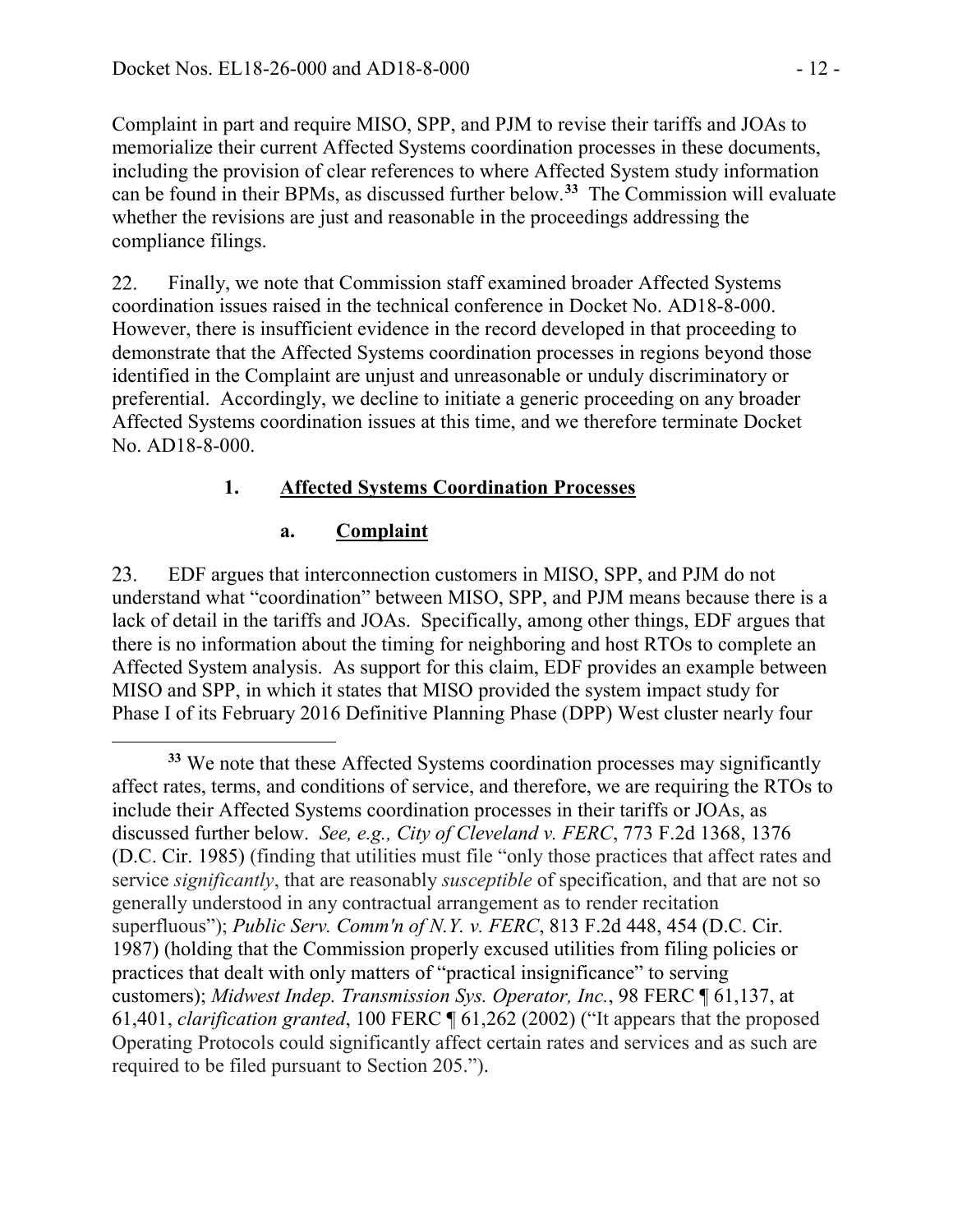months late. EDF explains that MISO informed the Commission that one of the reasons for the delay was that MISO had difficulty with Affected Systems, including SPP. **[34](#page-12-0)** EDF claims that interconnection customers within MISO have asked MISO to provide details on the issues MISO has encountered with Affected Systems that have impeded MISO's ability to provide the Phase I system impact study in the timeframe that MISO's tariff requires; EDF alleges that MISO did not respond to this informational request. As an example of Affected Systems coordination problems between MISO and PJM, EDF states that on October 17, 2017, MISO reported that the August 2016 Central studies were delayed as well. EDF explains that MISO announced "MISO Delay and Affected System Study Delay" as the cause and explained that, "DPP Phase 2 is delayed due to delay in modeling data exchange between MISO and PJM causing delays in completion of Affected System Study."**[35](#page-12-1)** EDF also indicates that MISO stated that the February 2016 East studies were delayed because MISO was waiting on Affected System study results. EDF claims that these examples demonstrate that there is a systemic problem among MISO, SPP, and PJM.**[36](#page-12-2)**

24. EDF argues that the MISO-SPP JOA and the MISO-PJM JOA require SPP and PJM, respectively, to "coordinate" with MISO; however, EDF alleges that the way MISO interprets its responsibility to coordinate is not just and reasonable. EDF asserts that interconnection customers have no idea: (1) what MISO encountered that caused the delays with SPP and PJM; (2) what each RTO's responsibility is in terms of providing Affected System results within the timeframe required in MISO's tariff; (3) whether MISO has resolved the problem with SPP so it will not impact the Phase II and Phase III system impact study of the February 2016 West cluster and all successive DPP West clusters thereafter; and (4) whether MISO has resolved the problem with PJM so it will not impact upcoming Central and East system impact studies and all successive DPP Central and East clusters thereafter.**[37](#page-12-3)**

25. EDF contends that after the February 2016 West Phase I system impact study was issued, EDF notified MISO of its concern that there was no documentation that explained how MISO and SPP coordinated for Affected System needs. EDF claims that it asked MISO a series of detailed questions about the terms in MISO's BPM and the MISO-SPP

<span id="page-12-0"></span> $\overline{a}$ **<sup>34</sup>** Complaint at 6 (citing MISO, Answer, Docket No. ER17-156-000, at 19 (filed Sept. 20, 2017)).

<span id="page-12-3"></span><span id="page-12-2"></span><span id="page-12-1"></span>**<sup>35</sup>** *Id.* (citing Item 02b (Estimated DPP Study Schedules), Oct. 17, 2017 Interconnection Process Task Force).

**<sup>36</sup>** *Id.* at 4-6.

**<sup>37</sup>** *Id.* at 6-7.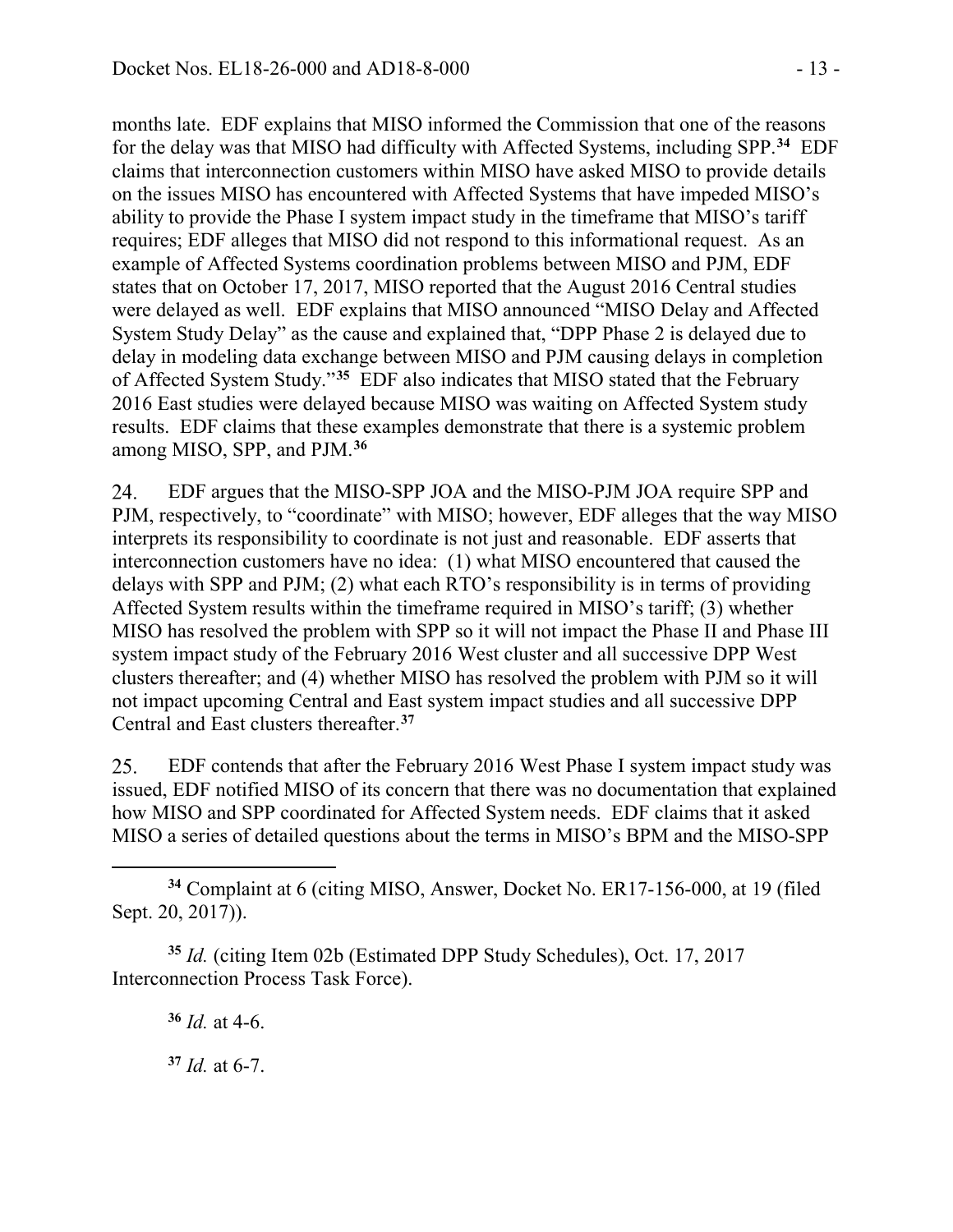JOA. However, EDF alleges that instead of answering the questions, MISO simply referred EDF to the same documents. EDF argues that this response from MISO demonstrates that MISO's, SPP's, and PJM's coordination documentation are deficient and that Affected System studies are performed on an ad hoc basis, which has not been vetted before the Commission. **[38](#page-13-0)**

26. EDF argues that these coordination deficiencies are also demonstrated in the timing mismatch between the three phases of MISO's interconnection study process and the fact that the MISO-SPP JOA and the MISO-PJM JOA require Affected System study results to be provided to MISO twice annually. EDF notes that SPP must provide MISO with Affected System study results by December 15 and June 1 of each year, while PJM is required to provide Affected System results by March 31 and September 29 of each year. However, EDF notes, MISO's tariff requires four to five system impact studies to be delivered each year, per sub-region, with Affected System results. EDF argues that there needs to be a detailed schedule of when MISO will deliver project information to SPP and PJM and when SPP and PJM will respond with Affected System study results, both for each study cycle and for each phase within a study cycle.**[39](#page-13-1)**

In order to address these coordination deficiencies, EDF requests that the 27. Commission order MISO, SPP, and PJM to file tariff and JOA revisions that include: (1) the timing for Affected System RTO studies such that they are completed in sufficient time for the host RTO to meet the study delivery timing requirements in its tariff; and (2) an affirmative obligation for the Affected System RTO to deliver Affected System studies in the time needed for the host RTO to meet the study delivery timing requirements in its tariff. **[40](#page-13-2)**

# **b. MISO, SPP, and PJM Answers**

MISO responds that its Affected Systems coordination procedures are consistent 28. with or superior to the *pro forma* requirements set forth in Order No. 2003.**[41](#page-13-3)** MISO argues that delays in some DPP clusters do not indicate that MISO's Affected Systems coordination procedures are unjust and unreasonable. MISO acknowledges that, although some of its delays involve Affected System studies, the delays do not indicate that Affected Systems coordination is not working or that there are flaws in coordination

**<sup>38</sup>** *Id.* at 28-29.

**<sup>39</sup>** *Id.* at 30-31.

**<sup>40</sup>** *Id.* at 3.

<span id="page-13-2"></span><span id="page-13-1"></span><span id="page-13-0"></span> $\overline{a}$ 

<span id="page-13-3"></span>**<sup>41</sup>** MISO Answer to Complaint at 14-16.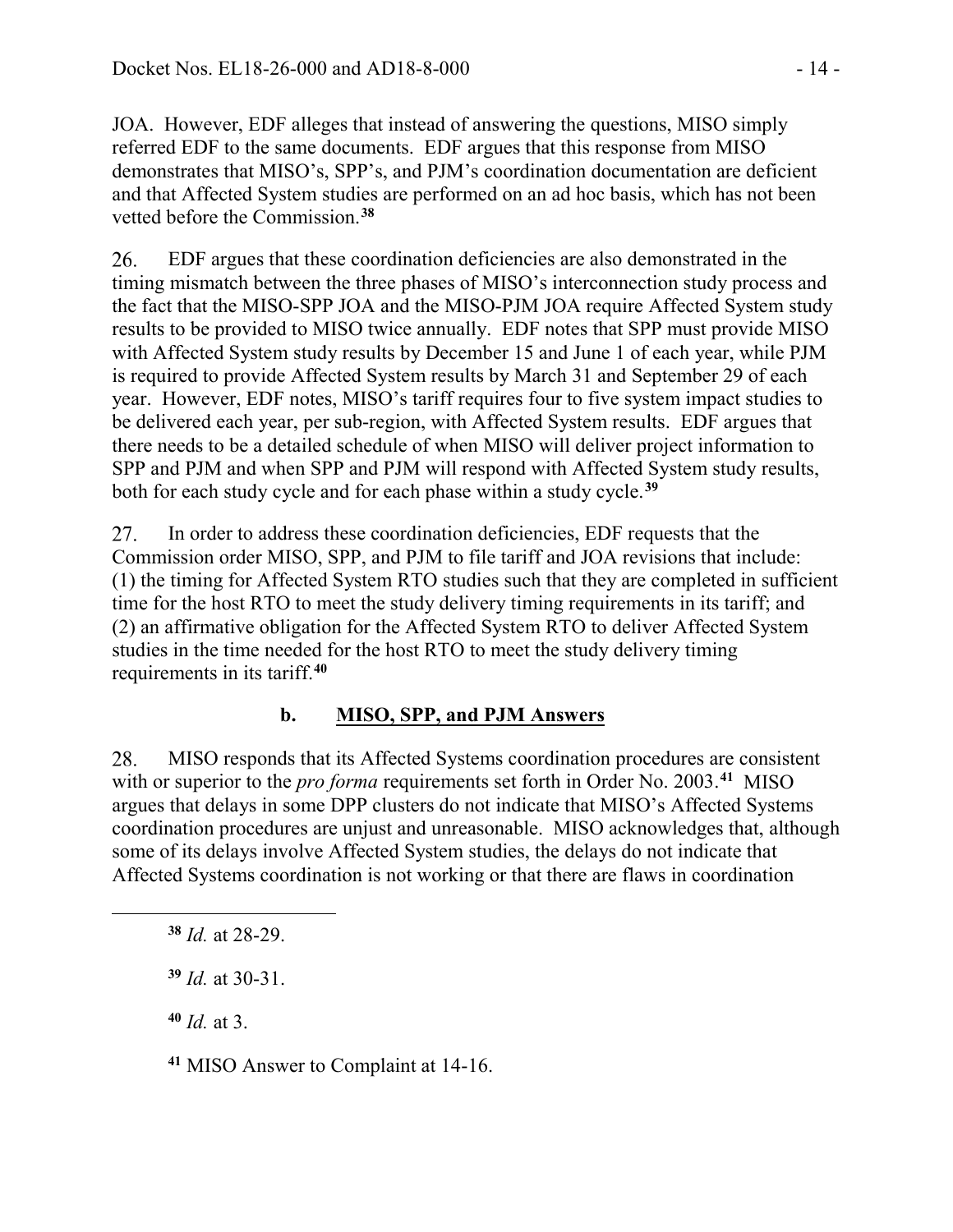practices. MISO states that the delays are mainly caused by backlogs in each queue and missing modeling information that is required to complete the studies. MISO also notes that the DPP clusters that EDF references in its Complaint are subject to the queue reform transition plan accepted by the Commission. **[42](#page-14-0)**

29. MISO asserts that, under its tariff, the Affected System study timeframes are "the minimum processing time needed to perform the required studies," which MISO argues is consistent with the reasonable efforts standard. MISO explains that the delay in the February 2016 DPP West cluster was due to multiple reasons, not solely Affected System study delays. Specifically, MISO explains that it was experiencing voltage collapse issues in the base case development due to the size (more than 5.8 gigawatts) of this study group. MISO states that until that issue was resolved, the February 2016 DPP West cycle could not commence. MISO further states that it coordinated with SPP and PJM, as necessary, regarding Affected System studies and that it was decided that SPP would wait until MISO identified an approach to proceed with the study, so that SPP could implement the same approach as MISO. MISO states that once a list of preliminary upgrades was provided to SPP, SPP performed its Affected System study and provided results to MISO. MISO asserts that it was completely transparent about the entire process. Contrary to EDF's claims, MISO asserts that it has consistently provided Affected System information to its interconnection customers.**[43](#page-14-1)**

30. MISO explains that it takes various actions throughout the interconnection process to ensure that Affected Systems coordination is promptly and efficiently performed. In particular, MISO states that once it closes the application window for a specific DPP cycle and completes the review of all the application data, it communicates the list of projects in that cycle to SPP and PJM so that they can determine projects for which they would perform Affected System studies. At the same time, MISO asserts that it provides advance communication to SPP and PJM on the expected timeline for studies to be completed, in order for MISO to meet the study delivery timing requirements in its tariff. **[44](#page-14-2)** MISO states that it also provides updates to all Affected System RTOs regarding the status of MISO queue projects on a monthly basis, as well as at the end of each decision point. MISO explains that SPP and PJM similarly communicate their lists of projects in each of their respective cycles to MISO (as the possible Affected System RTO) for MISO to determine projects for which Affected System studies are necessary. MISO states that SPP and PJM also communicate to MISO the expected timelines for the studies to be completed such that they (as the host RTO) can meet the study delivery

<span id="page-14-1"></span><span id="page-14-0"></span> $\overline{a}$ **<sup>42</sup>** *Id.* at 20-21 (citing *Midcontinent Indep. Sys. Operator, Inc*., 158 FERC ¶ 61,003, *order on reh'g*, 161 FERC ¶ 61,137 (2017)).

**<sup>43</sup>** *Id.* at 21-22.

<span id="page-14-2"></span>**<sup>44</sup>** *Id.* at 11.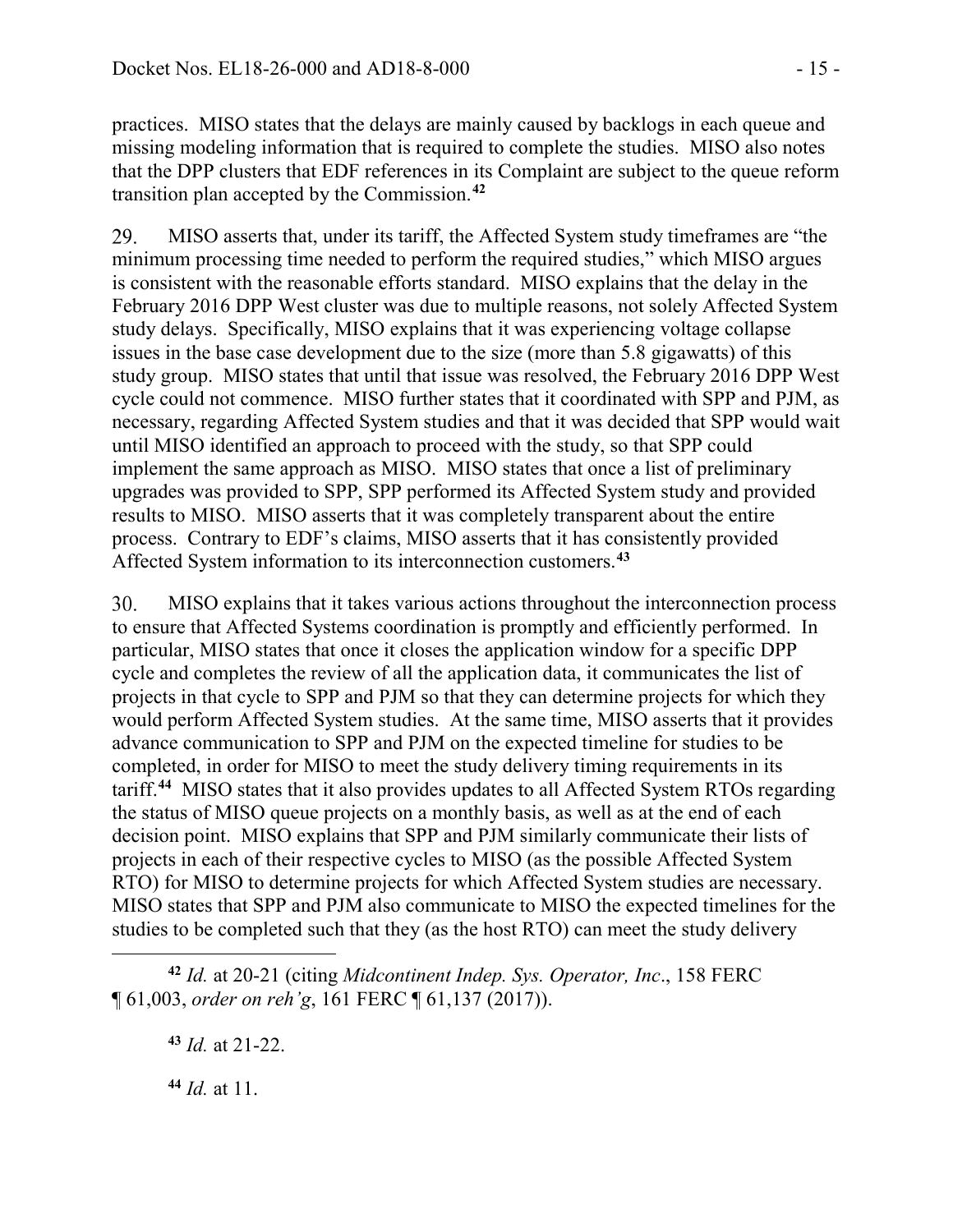timing requirements in their respective tariffs. MISO states that regular updates are provided by the host RTOs regarding the status of projects in the queue, and MISO states that it participates in separate monthly calls with SPP and PJM to better coordinate Affected System studies and associated study cycle timelines in each RTO. MISO states that the monthly calls also include topics such as recent communications from respective interconnection customers, process improvements and potential updates to coordination language in the BPM and/or the JOAs, ongoing queue reform efforts, if any, and other generator interconnection-related issues. MISO further states that the three RTOs' representatives hold regular face-to-face meetings to discuss pending issues.**[45](#page-15-0)**

31. SPP answers that its process for addressing Affected System impacts is set forth in sufficient detail in the SPP tariff, the MISO-SPP JOA, and a Coordination Document adopted by MISO and SPP. **[46](#page-15-1)** SPP argues that the Commission-approved provisions of the SPP tariff and the MISO-SPP JOA fully comply with the Affected Systems coordination requirements of Order No. 2003.**[47](#page-15-2)** SPP further argues that the RTOs' tariffs and JOAs make it clear that each has an obligation to consider Affected Systems in its host studies.**[48](#page-15-3)** SPP states that section 9.4 of the MISO-SPP JOA includes detailed requirements for the coordination of studies and upgrades, including: steps for determining whether an interconnection request on the transmission system receiving the request (the "direct connection system") will impact the other RTO's system; a requirement to notify the other RTO if any potential reliability concerns on the other RTO's system are identified; and procedures allowing the potentially impacted RTO to participate in coordinated studies. **[49](#page-15-4)** SPP states that the MISO-SPP Coordination Document sets forth more details regarding the RTOs' Affected Systems coordination process, such as the extent to which each RTO's procedures apply during an Affected System study, information exchange and study requirements, and timelines. SPP further

**<sup>45</sup>** *Id.* at 11-12.

<span id="page-15-0"></span> $\overline{a}$ 

<span id="page-15-2"></span><span id="page-15-1"></span>**<sup>46</sup>** *MISO-SPP GI Coordination Document*, Southwest Power Pool, Inc. (Mar. 8, 2016) (MISO-SPP Coordination Document), [https://www.spp.org/Documents/36531/Final MISOSPP](https://www.spp.org/Documents/36531/Final%20MISOSPP%20GI%20Coordination%20Document.docx) GI Coordination [Document.docx.](https://www.spp.org/Documents/36531/Final%20MISOSPP%20GI%20Coordination%20Document.docx)

**<sup>47</sup>** SPP Answer to Complaint at 13-14.

<span id="page-15-3"></span>**<sup>48</sup>** *Id*. (citing SPP Tariff, Attachment V § 3.5; MISO-SPP JOA, § 9.4.).

<span id="page-15-4"></span>**<sup>49</sup>** *Id.* at 14 (citing MISO-SPP JOA, § 9.4).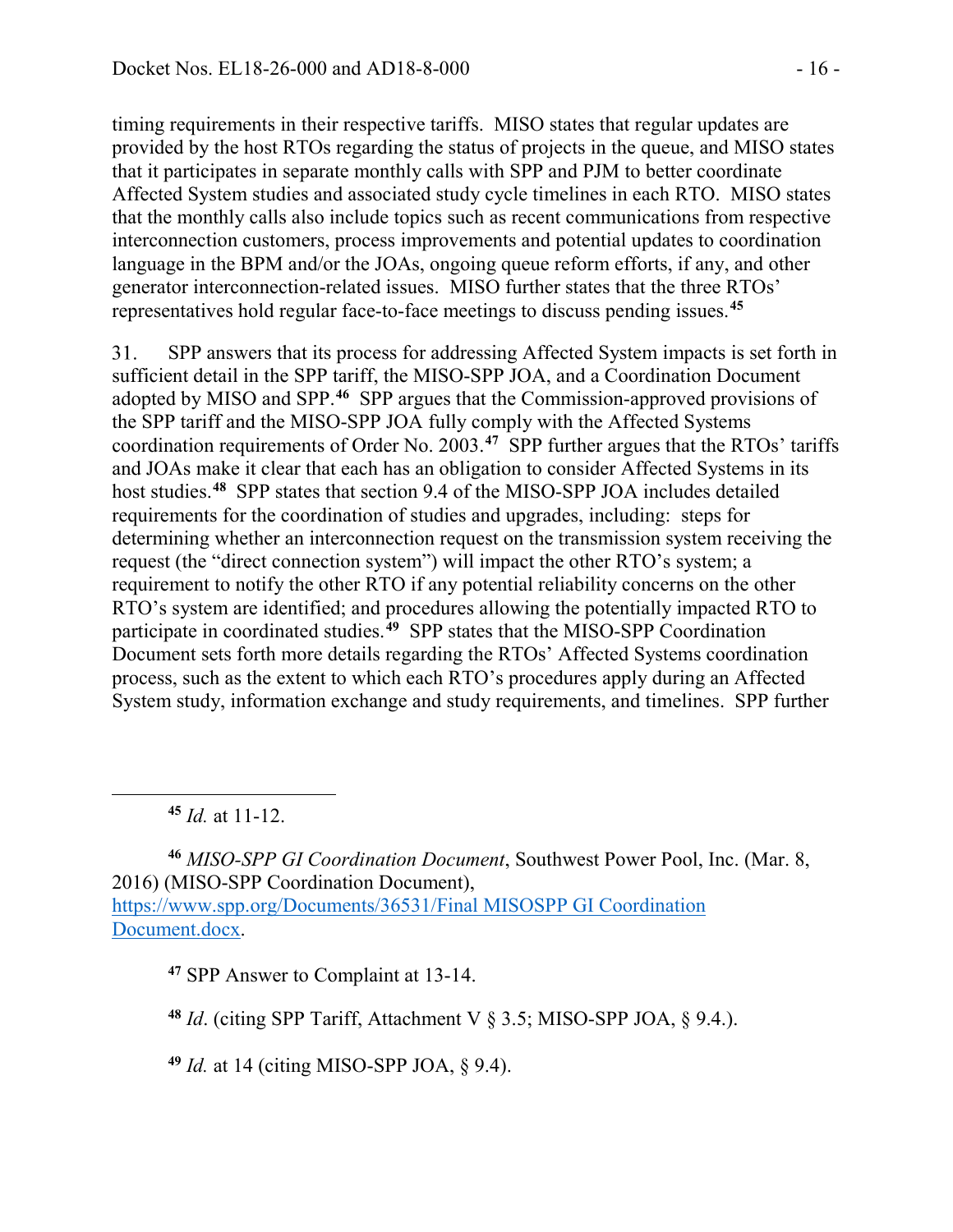states that it engages with MISO in additional activities such as monthly coordination calls, twice-yearly face-to-face meetings, and emails and phone calls.**[50](#page-16-0)**

32. In response to EDF's claims about MISO's February 2016 DPP West studies, SPP argues that EDF provides no evidence and makes no specific allegations that SPP was in fact responsible for any such alleged "delay" or that any such alleged delay on SPP's part, even if true, violates any statutory, regulatory, or tariff provision necessitating a finding that SPP's existing documents or practices are unjust or unreasonable. **[51](#page-16-1)**

33. PJM responds that its Commission-approved tariff and the MISO-PJM JOA satisfy, and exceed, the requirements of Order No. 2003.**[52](#page-16-2)** PJM argues that delays in Affected System study results do not render PJM's Affected Systems coordination process unjust and unreasonable. In response to EDF's example regarding MISO's February 2016 DPP West studies, PJM asserts that EDF admits to not knowing what caused the delay but that EDF nevertheless speculates that SPP, as the Affected System RTO, was at fault. PJM states that based on this example, EDF demands that the RTOs "*should have* a Tariff obligation to provide the Affected System model at the time the applicable study Affected System results is provided."**[53](#page-16-3)** PJM responds that a tariff obligation is not necessary, as the PJM tariff provides that PJM shall make available all related work papers at the interconnection customer's request (subject to PJM confidentiality and Critical Energy Information Infrastructure requirements), which includes such models upon request.**[54](#page-16-4)**

# **c. Comments to the Complaint**

34. Renewable Energy Systems Americas, Inc. agrees with the EDF's conclusion that there is insufficient information about the Affected Systems coordination processes between the RTOs and supports a discussion of the issues raised in the Complaint.**[55](#page-16-5)** Tradewind Energy, Inc. (Tradewind) argues that there are inconsistent Affected Systems coordination practices among the RTOs and requests that the Commission direct the

**<sup>51</sup>** *Id*. at 17.

<span id="page-16-2"></span><span id="page-16-1"></span><span id="page-16-0"></span> $\overline{a}$ 

**<sup>52</sup>** PJM Answer to Complaint at 16-19.

<span id="page-16-3"></span>**<sup>53</sup>** *Id.* at 24 (citing Complaint at 16 (emphasis added by PJM)).

<span id="page-16-4"></span>**<sup>54</sup>** *Id.* at 22-24 (citing PJM Tariff, § 205.4.3).

<span id="page-16-5"></span>**<sup>55</sup>** Renewable Energy Systems Americas, Inc. Comments to Complaint at 1-2.

**<sup>50</sup>** SPP Answer to Complaint at 12-15.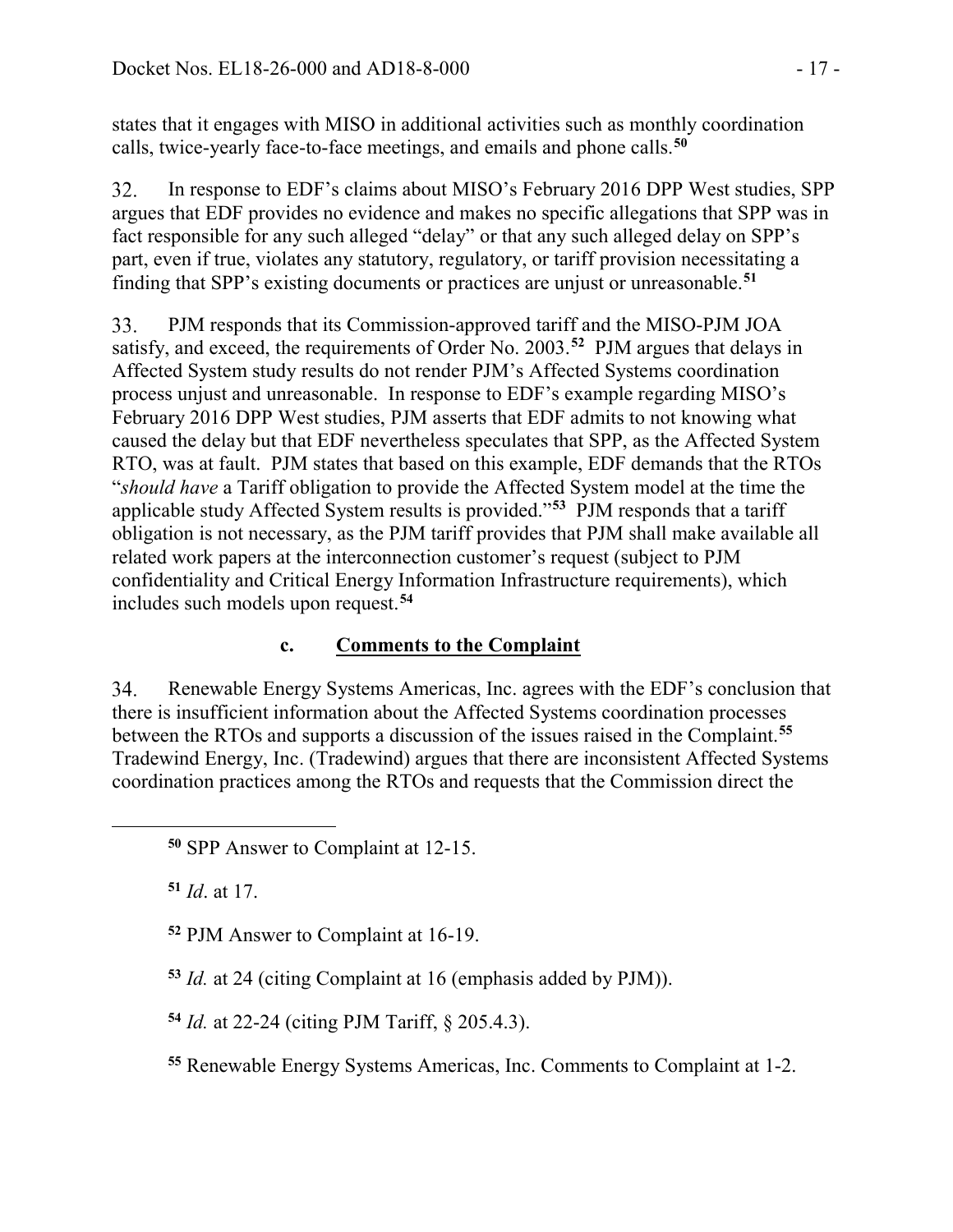RTOs to adopt specific improvements in Affected Systems coordination. **[56](#page-17-0)** Alliant Energy supports interconnection reforms that encourage better coordination between Affected Systems and requests that the Commission provide guidelines and/or best practices as to how better coordination could occur between regions.**[57](#page-17-1)**

E.ON and NextEra state that they have also encountered problems with the 35. Affected System process between MISO and PJM, such as study results being unavailable in a timely manner or containing errors, which has detrimentally impacted their ability to plan for the interconnection of their projects and caused wasted time and financial resources.**[58](#page-17-2)** E.ON further argues that the tariffs and JOAs should specify dates by which each RTO provides current cluster information to the neighboring RTO so it can perform Affected System analysis.**[59](#page-17-3)** NextEra argues that transmission providers should be required to align the timing of interconnection studies. **[60](#page-17-4)**

36. MidAmerican argues that the tariffs and JOAs lack significant details about the Affected System study process, which creates uncertainty that affects the rates, terms, and conditions of interconnection service. **[61](#page-17-5)** MidAmerican requests that the Commission require a stakeholder process in order to develop specific requirements to: (1) coordinate the timing of Affected System studies; (2) require consistent modeling; (3) provide clear documentation of study methods and queue position on Affected Systems; (4) require non-discriminatory treatment of projects on host and Affected Systems; and (5) require stakeholder input on the processes involving Affected Systems.**[62](#page-17-6)**

37. MISO Transmission Owners state that, while they do not take a position on the merits of the Complaint, EDF has identified some valid concerns about Affected Systems coordination processes. However, MISO Transmission Owners argue that the solutions proposed in the Complaint are too general and fail to recognize that any appropriate

- **<sup>58</sup>** E.ON Comments to Complaint at 2-8; NextEra Comments to Complaint at 5-8.
- <span id="page-17-3"></span>**<sup>59</sup>** E.ON Comments to Complaint at 16-20.
- <span id="page-17-4"></span>**<sup>60</sup>** NextEra Comments to Complaint at 8-10.
- <span id="page-17-5"></span>**<sup>61</sup>** MidAmerican Comments to Complaint at 7-8.

<span id="page-17-6"></span>**<sup>62</sup>** *Id.* at 8-12.

<span id="page-17-2"></span><span id="page-17-1"></span><span id="page-17-0"></span> $\overline{a}$ 

**<sup>56</sup>** Tradewind Comments to Complaint at 2-8.

**<sup>57</sup>** Alliant Energy Comments to Complaint at 2-4.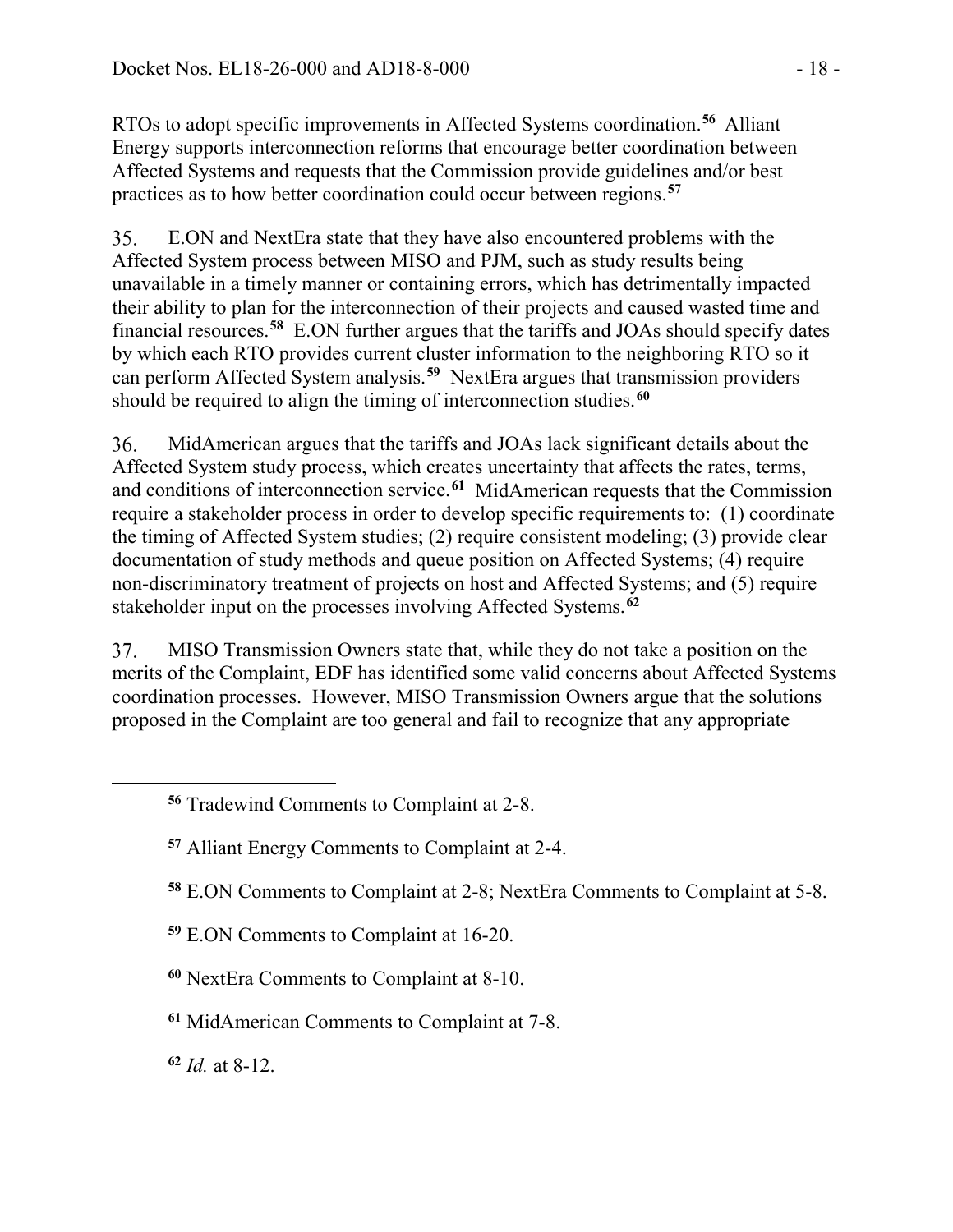remedies will be different for each RTO and each pair of adjacent RTOs.**[63](#page-18-0)** MISO Transmission Owners state that the Commission should allow MISO to work to address the issues for each of its Affected Systems through the stakeholder process.

# **d. EDF Answer**

38. EDF asserts that delays in MISO's interconnection queue are ongoing as a result of problems with Affected System information. For example, EDF notes that, as of the time of its answer, MISO projected that it would not receive Affected System information from PJM needed for MISO's August 2016 Central study group until February 2018.**[64](#page-18-1)**

39. EDF disputes the RTOs' claims that their Affected Systems practices are consistent with Order No. 2003.**[65](#page-18-2)** EDF notes that, in Order No. 2003-A, the Commission clarified that delays by an Affected System in performing interconnection studies or providing information for such studies was not an acceptable reason to deviate from the timelines in Order No. 2003.**[66](#page-18-3)**

# **e. Post-Technical Conference Comments**

EDF argues that the lack of affirmative coordination and timely Affected System  $40.$ study delivery among all the RTOs has put it in the untenable position of having to put tens of millions of dollars at risk to proceed through the interconnection queue, but to do so without having Affected System results upon which it can rely. EDF contends that the lack of JOA, tariff, and BPM specifics has caused it real harm and that this is especially problematic with PJM and SPP, where Affected System studies are needed for MISO's three-phase study process. **[67](#page-18-4)**

41. MISO, SPP, and PJM point to their existing tariff and JOA provisions to dispute EDF's contention that their tariffs lack specifics with regards to Affected Systems coordination. Specifically, the RTOs point to the existing provisions on Affected Systems coordination in their tariffs, JOAs, and BPMs, as noted above. MISO states that

**<sup>65</sup>** *Id.* at 10-11.

<span id="page-18-2"></span><span id="page-18-1"></span><span id="page-18-0"></span> $\overline{a}$ 

<span id="page-18-4"></span>**<sup>67</sup>** EDF Post-Technical Conference Comments at 33.

**<sup>63</sup>** MISO Transmission Owners Comments to Complaint at 2.

**<sup>64</sup>** EDF Answer to Answers to Complaint at 7-8.

<span id="page-18-3"></span>**<sup>66</sup>** *Id.* at 10 (citing Order No. 2003-A, 106 FERC ¶ 61,220 at P 121).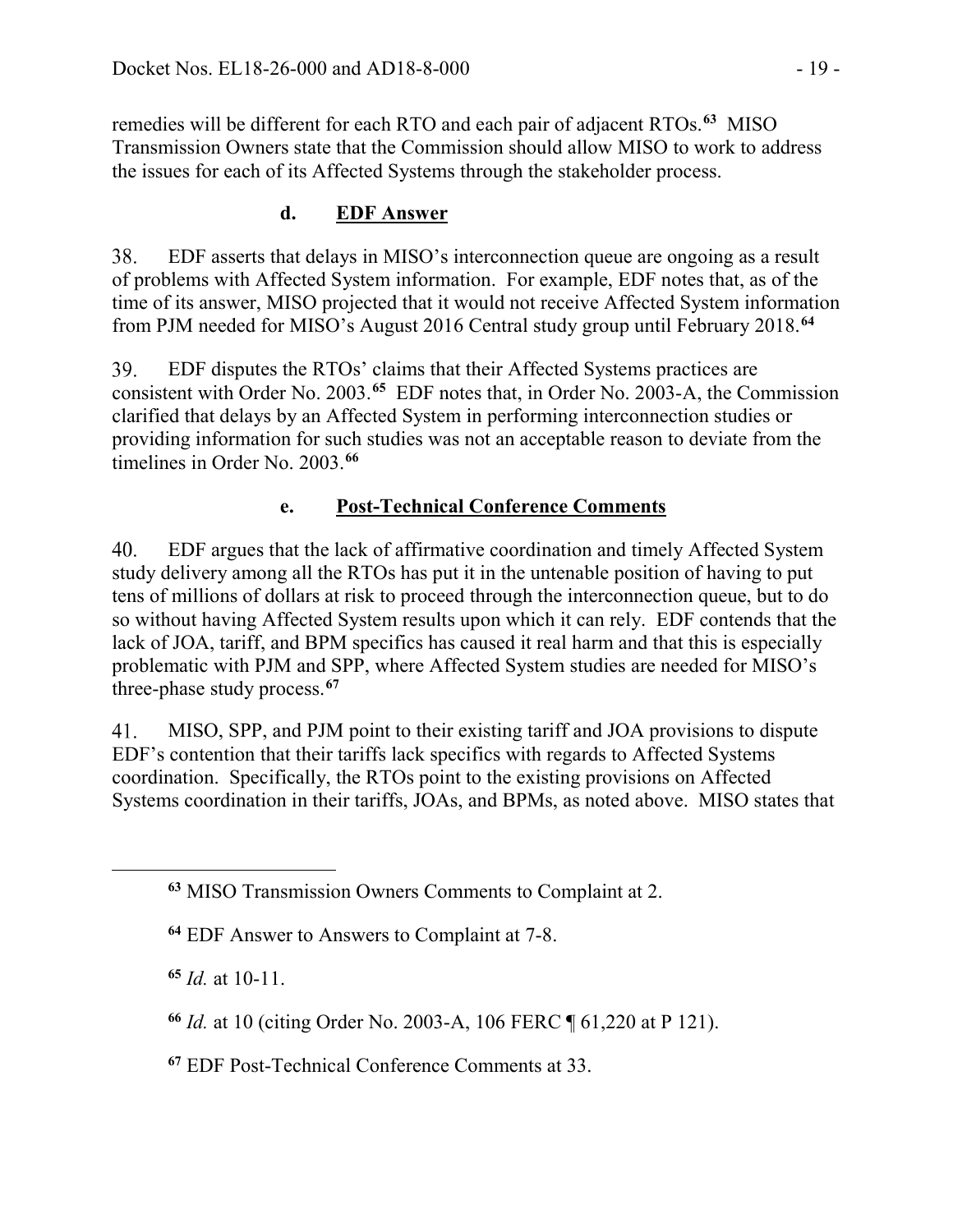it does not dispute that there is work to be done in updating Affected Systems coordination procedures to optimize timing alignment between the RTOs' processes.**[68](#page-19-0)**

Wolverine and Tenaska request that improvements be made to the Affected 42. Systems coordination processes among the RTOs. **[69](#page-19-1)** Tenaska argues that there is significant variability among MISO, SPP, and PJM regarding the level of detail and guidance the RTOs provide regarding Affected Systems coordination. Tenaska contends that, in practice, this variability means that interconnection customers cannot accurately anticipate the data and information that will be used in Affected System studies, nor do they have information regarding the timeliness of the studies. Tenaska asserts that interconnection customers often do not know until well into the interconnection study process—sometimes, even after the study process is completed—how the costs of system upgrades will be allocated across customers in both host RTOs and Affected System RTOs.**[70](#page-19-2)**

43. Tenaska notes that although these RTOs include high-level descriptions of Affected Systems coordination in their BPMs and JOAs, the Commission-approved tariffs for these RTOs generally contain little or no detail regarding these processes.**[71](#page-19-3)** Tenaska contends that, rather than transparent and binding Affected Systems coordination procedures, these regions often rely on informal guidance and communication to govern the Affected System study process.

# **f. Commission Determination**

We grant EDF's Complaint, in part, and find that the MISO-SPP JOA is unjust 44. and unreasonable because it lacks transparency regarding the Affected Systems coordination processes between MISO and SPP. As summarized above, in response to the Complaint and the technical conference, MISO, SPP, and PJM describe in some detail their Affected Systems coordination processes. However, in many cases, the detail MISO, SPP, and PJM provided about these coordination processes are not included in the RTOs' tariffs or JOAs. EDF**[72](#page-19-4)** and several commenters, including E.ON, NextEra, and

<span id="page-19-3"></span><span id="page-19-2"></span><span id="page-19-1"></span>**<sup>69</sup>** Wolverine Post-Technical Conference Comments at 2-4; Tenaska Post-Technical Conference Comments at 10-13.

**<sup>70</sup>** Tenaska Post-Technical Conference Comments at 4-5.

**<sup>71</sup>** *Id.* at 5.

<span id="page-19-0"></span> $\overline{a}$ 

<span id="page-19-4"></span>**<sup>72</sup>** *See supra* PP 23-25.

**<sup>68</sup>** MISO Post-Technical Conference Comments at 4.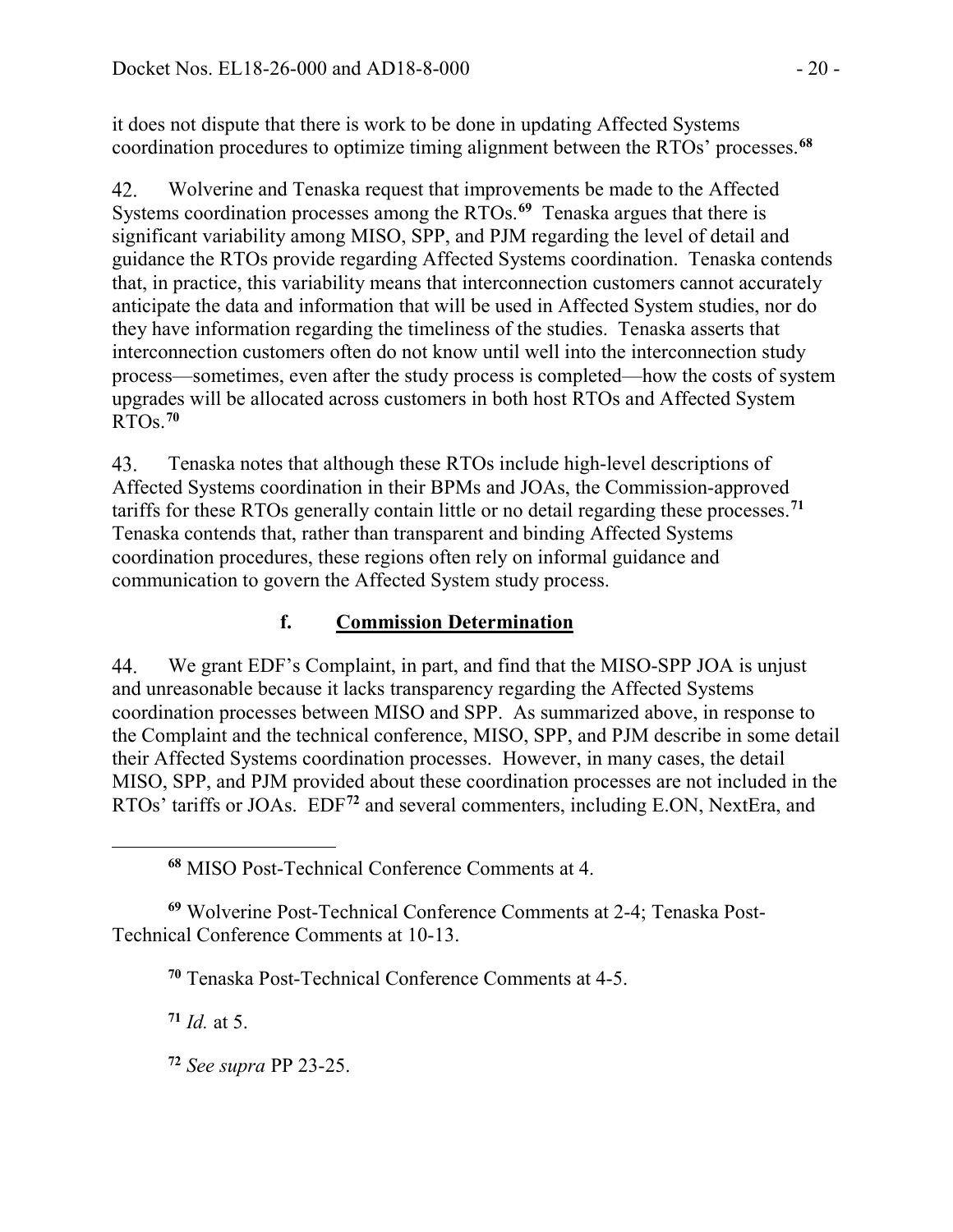MidAmerican, argue that the location of these provisions is unclear and that this lack of clarity has led to uncertainty and confusion for interconnection customers.**[73](#page-20-0)** They further argue that uncertainty and confusion in the interconnection process caused by a lack of transparency regarding the Affected Systems coordination processes has the potential to hinder the timely development of new resources. We agree. We find that uncertainty in the interconnection study process can be reduced by requiring MISO and SPP to provide more detail about their Affected Systems coordination processes in the MISO-SPP JOA, including providing specific references to Affected Systems coordination information found in their BPMs or other coordination documents, as discussed further below.

45. With regard to timelines for the sharing of Affected System information, we agree with EDF and Tenaska that there is significant variability among the RTOs regarding the level of detail of Affected Systems coordination in their JOAs. In general, the MISO-PJM JOA includes more detail than the MISO-SPP JOA. Specifically, the MISO-PJM JOA includes dates by which MISO and PJM are required to exchange Affected System information and provide study results. **[74](#page-20-1)** For this reason, we are not directing any change to the MISO-PJM JOA with regard to the timelines for the sharing of Affected System information. However, the MISO-SPP JOA does not include this information; instead, the dates by which MISO and SPP are required to exchange Affected System information and study results are included in the MISO-SPP Coordination Document, which has not been filed with the Commission. The MISO-SPP Coordination Document provides that:

- 1) SPP is required to forward to MISO, at a minimum of twice per year (August 1 and March 1), information necessary for MISO and the MISO transmission owners to study the impact of the SPP interconnection requests on the MISO transmission system;
- 2) MISO and the MISO Transmission Owners are required to study the impact of the SPP interconnection on the MISO transmission system and provide draft results to SPP by November 15 for SPP interconnection requests provided to MISO on or before August 1 of the same year, and June 15 for SPP interconnection requests provided to MISO on or before March 1 of the same year;
- 3) MISO is required to forward to SPP, at a minimum of twice per year (March 1 and September 1), MISO interconnection requests and information necessary

**<sup>74</sup>** *See* MISO-PJM JOA, § 9.3.3; *supra* P 10.

<span id="page-20-1"></span><span id="page-20-0"></span> $\overline{a}$ **<sup>73</sup>** *See supra* PP 35-36. In addition, MISO Transmission Owners state that EDF has identified valid issues regarding MISO's Affected System procedures that should be addressed. *See supra* P 37.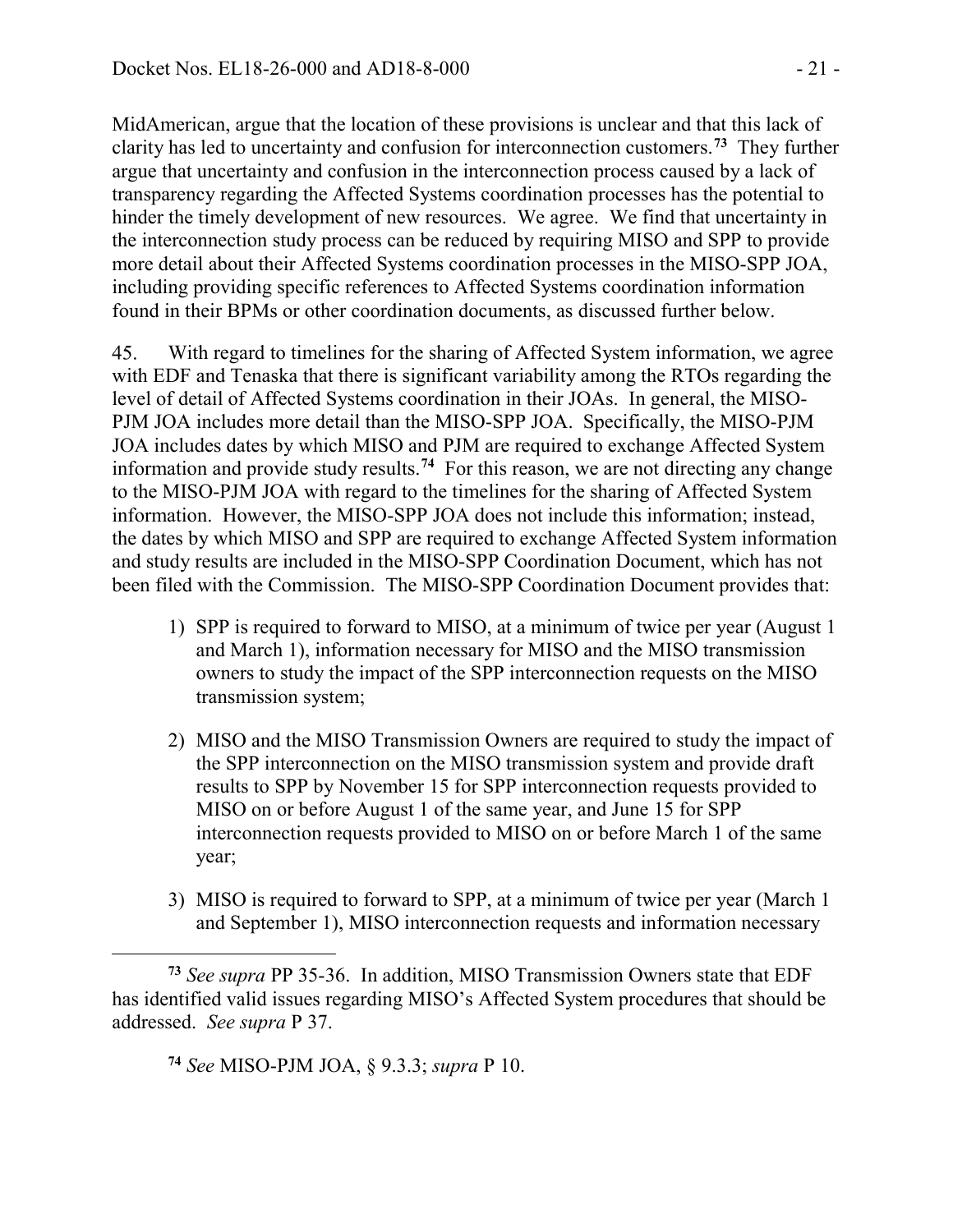for SPP and the SPP Transmission Owners to study the impact of the requests on the SPP transmission system; and

4) SPP and the SPP Transmission Owners are required to study the impact of the MISO interconnection requests and provide draft results on the SPP transmission system by December 15, for requests submitted to SPP on or before September 1 of the same year, and June 15, for requests submitted to SPP on or before March 1 of the same year.**[75](#page-21-0)**

Timelines should provide interconnection customers with a reasonable level of 46. certainty and transparency as to when MISO and SPP are required to exchange Affected System information and provide study results. We find that this information should be detailed in the MISO-SPP JOA, which details Affected Systems coordination between the RTOs. Thus, we direct MISO and SPP, in compliance filings due within 60 days of the date of this order, to revise the MISO-SPP JOA to include the dates by which MISO and SPP are required to exchange Affected System information and study results.

47. Although we find that EDF has met its burden to demonstrate that the MISO-SPP JOA is unjust and unreasonable because MISO and SPP's Affected Systems coordination processes are not transparent, we deny EDF's request to order the RTOs to file JOA revisions that include: (1) the timing for Affected System RTO studies such that they are completed in sufficient time for the host RTO to meet the study delivery timing requirements in its tariff; and (2) an affirmative obligation for the Affected System RTO to deliver Affected System studies in the time needed for the host RTO to meet the study delivery timing requirements in its tariff. We find that these two EDF proposals would effectively require the RTOs to align their interconnection study deadlines, which is not necessary to ensure transparent Affected Systems coordination processes. Moreover, we agree with the RTOs that their study processes and associated timelines are an integral part of each RTO's interconnection process, which is developed through each RTO's stakeholder process, and that each RTO should be allowed to develop an interconnection queue process that works best for its region.

# **2. Affected System Impact Coordination**

# **a. Complaint**

48. EDF asserts in the Complaint that there is no information in the MISO, SPP, and PJM tariffs or JOAs about how they determine Affected System impacts in order for

<span id="page-21-0"></span> $\overline{a}$ 

**<sup>75</sup>** MISO-SPP Coordination Document, § 6.4.1.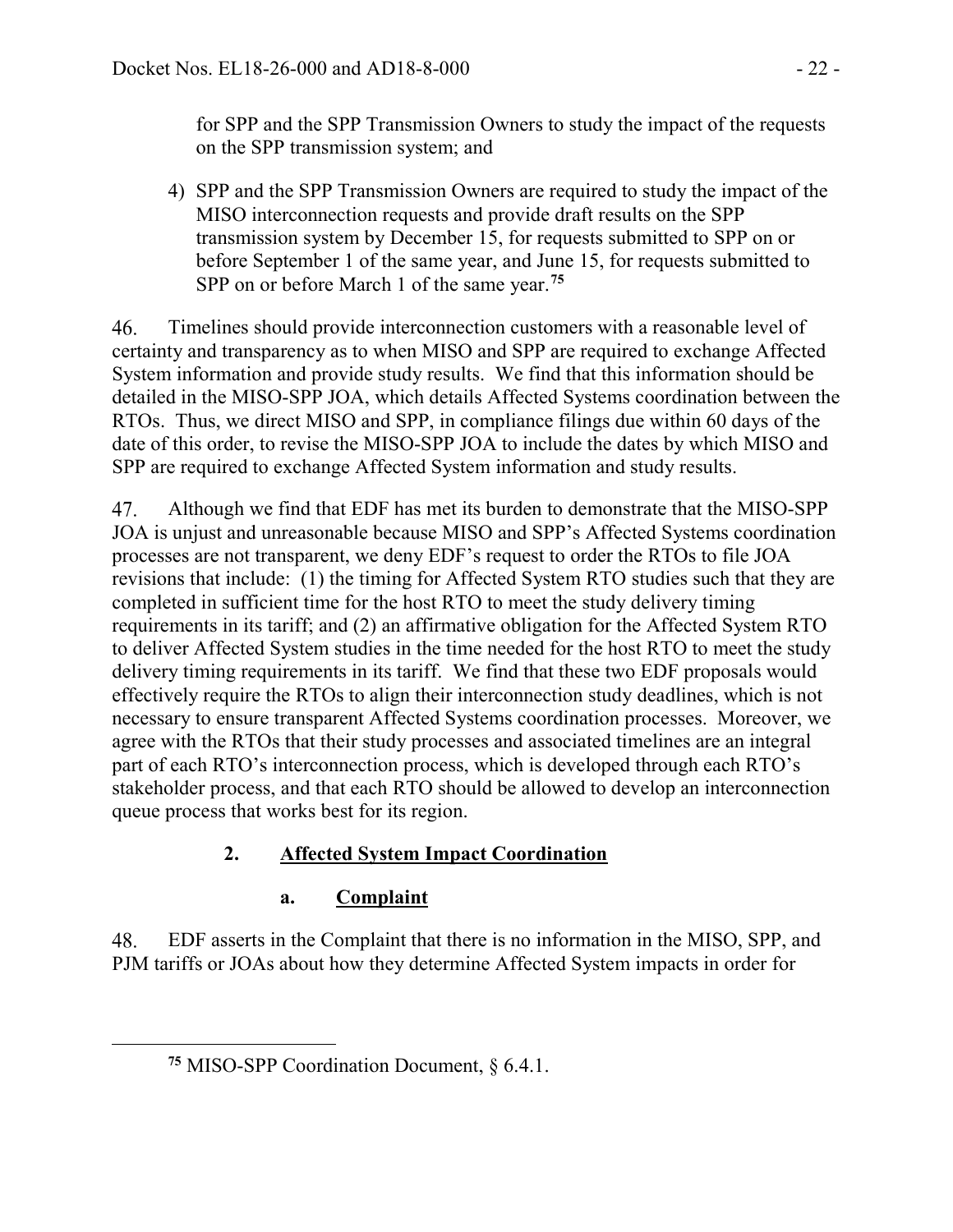them to fulfill their requirement to coordinate with each other as Affected Systems.**[76](#page-22-0)** Additionally, EDF argues that nothing exists that addresses what MISO does to fulfill its responsibility to "monitor the SPP [or PJM] transmission system and provide the draft results of potential impacts to SPP [or PJM]," as its BPM provides.**[77](#page-22-1)** In their answers, MISO, SPP, and PJM did not specifically address this issue, nor were any specific comments filed by others on it. However, as noted below, it was a subject of the technical conference.

# **b. Post-Technical Conference Comments**

49. EDF argues that there is no information it can point to in any tariff, JOA, or BPM that "describes how each RTO coordinates with the other RTO"**[78](#page-22-2)** with regard to the RTOs' responsibility to monitor each other's system for potential impacts stemming from interconnection requests.

50. MISO states that the interconnection customer whose project is being studied by an Affected System RTO is "separately responsible to adhere to the Affected Systems Operator's procedures and costs related to studies and modifications to the Affected System."**[79](#page-22-3)** Thus, if an interconnection customer is being studied by PJM for impacts on the PJM transmission system, that interconnection customer would be studied by PJM in accordance with PJM's rules and would be responsible for complying with PJM's tariff and business practices and liable for study and upgrade costs identified by PJM in accordance with its rules. MISO explains that under its GIP, interconnection customers are given several opportunities to interact with and receive data from Affected System RTOs, beginning with the initial scoping meeting, which occurs between the interconnection customer and the interconnecting MISO transmission owner before the interconnection customer enters the DPP.**[80](#page-22-4)** MISO states that in its capacity as an Affected System, it engages in regular communications with its neighboring transmission providers, uses engineering judgment to determine which projects could impact the

**<sup>76</sup>** Complaint at 2.

<span id="page-22-0"></span> $\overline{a}$ 

<span id="page-22-2"></span><span id="page-22-1"></span>**<sup>77</sup>** *Id.* at 29. *See* MISO BPM 15, §§ 6.3.2, 6.4.2 ("During the course of MISO Interconnection studies, MISO shall monitor the [PJM/SPP] transmission system and provide the draft results of potential impacts to [PJM/SPP]").

**<sup>78</sup>** EDF Post-Technical Conference Comments at 8.

<span id="page-22-3"></span>**<sup>79</sup>** MISO Post-Technical Conference Comments at 10 (citing GIP, § 3.5).

<span id="page-22-4"></span>**<sup>80</sup>** *Id.* (citing GIP, § 3.3.4).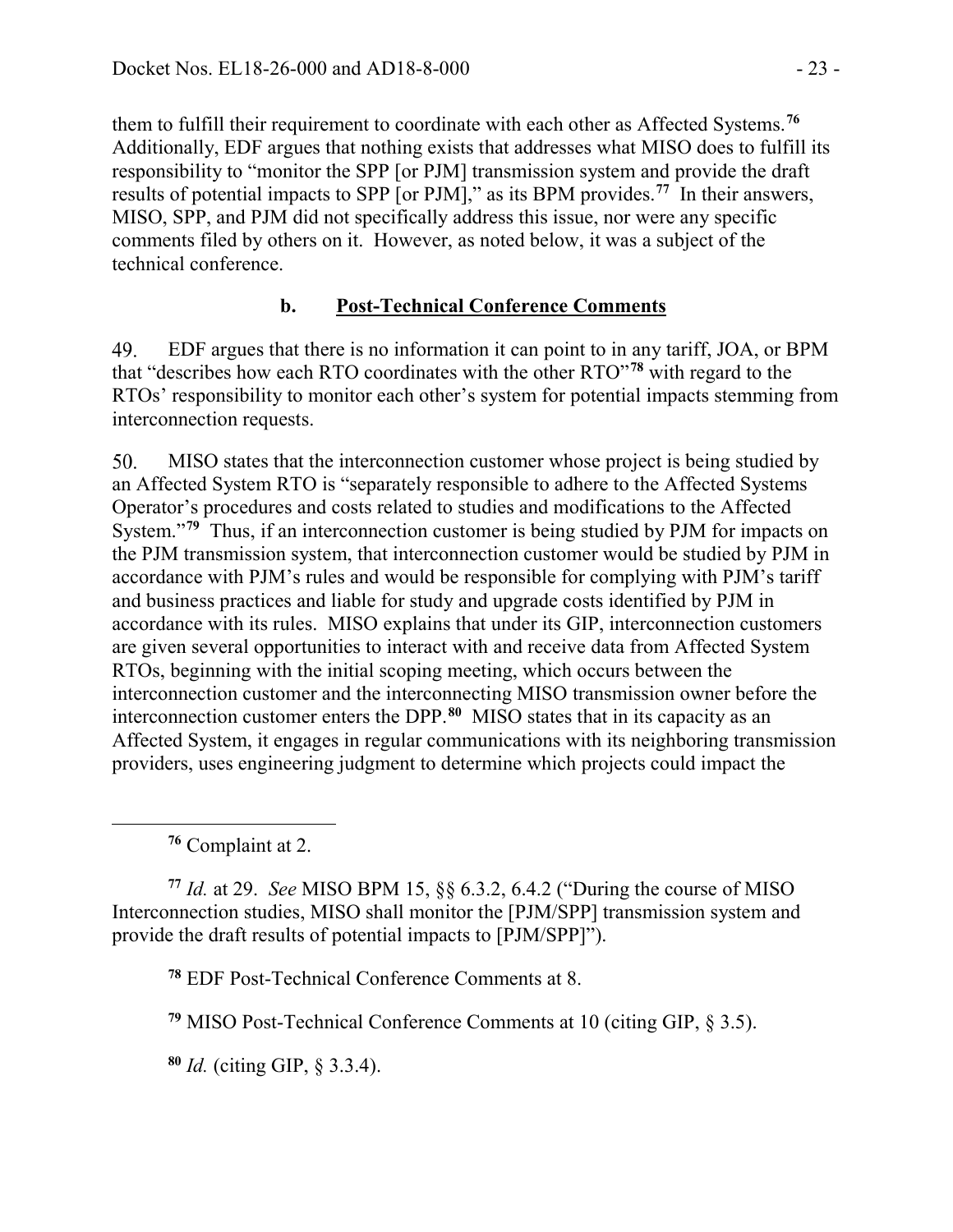MISO transmission system, and timely reviews and provides analyses regarding the impacts of projects in neighboring queues.**[81](#page-23-0)**

SPP states that once it determines that MISO may be impacted by an 51. interconnection request on the SPP system, SPP is required to notify MISO and provide any relevant information regarding the interconnection request. Following the results of either a feasibility study or system impact study, SPP is required to notify MISO if the study results show a potential reliability concern on MISO's system. If, upon reviewing the study results, MISO determines that the interconnection request may materially impact its system, MISO is required to contact SPP and request participation in the applicable interconnection studies. MISO and SPP are then required to coordinate with each other and mutually agree upon the nature of the studies that MISO will conduct to determine the impacts on its system.**[82](#page-23-1)**

SPP states that the MISO-SPP JOA provides that MISO may participate in the 52. coordinated study at the system impact study or feasibility study stage. SPP notes that MISO may do so by either conducting the studies itself or by providing the necessary input for SPP to conduct the studies. SPP further notes that if the coordinated study shows constraints that require infrastructure additions, MISO is required to perform its own facilities study as part of SPP's facilities study. SPP states that if upon reviewing the coordinated study results, SPP determines that MISO network upgrades are required in accordance with MISO's procedures, guidelines, criteria, or standards, then SPP is required to identify the applicable network upgrades in the system impact study that is prepared for the interconnection customer. SPP notes that in the event that network upgrades are required on MISO's system, SPP and MISO are required to agree upon a schedule for interconnection service. SPP explains that the schedule includes milestones with respect to the network upgrade construction and the amount of service that can commence after each milestone.**[83](#page-23-2)**

PJM states that when it is the host RTO, it performs a screen on all neighboring 53. regions with an electrical tie to PJM for all interconnection requests submitted to PJM under its tariff, in order to determine the impact of those interconnection requests made in PJM on the neighboring region. PJM states that the screen is performed for each PJM interconnection request during the feasibility study phase, and the screen identifies any PJM interconnection request that meets the shift factor or distribution factor (DFAX) thresholds "as described in PJM Manual 14A, section 2.1.6 (in accordance with PJM

**<sup>81</sup>** *Id.* at 13.

<span id="page-23-2"></span><span id="page-23-1"></span><span id="page-23-0"></span> $\overline{a}$ 

**<sup>83</sup>** *Id.* at 15-16.

**<sup>82</sup>** SPP Post-Technical Conference Comments at 14-15.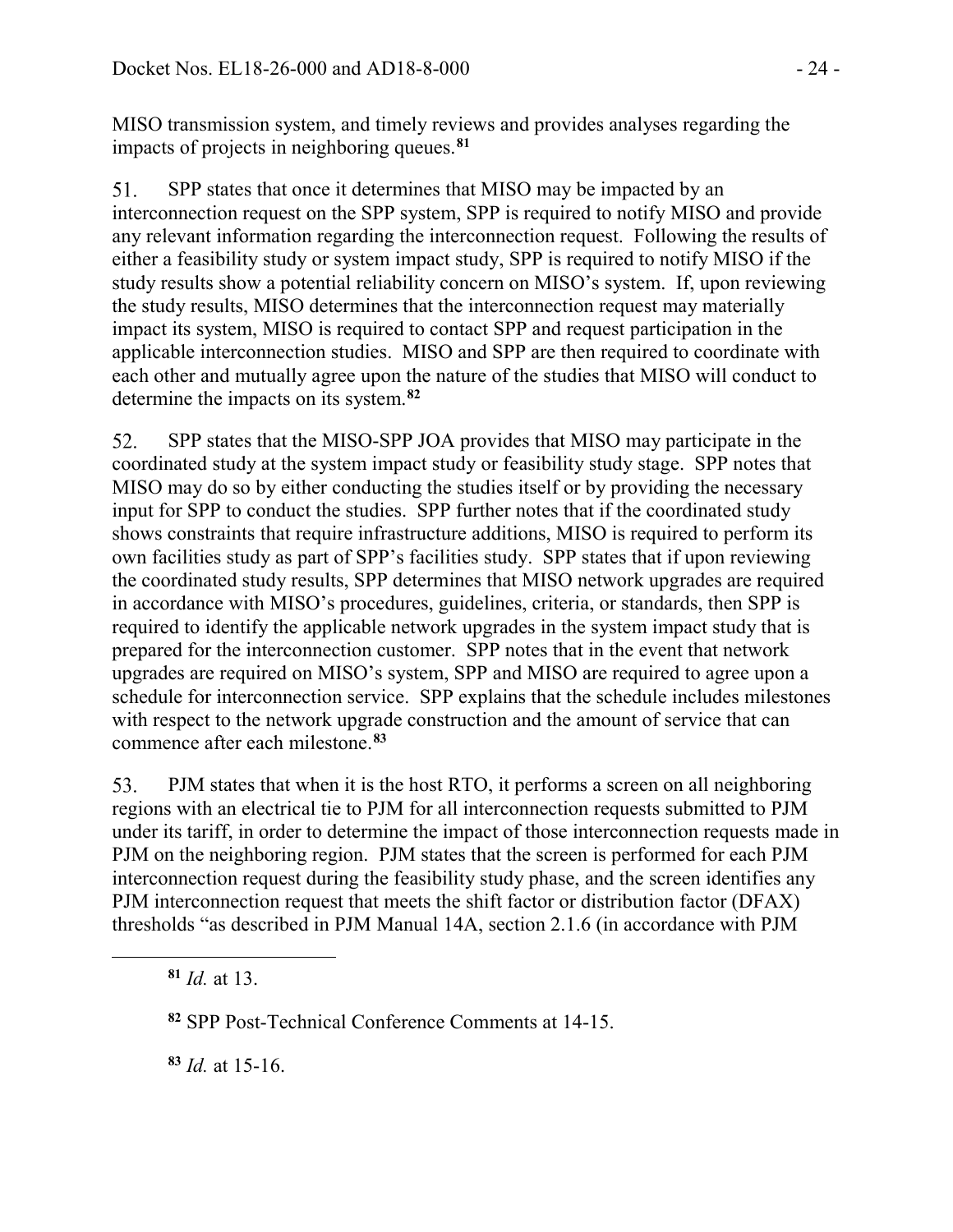tariff, sections 202 and 218 and the MISO-PJM JOA, section 9.3.3)."**[84](#page-24-0)** PJM explains that these screen results are sent to the Affected System RTO for its review. In addition, PJM states that once the PJM interconnection projects have executed a system impact study agreement and moved to the system impact study phase, it sends the list of its projects (that have a signed system impact study agreement) together with relevant data at a minimum of twice a year to MISO to identify whether there are any impacts to the MISO system and whether any Affected System upgrades are needed on the MISO system. PJM explains that it provides a deadline by which MISO's study results are needed in order to incorporate the Affected System study results into PJM's system impact study report, including any required Affected System network upgrades and cost estimates for those upgrades.**[85](#page-24-1)**

54. PJM states that upon receipt of MISO's Affected System study results, it delivers a system impact study report, including any required Affected System upgrades and cost estimates identified by MISO, together with a PJM facilities study agreement for execution, to the PJM customer. If Affected System upgrades are required, PJM states that it advises its customer that it must also execute a facilities study agreement with MISO. If the PJM customer decides to move to the next study phase, PJM explains that it assists the customer in contacting MISO to initiate a facilities study in the Affected System region.**[86](#page-24-2)**

PJM explains that when it is the Affected System RTO, with MISO as the host 55. RTO, MISO forwards to PJM a list of all projects entering a new DPP study cycle. PJM states that it performs its full set of tests, including load flow, short circuit, and stability analysis, as applicable, using the timeline requested by the host RTO. PJM explains that if, after performing its analysis, it identifies any PJM system impacts, PJM then notifies MISO, and MISO includes the PJM Affected System results (e.g., required Affected System upgrades and cost estimates, including any cost allocations among multiple interconnection projects, if applicable) in its study reports. PJM notes that if a MISO interconnection customer is responsible for an Affected System upgrade on the PJM system, and the MISO customer decides to move to the next study phase, PJM requests that the MISO customer execute a PJM facilities study agreement under PJM's tariff and,

**<sup>86</sup>** *Id.* at 6.

 $\overline{a}$ 

<span id="page-24-2"></span><span id="page-24-1"></span><span id="page-24-0"></span>**<sup>84</sup>** PJM Post-Technical Conference Comments at 5. We believe that the correct citation should be section 4.2.4 of Manual 14A.

**<sup>85</sup>** *Id.* at 5-6.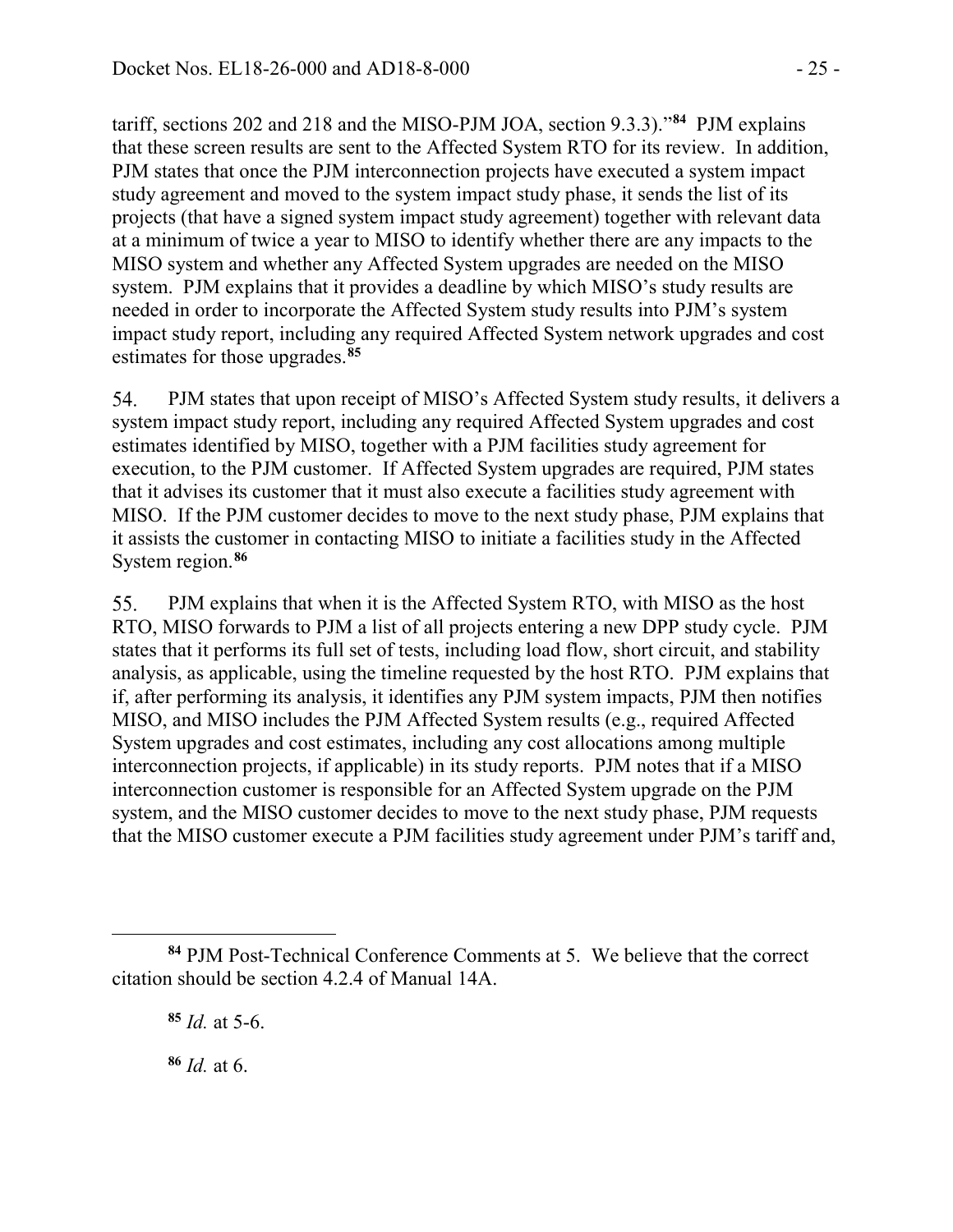ultimately, a PJM Upgrade Construction Service Agreement for the Affected System upgrades on the PJM system as required under the MISO-PJM JOA.**[87](#page-25-0)**

# **c. Commission Determination**

56. The MISO-SPP JOA requires that MISO and SPP "coordinate and mutually agree on with respect to the nature of studies to be performed to test the impacts of the interconnection on the potentially impacted [RTO]."**[88](#page-25-1)** However, the MISO-SPP JOA does not describe how MISO and SPP will study impacts on the Affected System RTO; the description is instead included in the MISO-SPP Coordination Document. Specifically, the MISO-SPP Coordination Document provides that:

- 1) MISO and SPP shall conduct interconnection studies, as necessary, to determine the impacts of interconnection requests on each other's transmission system, which will be treated as an Affected System;
- 2) the transmission reinforcement and the study criteria used in the coordinated interconnection studies will honor and incorporate provisions as outlined in the SPP and MISO BPMs, study procedures, and their respective tariffs; and
- 3) when MISO and SPP perform any coordinated interconnection study, the SPP and SPP transmission owner study and reinforcement criteria will apply to SPP transmission facilities, and the MISO and MISO transmission owner study and reinforcement criteria will apply to MISO transmission facilities. **[89](#page-25-2)**

57. The description of how MISO and SPP study impacts on the Affected System RTO should provide a reasonable level of certainty and transparency as to what each RTO will do when studying Affected System impacts; it should also clarify that SPP study criteria applies to SPP facilities and MISO study criteria applies to MISO facilities. We find that this information should be detailed in the MISO-SPP JOA in order to provide additional clarity and transparency to interconnection customers. Thus, we direct MISO and SPP to revise the MISO-SPP JOA, in compliance filings due within 60 days of the date of this order, to include the description of how MISO and SPP study impacts on the Affected System RTO and clarify that the SPP study criteria apply to SPP facilities

<span id="page-25-2"></span><span id="page-25-1"></span><span id="page-25-0"></span> $\overline{a}$ 

**<sup>89</sup>** MISO-SPP Coordination Document, § 6.4.

**<sup>87</sup>** *Id.* at 6-7.

**<sup>88</sup>** MISO-SPP JOA § 9.4 (b) (Analysis of Interconnection Requests).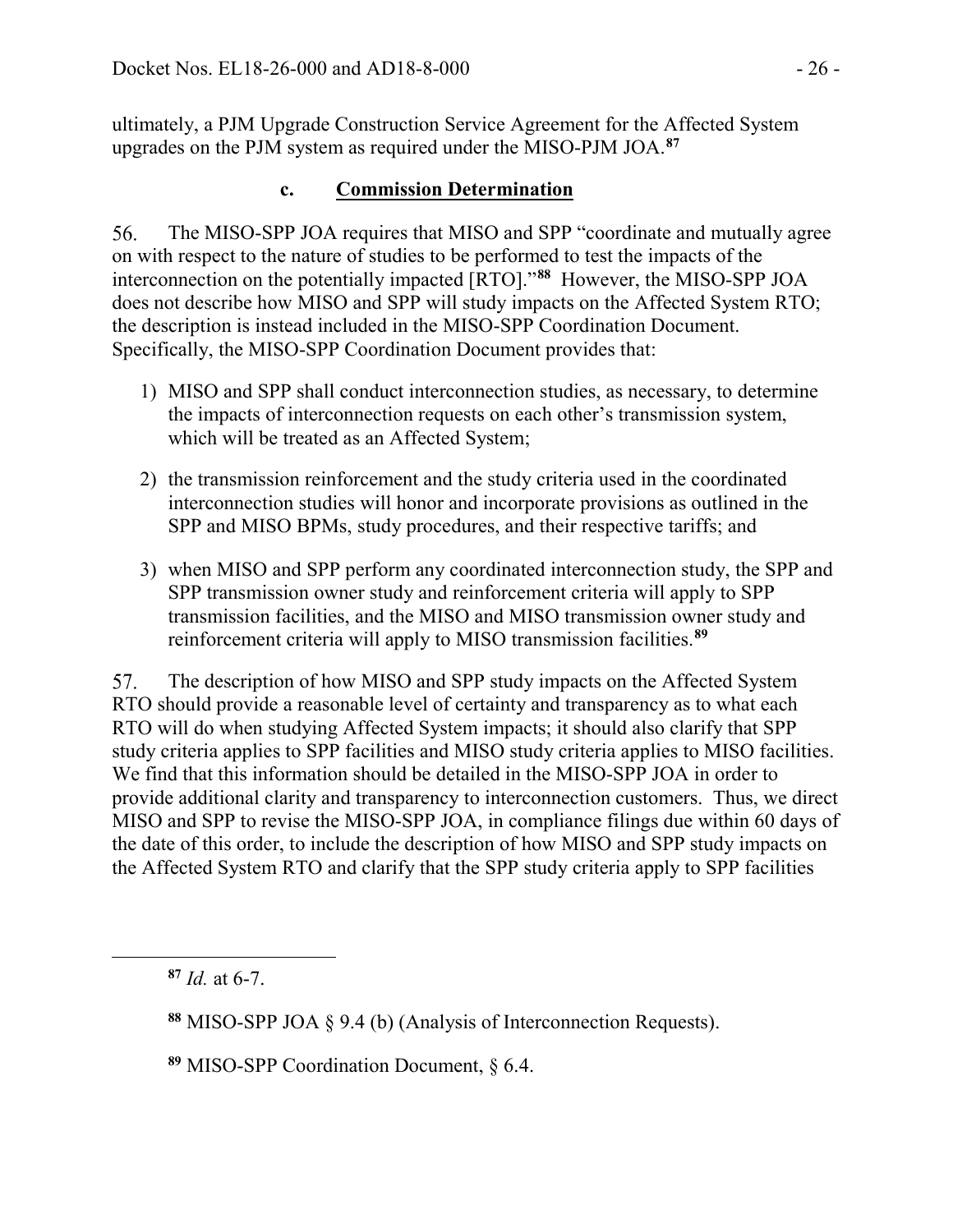and the MISO study criteria applies to MISO facilities. **[90](#page-26-0)** We note that the MISO-PJM JOA already includes sufficient detail on how each RTO studies Affected System impacts, and therefore, no changes are needed to the MISO-PJM JOA on this point at this time.

58. Additionally, the MISO-PJM JOA and the MISO-SPP Coordination Document require that, during the course of each of its interconnection studies, MISO and PJM, and MISO and SPP, respectively, as host RTOs, "monitor" each other's systems and provide draft results of the potential impacts to the Affected System RTO.**[91](#page-26-1)** However, the MISO-PJM JOA and the MISO-SPP Coordination Document do not describe how the RTOs monitor each other's systems. MISO states in its post-technical conference comments that it "uses engineering judgment to determine which [A]ffected [S]ystems projects could impact the MISO Transmission System."**[92](#page-26-2)** SPP does not describe its process in its comments. We agree with EDF that MISO and SPP inadequately explained their processes for monitoring each other's systems for Affected System impacts, and that MISO inadequately explained how it monitors PJM for Affected System impacts. Thus, we direct MISO and SPP, in compliance filings due within 60 days of the date of this order, to revise their JOA to include how MISO and SPP monitor each other's systems during the course of each of their interconnection studies. We also direct MISO and PJM, in compliance filings due within 60 days of the date of this order, to revise their JOA to include how MISO and PJM monitors each other's systems during the course of their interconnection studies.

59. PJM explains in its post-technical conference comments that it monitors Affected System impacts by performing a screen on all neighboring regions for all interconnection requests submitted to PJM and submits the screen results to the Affected System RTO. PJM states that the screen identifies any PJM interconnection request that meets PJM's shift factor or DFAX thresholds.**[93](#page-26-3)** We find that PJM has adequately explained its process for monitoring neighboring systems for Affected System impacts and describes an objective and verifiable process using PJM's existing shift factor or DFAX thresholds. We find that this information should be detailed in the MISO-PJM JOA in order to provide additional clarity and transparency to interconnection customers. Therefore, we

**<sup>92</sup>** MISO Post-Technical Conference Comments at 13.

**<sup>93</sup>** *See* PJM Post-Technical Conference Comments at 5-6.

<span id="page-26-0"></span> $\overline{a}$ **<sup>90</sup>** We note that the application of ERIS or NRIS modeling standards is discussed separately below, although these modeling standards are an element of the overall study criteria.

<span id="page-26-3"></span><span id="page-26-2"></span><span id="page-26-1"></span>**<sup>91</sup>** *See* MISO-PJM JOA, § 9.3.3(d), (g); MISO-SPP Coordination Document §§ 6.4.1 & 6.4.2.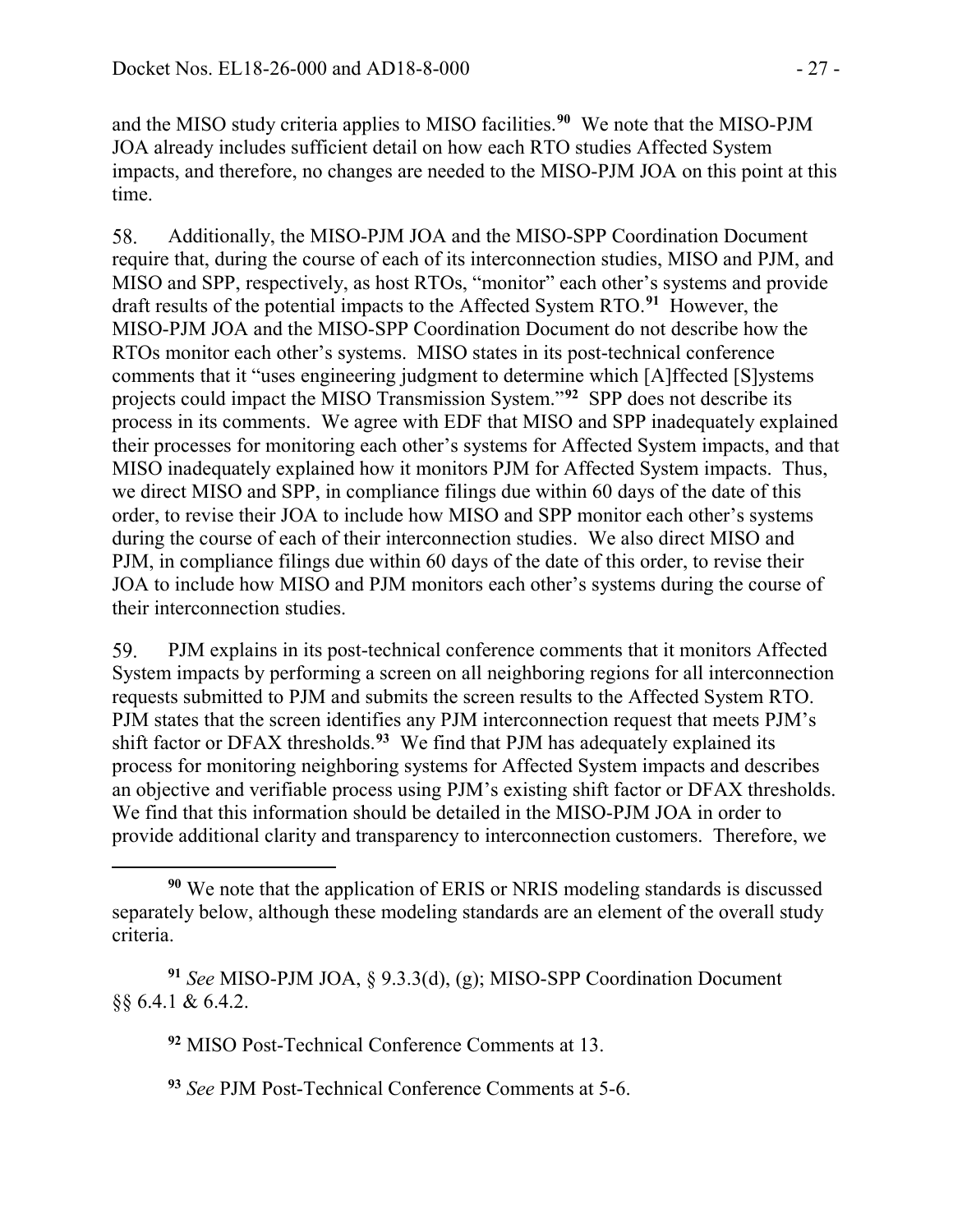$\overline{a}$ 

direct MISO and PJM, in a compliance filing due within 60 days of the date of this order, to revise their JOA to include PJM's process for monitoring neighboring systems for Affected System impacts.

#### **3. Review of Affected System Studies**

#### **a. Complaint**

60. EDF asserts that the RTOs do not provide an adequate opportunity for the host RTO and interconnection customer to review an Affected System study and discuss the study results with the host RTO or Affected System RTO, nor does the interconnection customer have an adequate opportunity to assess whether Affected System study results are valid, before the interconnection process either requires a financial milestone payment or execution of an interconnection agreement. Pointing to the MISO February 2016 West cluster as an example, EDF claims that once MISO provided it with the Phase I system impact study results, which included Affected System network upgrade costs, EDF asked MISO to provide the underlying model used to evaluate Affected System impacts on the SPP system so it could scrutinize the data. EDF emphasizes that MISO's GIP requires an interconnection customer to decide, within 15 business days after the provision of Phase I system impact study results, whether it will withdraw from the queue or proceed to Phase II, put a financial milestone at risk of forfeiture, and provide another financial milestone equal to ten percent of the upgrades identified in the Phase I system impact study results. **[94](#page-27-0)** EDF claims that MISO did not provide it with the underlying model and with

<span id="page-27-0"></span>**<sup>94</sup>** We note that, on July 20, 2018, in Docket No. ER18-2049, MISO proposed revisions to its GIP to remove certain studies from Phase I of its three-stage DPP, which included the elimination of the DPP Phase I Affected System study, in order to streamline and expedite DPP Phase I. MISO also proposed revisions to milestone refund provisions, which, among other things, afforded an interconnection customer the ability to withdraw penalty-free if Affected System upgrades identified in DPP Phase II cost more than \$10,000 per MW. EDF Renewables, Inc. submitted comments in support of MISO's proposal and asserted that any information lost due to the streamlining of DPP Phase I would not impact the interconnection customer's ability to make an informed decision on whether to advance to DPP Phase II. EDF Renewables, Inc., Comments, Docket No. ER18-2049 at 2 (filed Aug. 20, 2018). The Commission accepted MISO's proposal in an order issued on September 28, 2018. *See Midcontinent Indep. Sys. Operator, Inc.*, 164 FERC ¶ 61,234 (2018). Notwithstanding EDF Renewables, Inc.'s support for the revised milestone refund provisions and the removal of the DPP Phase I Affected System study from MISO's DPP, we recognize EDF's general assertion that an interconnection customer should have adequate time to review and respond to Affected System study results before making consequential decisions in the interconnection study process.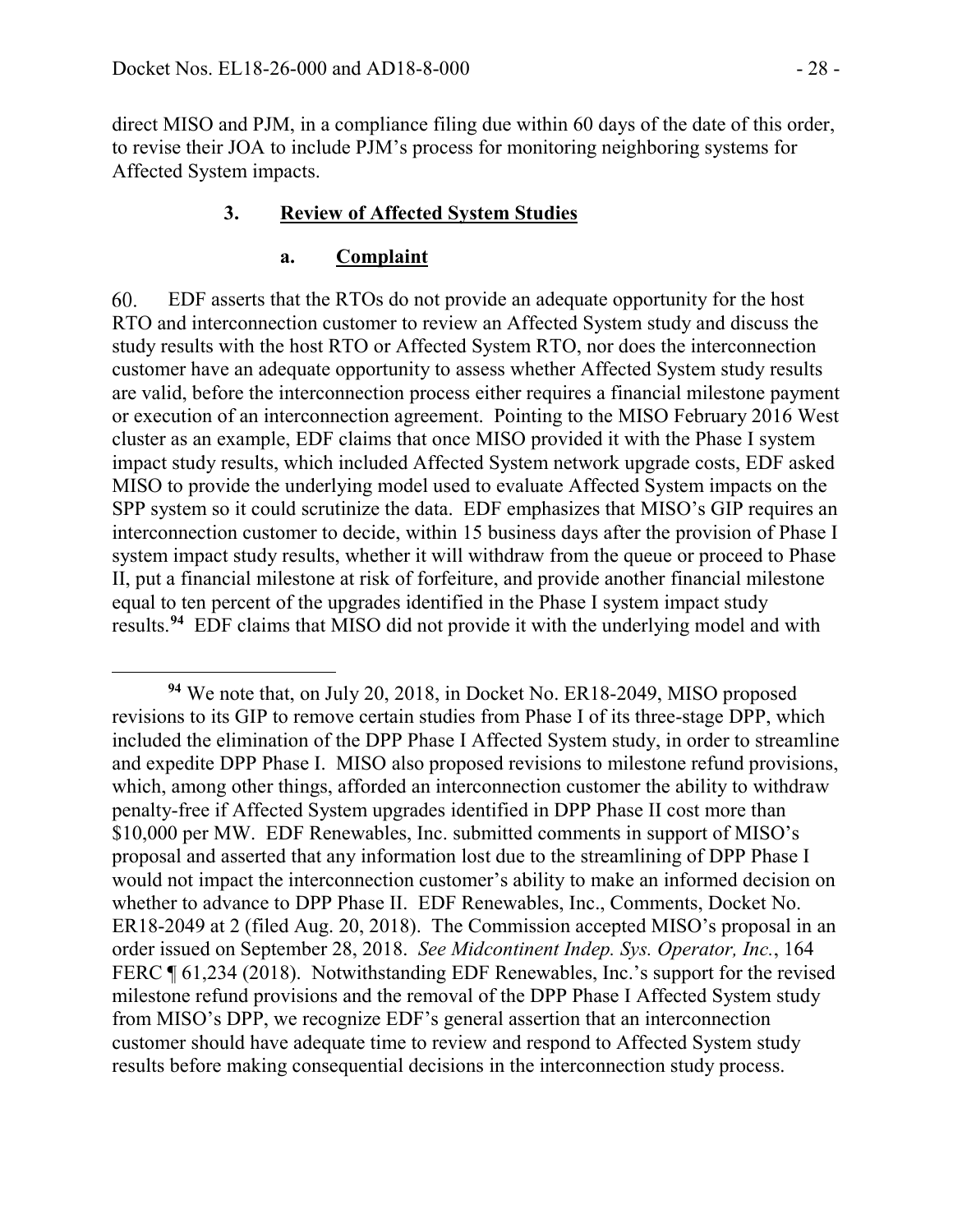SPP Affected System data until six days before the ten percent milestone was due, which provided EDF little time to assess whether SPP's Affected System results were valid. EDF argues that this is unjust and unreasonable.**[95](#page-28-0)** Additionally, EDF requests that the Commission require MISO, SPP, and PJM to file tariff and JOA revisions that include an affirmative requirement for the host RTO to include Affected System RTO information with their own study results.<sup>[96](#page-28-1)</sup> In their answers, MISO, SPP, and PJM did not specifically address this issue, nor were any specific comments filed by others on it. However, as noted below, this issue was a subject of the technical conference.

#### **b. Post-Technical Conference Comments**

61. EDF reiterates its arguments in the Complaint and contends that time must be allotted to potentially identify and consider alternatives to the dispatch assumptions or adjustments to the interconnection request that could mitigate the cost of a network upgrade on an Affected System RTO. EDF believes that the concept of an opportunity for preliminary review should be explored and may not impact the timeline. However, if that concept is not viable, then EDF argues that an extra 15 days needs to be provided at each stage, in addition to the 15 day turn-around MISO currently affords. EDF states that it is mindful that this will add to MISO's already lengthy three-phase study process; however, EDF contends that if PJM and SPP perform Affected System studies on a timely basis, this will eliminate a significant source of the delays MISO has encountered. **[97](#page-28-2)**

62. MISO states that its tariff provides multiple opportunities for MISO and the interconnection customer to review an Affected System study and discuss the results with MISO or the Affected System RTO before the GIP requires a financial milestone payment.**[98](#page-28-3)** MISO explains that its interconnection process includes two decision points, one at which the interconnection customer receives the preliminary system impact study and the preliminary Affected System analysis, including estimated upgrades and costs, and one at which the interconnection customer receives the revised system impact study and the revised Affected System analysis. MISO states that the customer has 15 business days at each decision point to decide whether to proceed further and make the applicable milestone payment or to exit the process. MISO contends that because the decision point does not start until MISO tenders the applicable study or revised study (including the

**<sup>96</sup>** *Id.* at 3.

<span id="page-28-2"></span><span id="page-28-1"></span><span id="page-28-0"></span> $\overline{a}$ 

**<sup>97</sup>** EDF Post-Technical Conference Comments at 13-14, 20-21.

<span id="page-28-3"></span>**<sup>98</sup>** MISO Post-Technical Conference Comments at 31-32.

**<sup>95</sup>** Complaint at 15.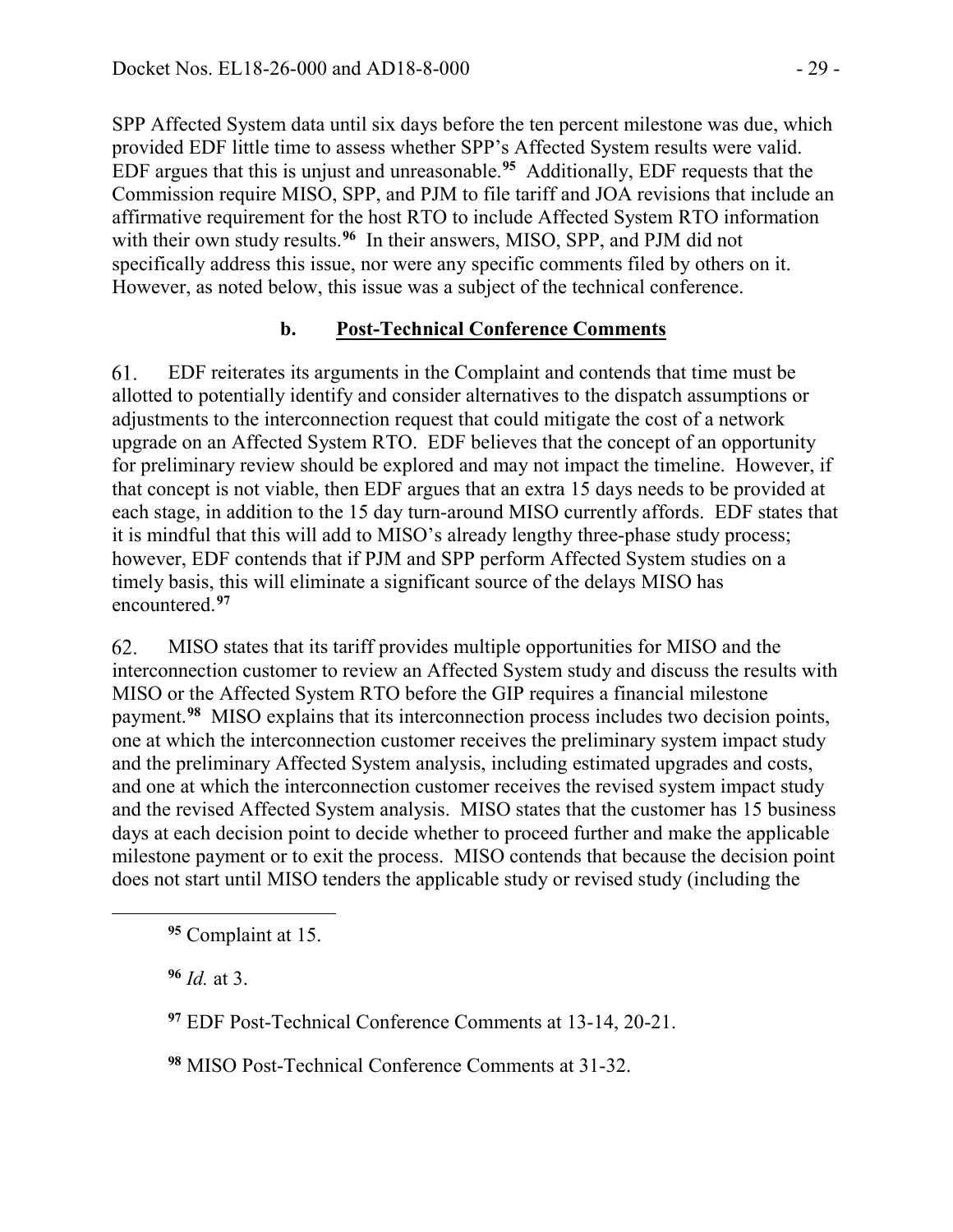latest available Affected System analysis), a delay in providing Affected System analysis would not reduce the amount of time available to the interconnection customer to review and discuss the analysis with the Affected System RTO. In addition, MISO states that it coordinates with Affected System RTOs and makes a reasonable effort to post Affected System study results at least one week prior to the start of the decision points.**[99](#page-29-0)**

PJM states that, upon receipt of the Affected System's results, PJM includes those 63. results in its system impact study report forwarded to its interconnection customer.**[100](#page-29-1)** PJM states that the interconnection customer has 30 days to review and discuss all of its system impact study results, including Affected System results, with the host RTO before the interconnection customer is required to submit any payment or execute a facilities study agreement. PJM notes that the interconnection customer has 60 days to review and discuss all of its facilities study results, including Affected System results, with the host RTO before the interconnection customer is required to submit the requisite security deposit and executed interconnection service agreement.

64. MISO and PJM argue that they should not be held to a more stringent standard than other RTOs and transmission providers. They argue that adding time to the interconnection process for consideration of Affected System results should be left to each RTO's stakeholder process.**[101](#page-29-2)** Although MISO is not opposed to adding additional time for further review if adopted by its stakeholders, it argues that desire for additional review time must be balanced against the countervailing consideration of the increase to the overall timeframe for processing interconnection requests that extended review periods would entail. MISO also argues that additional review time is unlikely to result in tangible improvements to the decision-making process.**[102](#page-29-3)**

SPP acknowledges that, although the interconnection customer and Affected 65. System RTO are provided with a review period after the system impact study to discuss

**<sup>100</sup>** PJM Post-Technical Conference Comments at 21-22.

<span id="page-29-3"></span><span id="page-29-2"></span><span id="page-29-1"></span>**<sup>101</sup>** MISO Post-Technical Conference Comments at 38; PJM Post-Technical Conference Comments at 23.

**<sup>102</sup>** MISO Post-Technical Conference Comments at 38-39.

<span id="page-29-0"></span> $\overline{a}$ **<sup>99</sup>** As noted above, MISO recently proposed revisions to its GIP to remove certain studies from Phase I of its three-stage DPP, which included the elimination of the DPP Phase I Affected System study. MISO also made various revisions to milestone refund provisions to account for the lack of Affected System study results at the decision point between DPP Phase I and DPP Phase II. The Commission accepted MISO's proposal in *Midcontinent Indep. Sys. Operator, Inc.*, 164 FERC ¶ 61,234; *supra* note 94.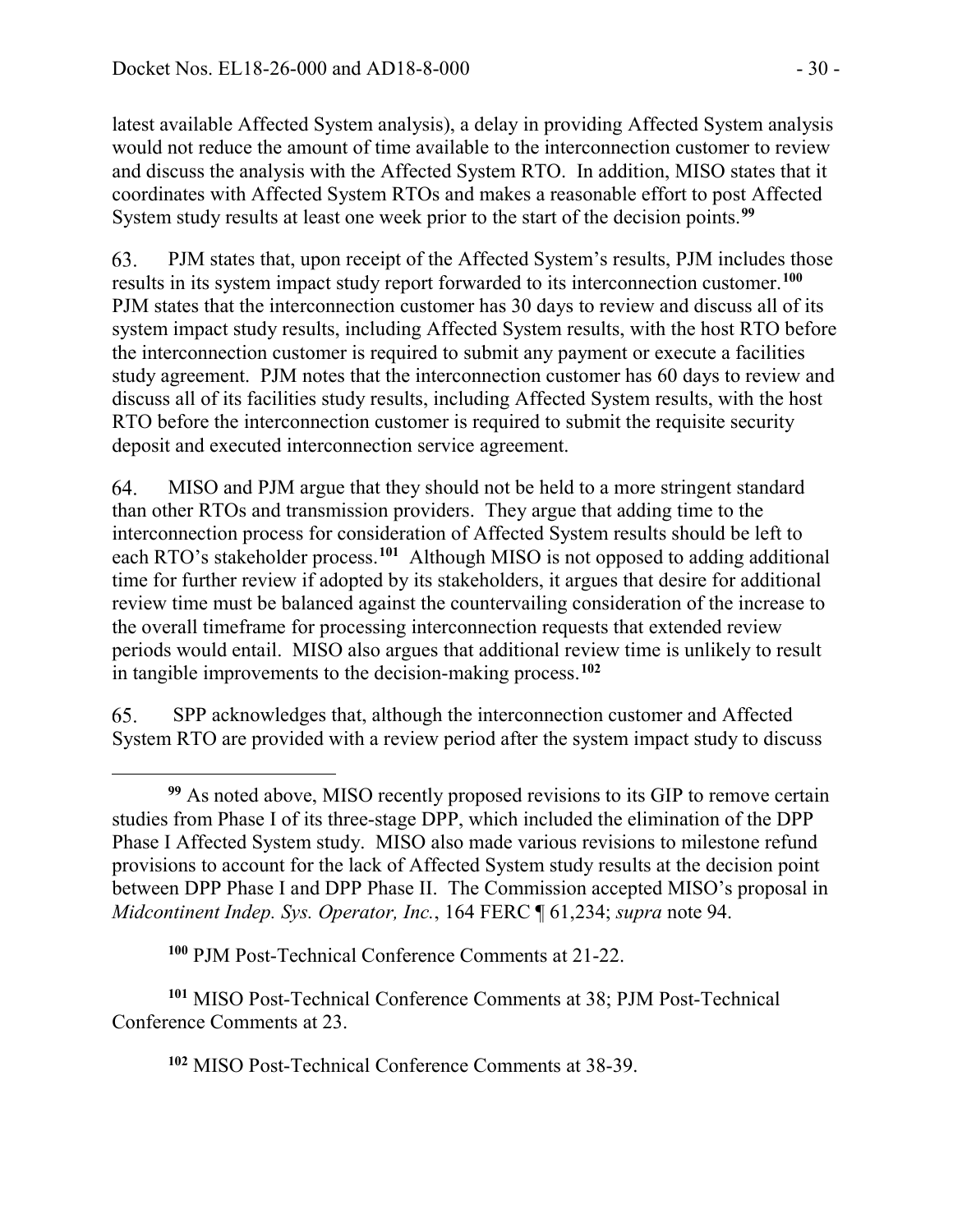the results, this practice is not documented in its tariff.**[103](#page-30-0)** SPP notes that it incorporates the Affected System study results into the system impact study report when the Affected System study results are available. SPP further notes that the interconnection customer may then inquire about the Affected System study results during the system impact study period, which is 30 days. SPP states that, following the review period, the interconnection customer must provide security of \$3,000/MW in order to proceed to the feasibility study phase. SPP also states that, if the Affected System study results are incomplete at the time the parties execute the generator interconnection agreement (GIA), SPP includes a milestone provision requiring that the studies be completed and agreements be in place that mitigate Affected System impacts prior to the interconnection customer obtaining full interconnection service.**[104](#page-30-1)**

Tradewind agrees with EDF and argues that interconnection customers should be 66. granted the opportunity to meet with both the transmission provider and Affected System RTO(s) to review Affected System study results and submit written comments prior to the host transmission provider starting the clock on significant milestones.**[105](#page-30-2)** Tradewind believes that these steps will lead to the orderly review and revisions of study results, an increase in the accuracy of study results, and the reduction of the likelihood of late-stage cost changes and resulting queue churn. Tradewind also requests that the Commission require the RTOs to allow for review and comment of draft study results to consider changes to the interconnection request in order to reduce the cost of mitigating identified constraints.**[106](#page-30-3)** SPP opposes this suggestion, arguing that circulating draft study reports for review and comment will require additional time to entertain and reconcile comments before finalizing the study results.<sup>[107](#page-30-4)</sup> SPP contends that these additional requirements will come at the expense of alleviating current queue processing delays.

<span id="page-30-3"></span>**<sup>106</sup>** *Id.* at 18; 24-25.

<span id="page-30-0"></span>

**<sup>103</sup>** SPP Post-Technical Conference Comments at 34-35.

<span id="page-30-1"></span>**<sup>104</sup>** On April 16, 2019, in Docket No. ER19-1579, SPP proposed revisions to its GIP to move to a sequential, three-stage study process, with each phase followed by a designated decision point that provides an interconnection customer the option to move to the next study phase or withdraw its request. SPP also updated the milestone payments that interconnection customers are required to provide to move forward at each of the decision points. The Commission accepted SPP's proposal in an order issued on June 28, 2019. *See Sw. Power Pool, Inc.*, 167 FERC ¶ 61,275 (2019).

<span id="page-30-2"></span>**<sup>105</sup>** Tradewind Post-Technical Conference Comments at 17-18.

<span id="page-30-4"></span>**<sup>107</sup>** SPP Reply Post-Technical Conference Comments at 9-10.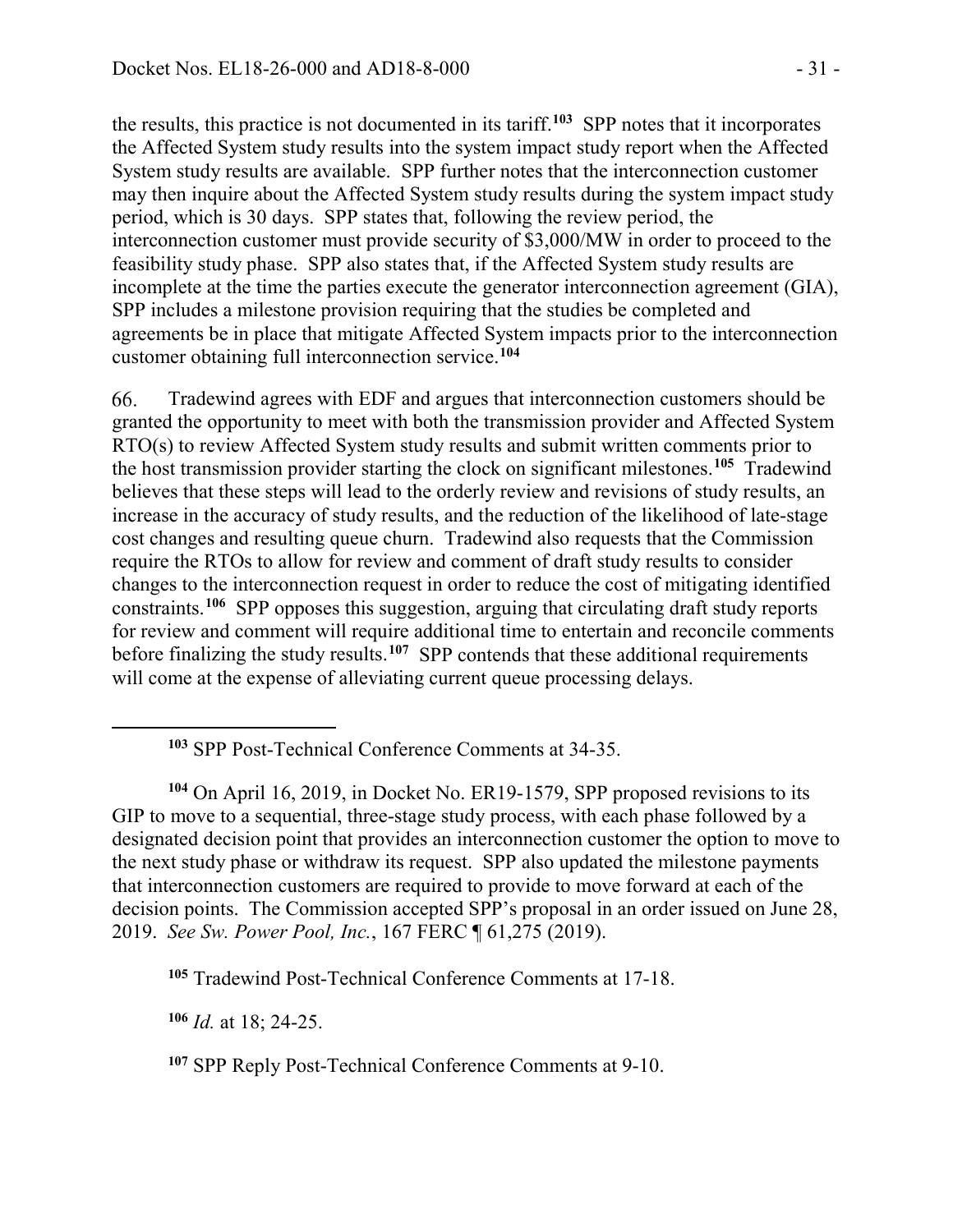#### **c. Commission Determination**

With respect to the issue of timing to review Affected System study results, we 67. find that EDF has not shown that MISO's and SPP's approaches in their tariffs are unjust and unreasonable. MISO's tariff provides the interconnection customer 15 business days to decide whether to proceed further and make the applicable milestone payment or to exit the process after receiving Affected System study results in DPP Phase II.<sup>[108](#page-31-0)</sup> We note that SPP recently filed, and the Commission accepted, tariff revisions providing for 15 business days during which the interconnection customer can review the results of SPP's Phase I and Phase II studies.<sup>[109](#page-31-1)</sup> The tariff provides that SPP will extend this review period an additional 10 business days if SPP updates the allocated costs in the Phase I or Phase II study results, including any cost of upgrades required to mitigate impacts to Affected Systems.**[110](#page-31-2)** Further, as the Commission noted in accepting SPP's tariff revisions, the tariff allows customers to withdraw without penalty if upgrade costs, including from Affected Systems, increase by a certain amount during any phase of the interconnection process. **[111](#page-31-3)** The tariff revisions also exclude the cost of network upgrades required to mitigate impacts to Affected Systems from the calculation of applicable milestone payments, which potentially reduces the amount of financial outlays interconnection customers must make before finalizing a GIA. **[112](#page-31-4)** Thus, MISO and SPP provide sufficient time for interconnection customers to evaluate Affected System study results. Accordingly, we will not direct any changes to MISO's and SPP's tariffs and/or JOAs on this point at this time.

PJM explains in its post-technical conference comments that the interconnection 68. customer has 30 days to review and discuss all of its system impact study results, including Affected System results, with PJM before the interconnection customer must submit any payment or execute a facilities study agreement. PJM's practice of providing

**<sup>108</sup>** *See* MISO GIP, § 7.3.2.4.

<span id="page-31-0"></span> $\overline{a}$ 

<span id="page-31-1"></span>**<sup>109</sup>** *See Sw. Power Pool*, *Inc.*, 167 FERC ¶ 61,275 at PP 14, 15; *supra* note 104. *See also* SPP Tariff, Attachment V, GIP § 8.5.1 (Decision Point One); § 8.5.2 (Decision Point Two).

<span id="page-31-2"></span>**<sup>110</sup>** *Sw. Power Pool*, *Inc.*, 167 FERC ¶ 61,275 at n.26. *See* SPP Tariff, Attachment V, GIP § 8.5.1 (Decision Point One); § 8.5.2 (Decision Point Two); § 8.11.c (Interconnection Facilities Study Procedures).

**<sup>111</sup>** *Sw. Power Pool*, *Inc.*, 167 FERC ¶ 61,275 at P 42.

<span id="page-31-4"></span><span id="page-31-3"></span>**<sup>112</sup>** *Id.*; SPP Tariff, Attachment V, GIP §§ 8.14(d); 8.14(e) (Financial Security Refund Eligibility).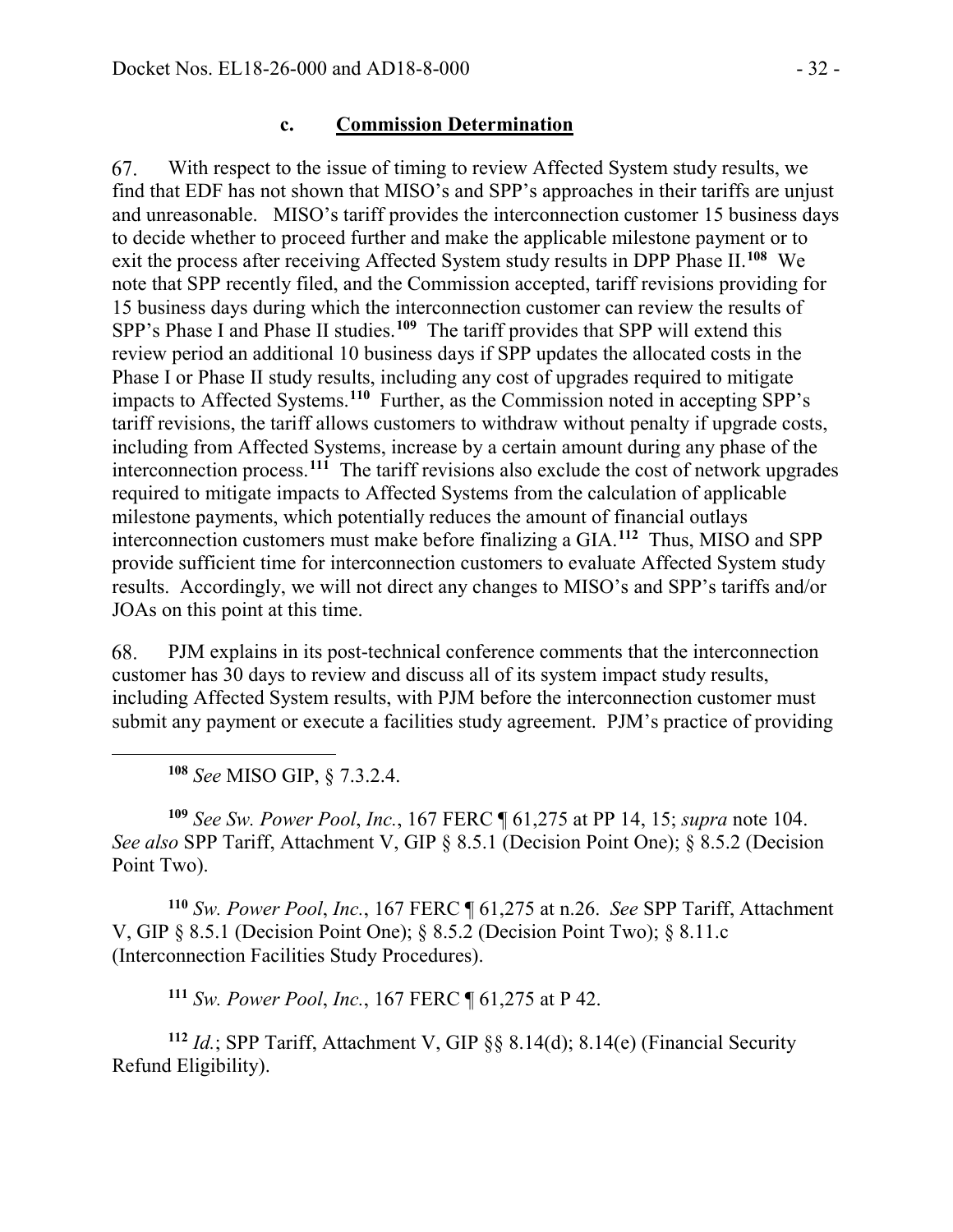interconnection customers 30 days to review Affected System study results should provide interconnection customers with a reasonable amount of time to evaluate Affected System study results before being required to determine whether to move forward in the interconnection queue. While PJM discussed this review period in its post-technical conference comments, this review period is not memorialized in its tariff. We find that, like MISO and SPP, this information should be detailed in the PJM tariff in order to provide additional clarity and transparency to interconnection customers. Thus, we direct PJM, in a compliance filing due within 60 days of the date of this order, to revise its tariff to detail the time it provides to interconnection customers to review Affected System study results.

69. Last, we deny EDF's request to order the RTOs to file JOA revisions that include an affirmative requirement for SPP and PJM to include Affected System RTO information with their own study results. Similar to our finding above, **[113](#page-32-0)** we find that EDF's proposal would effectively require the RTOs to align their interconnection study deadlines, which is not necessary to ensure transparent Affected Systems coordination processes.

# **4. ERIS and NRIS Modeling Standards**

# **a. Complaint**

70. EDF alleges that there is no information in the RTOs' tariffs or JOAs regarding the modeling standard each RTO uses to determine Affected System impacts, that the RTOs apply different ERIS or NRIS modeling standards, and that none of the standards have been shown to be just and reasonable and not unduly discriminatory or preferential because they have not been filed with the Commission. **[114](#page-32-1)** EDF contends that there is a lack of transparency in the tariffs and JOAs surrounding both the decision of the RTO to study a project as ERIS or NRIS as well as the details used in the study. As an example, EDF notes that one generator on the PJM side of a specific interface on the PJM-MISO seam was slated to be studied by MISO under ERIS conditions to determine Affected System network upgrade cost responsibility, while another generator on the MISO side of that same interface on the MISO-PJM seam was slated to be studied by PJM under NRIS conditions, even though both generators were requesting the same level of service in their host RTO.

71. EDF explains that, when the RTOs evaluate proposed generation locating on their own systems, they study a proposed project under a stricter standard if the project is

**<sup>113</sup>** *See supra* P 47.

<span id="page-32-1"></span><span id="page-32-0"></span> $\overline{a}$ 

**<sup>114</sup>** Complaint at 21.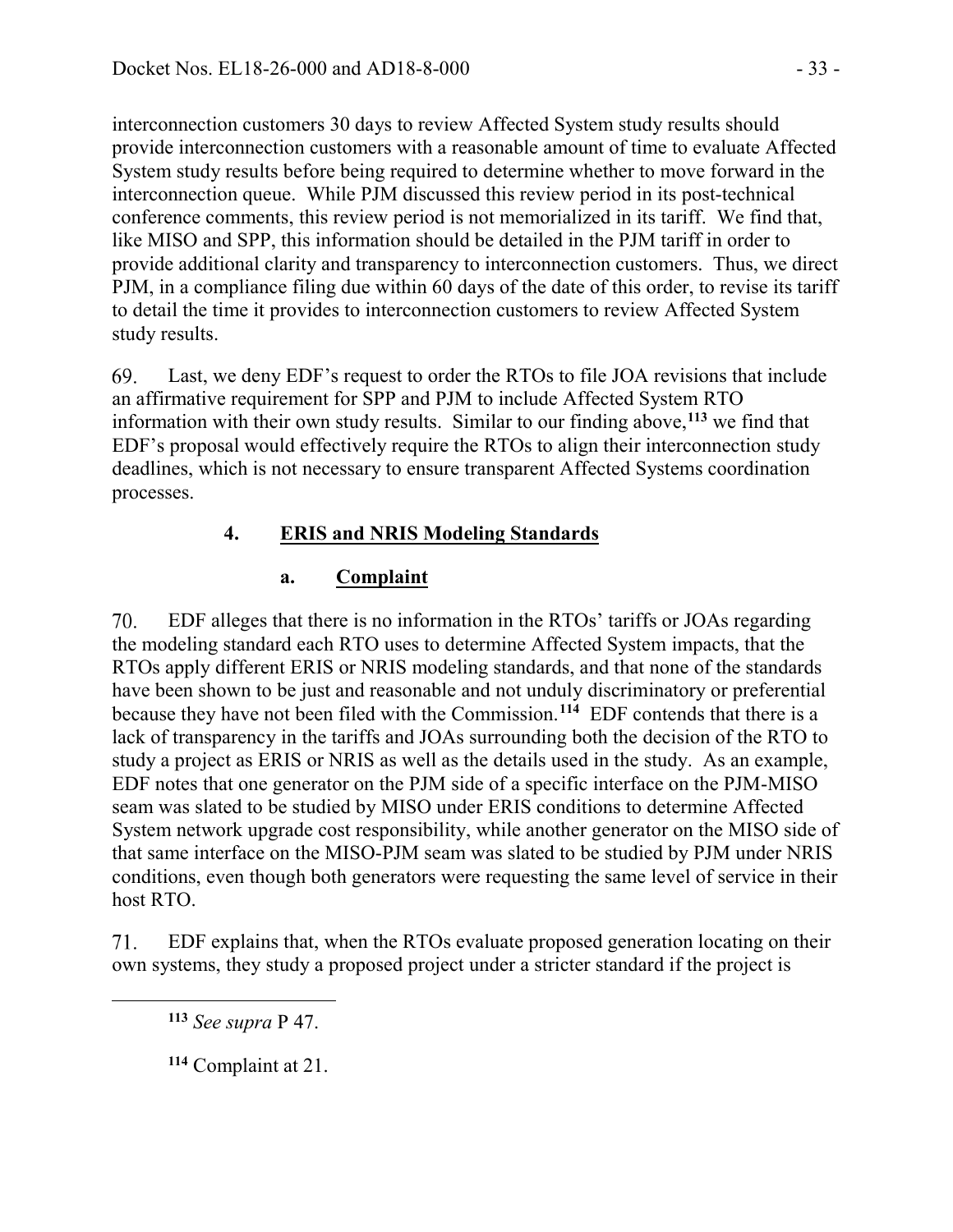seeking NRIS rather than ERIS.**[115](#page-33-0)** For instance, EDF states that SPP evaluates projects that have requested NRIS under a three percent transmission element impact (i.e., network upgrades will be needed if the project impacts any transmission element more than three percent), while projects requesting ERIS are evaluated under a 19.5 percent transmission element impact.**[116](#page-33-1)** EDF asserts that these details are not explicitly stated in SPP's tariff or in the MISO-SPP JOA. EDF contends that SPP, as an Affected System, unreasonably applied its stricter NRIS modeling standard to all proposed generating projects in the MISO February 2016 West study group that requested NRIS service in MISO, resulting in the need for an Affected System upgrade in SPP estimated at approximately \$300 million (termed the Cooper South constraint). **[117](#page-33-2)** EDF asserts that SPP's NRIS modeling treatment is unjust and unreasonable because none of the projects in the MISO February 2016 West group were meant to deliver power with a sink in SPP and thus would not cause impacts equivalent to NRIS delivery on SPP's system.**[118](#page-33-3)** EDF argues that SPP grid users benefit from the artificially high network upgrade costs SPP identifies as Affected System impacts. EDF asserts that any power flows from the MISO projects in the MISO February 2016 West study group to SPP will be inadvertent and that the appropriate standard to apply for Affected System impacts is always the less strict ERIS modeling standard, regardless of whether the generator requests ERIS or NRIS in the host RTO. **[119](#page-33-4)**

72. EDF states that MISO appropriately applies the ERIS modeling standard for its Affected System analysis of proposed generation located within and sinking in another RTO, regardless of whether the generator requests ERIS or NRIS in the host RTO. EDF notes that it is unclear what standard PJM uses.**[120](#page-33-5)** Thus, EDF argues that proposed generation projects located on different sides of an RTO seam are subjected to different Affected System standards to determine network upgrade costs. EDF contends that this different treatment has a direct impact on whether generation developers seek to dedicate capital in one RTO or the other – for instance, a developer may choose to develop in SPP

**<sup>115</sup>** *See supra* note 26.

**<sup>116</sup>** Complaint at 16.

<span id="page-33-3"></span><span id="page-33-2"></span><span id="page-33-1"></span>**<sup>117</sup>** EDF states that, once a significant percentage of the group changed their interconnection requests in MISO to ERIS, the Cooper South constraint upgrade was no longer required.

**<sup>118</sup>** Complaint at 17-18.

<span id="page-33-4"></span>**<sup>119</sup>** *Id.*

<span id="page-33-0"></span> $\overline{a}$ 

<span id="page-33-5"></span>**<sup>120</sup>** *Id.* at 19.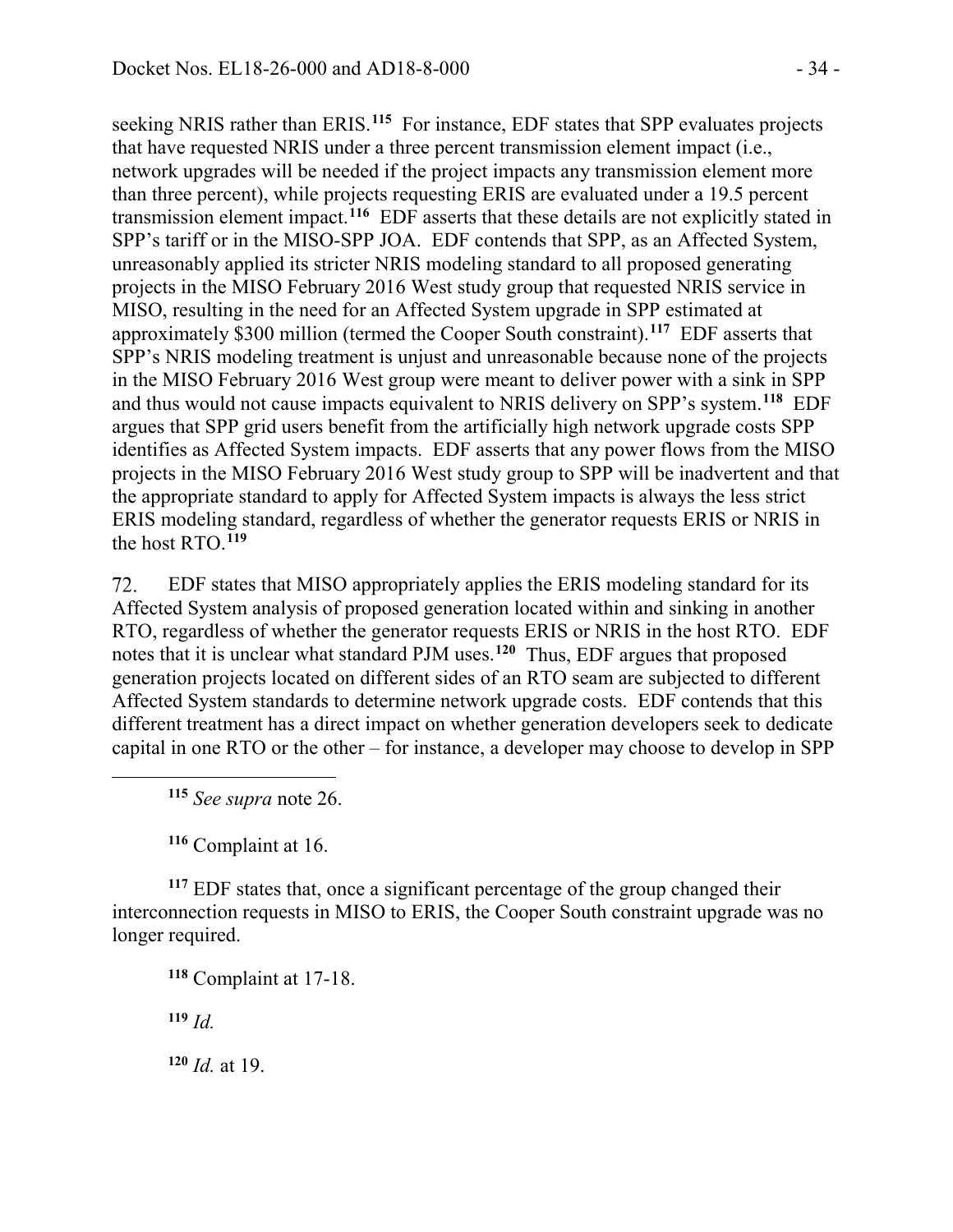to benefit from lower Affected System costs due to MISO's use of the less strict ERIS modeling standard.**[121](#page-34-0)**

73. EDF argues that each of MISO, SPP, and PJM have not shown that the standard each applies for Affected System analysis is just and reasonable and not unduly discriminatory and preferential because the standards have not been filed with the Commission. EDF also states that to the extent their tariffs and JOAs provide that, for Affected System analysis, the RTO will apply the same standard that is applied to generation that proposes to locate on its system, that standard is not just and reasonable.**[122](#page-34-1)** EDF requests that the Commission order the RTOs to file tariff and JOA revisions that include: (1) an obligation for the host RTO, Affected System RTO, and applicable interconnection customers to be apprised of the base model that the Affected System RTO will use for its analysis and an opportunity to comment before Affected System analysis begins; (2) an obligation for the Affected System RTO to provide the Affected System model (on which its Affected System results are based) to the host RTO at the time the Affected System results are provided to the host RTO; and (3) the Affected System study modeling standard that will be applied (i.e., ERIS or NRIS).**[123](#page-34-2)**

# **b. MISO, SPP, and PJM Answers**

74. MISO disagrees with EDF's contention that the modeling standard must be uniform among the RTOs, as: (1) each RTO has its own unique market structure and resource mix; and (2) section 2.5 of the MISO GIP is clear that interconnection customers must comply with the Affected System RTO's procedures when an Affected System study is performed.**[124](#page-34-3)**

75. SPP rebuts EDF's claim that SPP's use of its NRIS modeling standard to evaluate impacts on the SPP system from the interconnection requests in the MISO February 2016 West study group was unjust and unreasonable.<sup>[125](#page-34-4)</sup> SPP explains that, in performing studies to evaluate the impact on the SPP system resulting from an interconnection on a neighboring system, SPP uses the thresholds associated with the same level of service

<span id="page-34-2"></span><span id="page-34-1"></span><span id="page-34-0"></span> $\overline{a}$ 

**<sup>123</sup>** *Id.* at 3.

<span id="page-34-3"></span>**<sup>124</sup>** MISO Answer to Complaint at 28-29.

<span id="page-34-4"></span>**<sup>125</sup>** SPP Answer to Complaint at 24.

**<sup>121</sup>** *Id.* at 20.

**<sup>122</sup>** *Id.* at 21.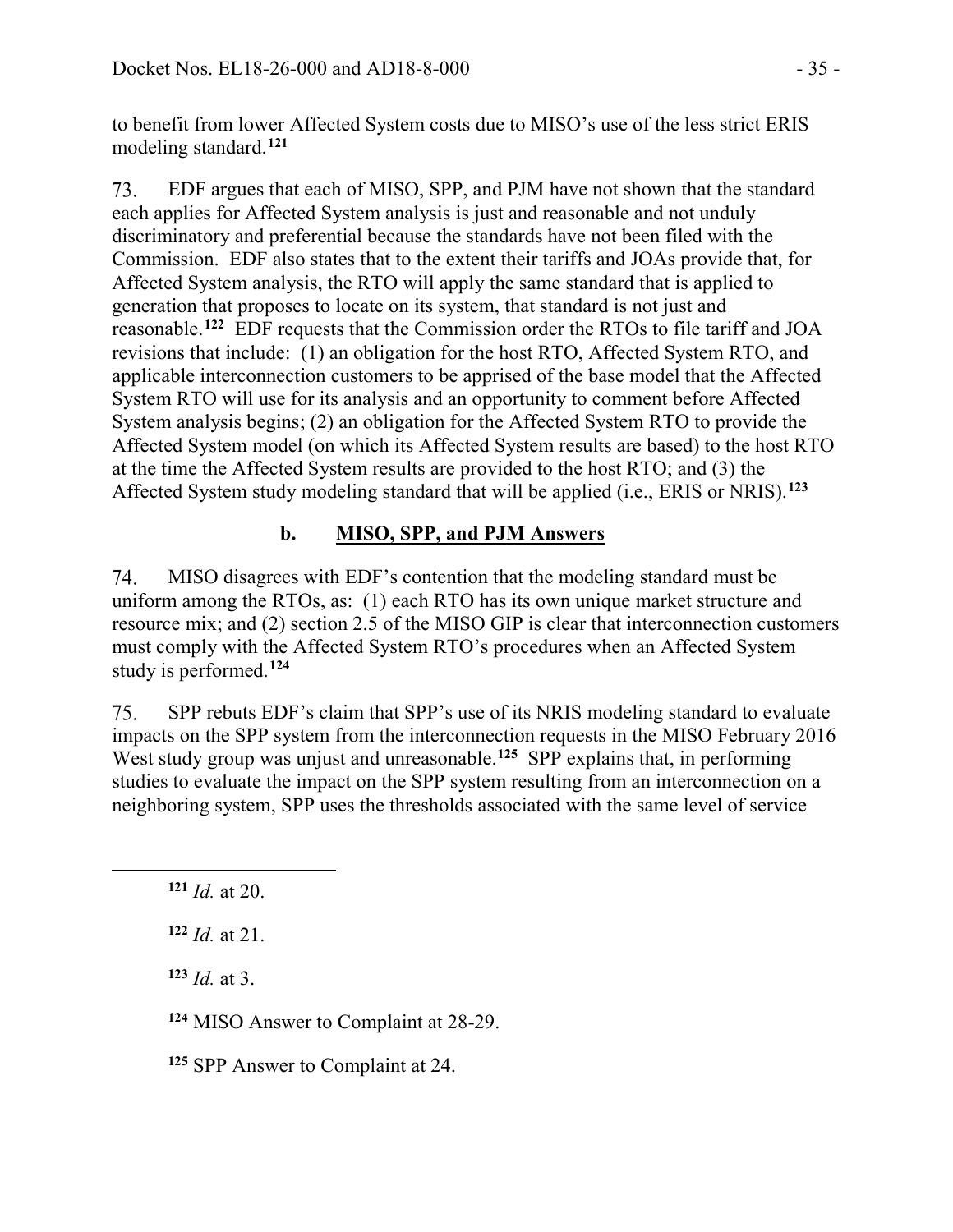that is requested on the neighboring system.**[126](#page-35-0)** SPP contends that this approach is appropriate because NRIS and ERIS have different impacts due to different levels of deliverability and curtailment priorities. SPP argues that, if it were to study all neighboring system requests (whether for NRIS or ERIS) using the ERIS threshold, SPP's members would be exposed to negative impacts and SPP would not appropriately assign the interconnection customer the cost of that higher level of service.**[127](#page-35-1)**

76. PJM states that it studies requests on MISO's system using the same standard it applies to interconnection requests on its own system, consistent with the level of service requested by the interconnection customer.**[128](#page-35-2)** For example, if a generator requests NRIS in MISO, PJM studies that request as NRIS as an Affected System; likewise, if the generator requests ERIS in MISO, PJM studies it as ERIS as an Affected System. PJM argues that to do otherwise would potentially disadvantage PJM's interconnection customers in terms of adverse impacts to the PJM system, as well as current PJM generators in terms of system congestion or market-to-market payments and inappropriate assignment of costs.

# **c. Comments to the Complaint**

77. E.ON argues that there is a need to define the study scope of Affected System analysis, including whether an ERIS or NRIS standard should be used and an explanation of how network upgrade impacts are allocated between interconnection customers on both sides of an RTO seam.**[129](#page-35-3)** NextEra argues that transmission providers should be required to standardize or publicize their modeling data.**[130](#page-35-4)** MidAmerican requests that the Commission require a stakeholder process to develop specific requirements for consistent modeling and provide clear documentation of study methods on Affected Systems.**[131](#page-35-5)**

**<sup>127</sup>** *Id.* at 21.

<span id="page-35-2"></span><span id="page-35-1"></span><span id="page-35-0"></span> $\overline{a}$ 

**<sup>128</sup>** PJM Answer to Complaint at 25.

<span id="page-35-3"></span>**<sup>129</sup>** E.ON Comments to Complaint at 11-16.

<span id="page-35-4"></span>**<sup>130</sup>** NextEra Comments to Complaint at 8-10.

<span id="page-35-5"></span>**<sup>131</sup>** MidAmerican Comments to Complaint at 7-8.

**<sup>126</sup>** *Id.* at 20-21; Purdy Aff. ¶ 12.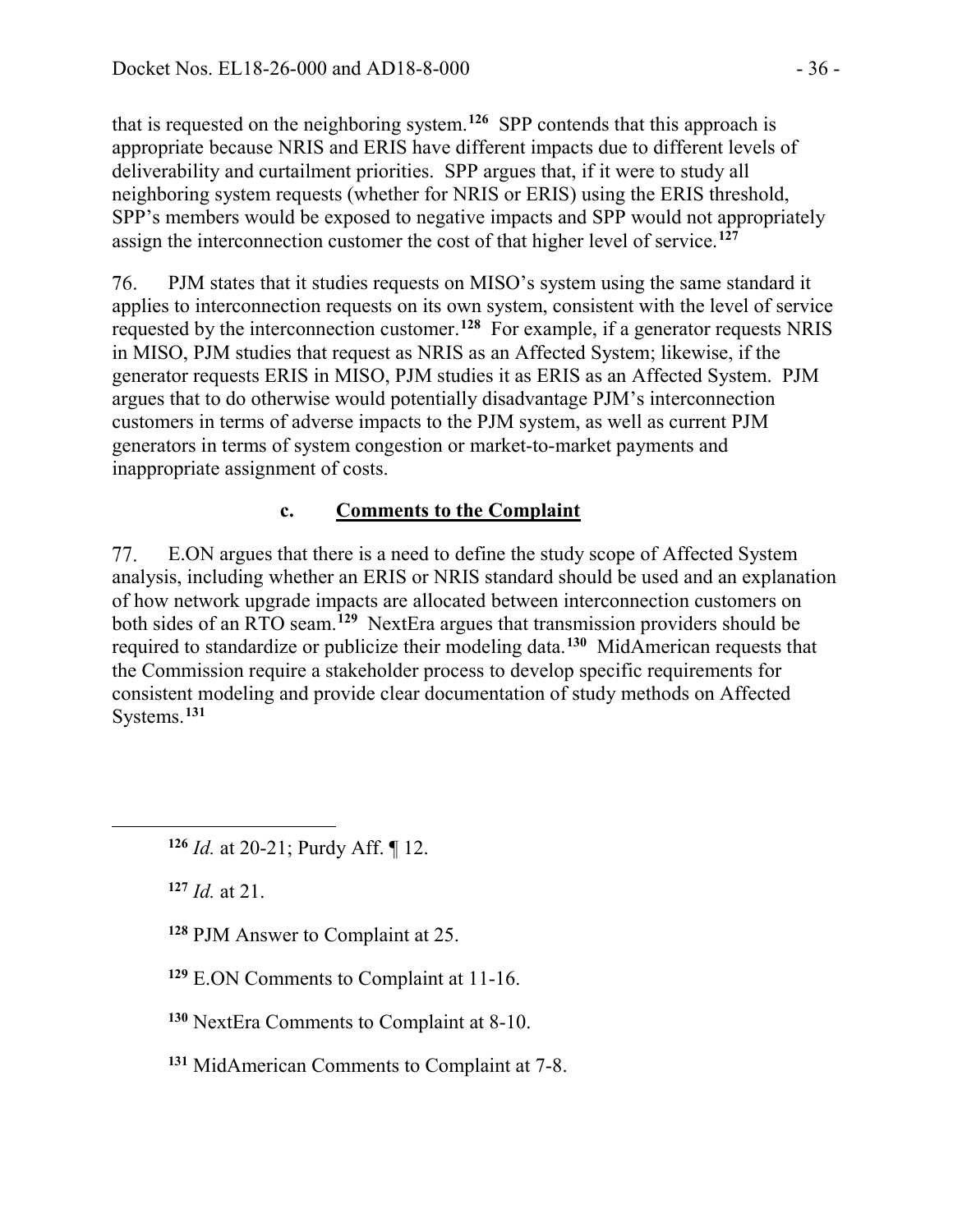#### **d. EDF Answer**

EDF claims that the RTOs have never provided any empirical basis to support 78. their ERIS/NRIS practice, nor has the Commission reviewed the justness and reasonableness of the impact standard that each RTO applies.**[132](#page-36-0)** EDF argues that, for Affected System study purposes, generation locating in, and sinking power solely within, the host RTO are "external" to the Affected System RTO. Given this, EDF contends that, as there will not be power flows that sink on the Affected System RTO, there will not be impacts equivalent to NRIS delivery on the Affected System RTO. EDF asserts that an NRIS study standard to determine Affected System impacts is not just and reasonable.**[133](#page-36-1)** EDF contends that whether an interconnection customer requests NRIS in the host RTO is irrelevant for Affected System study purposes.

#### **e. Post-Technical Conference Comments**

79. EDF & E.ON argue that the Commission should follow MISO's lead and memorialize that transmission providers must use the ERIS modeling standard for Affected System analysis regardless of whether the generator requests NRIS or ERIS in the host RTO, unless the interconnection request in the host RTO seeks to actually deliver energy to the Affected System RTO. **[134](#page-36-2)**

80. Both SPP and PJM explain that their Affected System analyses evaluate the impacts to their respective systems using the thresholds associated with the same level of service that is requested on the host RTO. **[135](#page-36-3)** SPP states that NRIS and ERIS have different impacts on the transmission system due to different levels of deliverability and curtailment priority. SPP asserts that it is not appropriate for SPP to use the less stringent ERIS modeling standard in conducting its Affected System studies for an interconnection customer's request for NRIS in the host RTO. **[136](#page-36-4)** SPP notes that due to the higher level of system integration afforded to NRIS, a MISO interconnection customer requesting NRIS may have a different impact on the SPP system than if that interconnection customer requested ERIS in MISO. SPP asserts that in order to ensure reliability, provision of the

**<sup>133</sup>** *Id.* at 23-24.

<span id="page-36-1"></span><span id="page-36-0"></span> $\overline{a}$ 

**<sup>134</sup>** EDF & E.ON Reply to Post-Technical Conference Comments at 23.

<span id="page-36-4"></span><span id="page-36-3"></span><span id="page-36-2"></span>**<sup>135</sup>** PJM Post-Technical Conference Comments at 12; SPP Post-Technical Conference Comments at 22.

**<sup>136</sup>** SPP Post-Technical Conference Comments at 24-25.

**<sup>132</sup>** EDF Answer to Answers to Complaint at 22-24.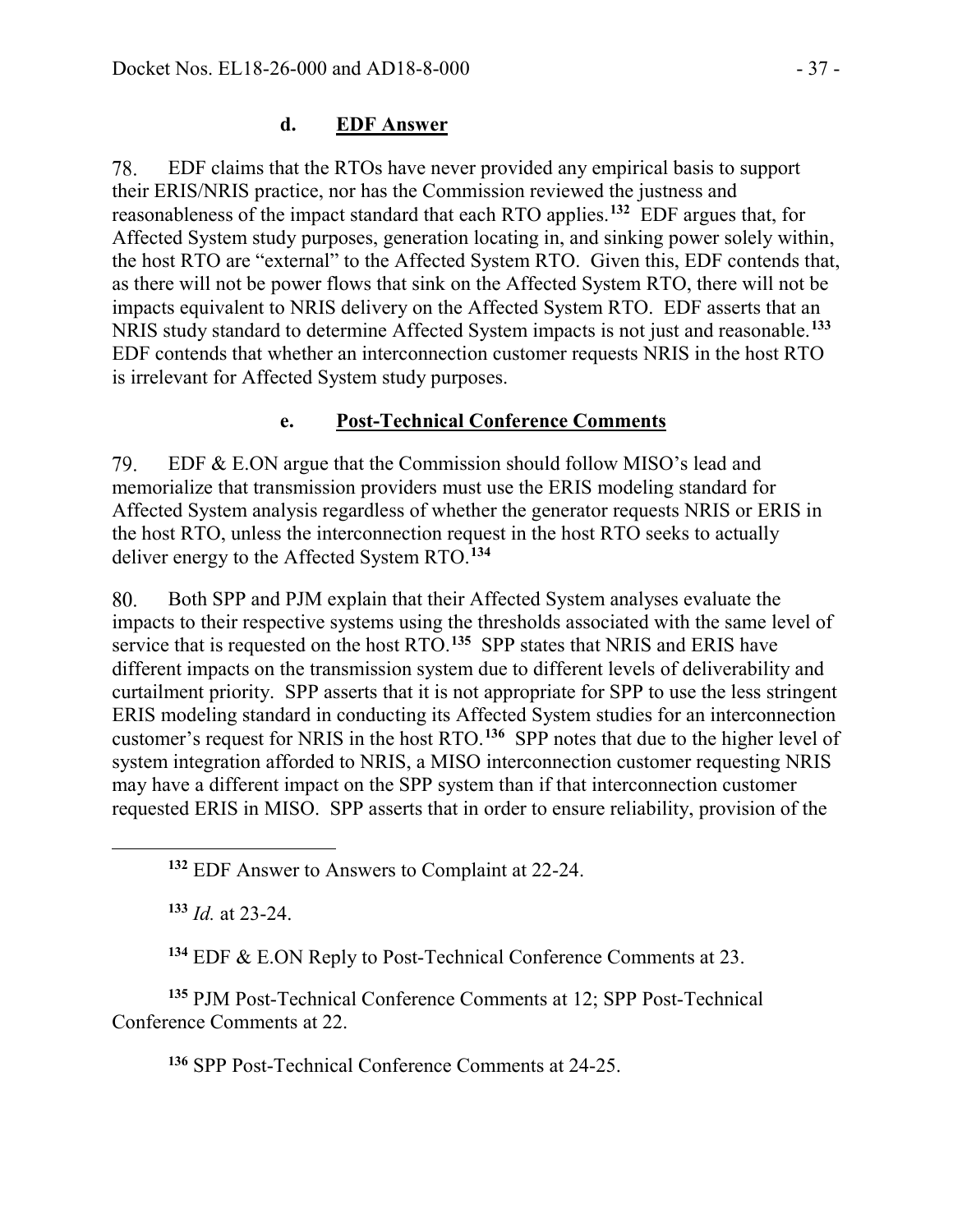level of service requested, and the proper allocation of costs for necessary upgrades, SPP will use the same thresholds and distribution factor cut-offs to evaluate all NRIS interconnection requests, regardless of whether SPP is the host RTO or the Affected System RTO.<sup>[137](#page-37-0)</sup> SPP further argues that applying a lower threshold than the level of service requested could jeopardize the generator's ability to fully access the MISO market due to congestion on the SPP system that spills over into the market-to-market process and cross-system flowgate curtailment.**[138](#page-37-1)**

PJM disagrees with studying an interconnection request using ERIS criteria when 81. the interconnection customer is requesting NRIS in the host RTO. PJM argues that there is the risk that: (1) potential impacts caused by a generator in the host RTO will be ignored by the Affected System RTO; (2) the generator in the host RTO would not be responsible to fix the adverse impact to the Affected System RTO; and (3) a PJM generator may not be able to fully deliver its output consistent with the level of service granted under the PJM tariff because the generator on the host RTO would be causing impacts to PJM's system that are unaccounted for. **[139](#page-37-2)** PJM explains that its specific study information is found in the MISO-PJM JOA and PJM Manuals 14A and 14B.**[140](#page-37-3)**

82. MISO, Invenergy, Tradewind, and EDF & E.ON do not believe it is appropriate for an Affected System RTO to apply NRIS criteria to a request for NRIS on a neighboring host RTO because those interconnection customers are not seeking deliverability on the Affected System RTO. **[141](#page-37-4)** MISO states that in accordance with the ERIS and NRIS tariff definitions in its GIP, the ERIS study is the base analysis that it applies as an Affected System RTO, both to units requesting ERIS and to units requesting NRIS in a neighboring host RTO. **[142](#page-37-5)** MISO states that its ERIS and NRIS modeling is

**<sup>137</sup>** *Id.* at 23-24.

<span id="page-37-1"></span><span id="page-37-0"></span> $\overline{a}$ 

**<sup>138</sup>** *Id.* at 24-25.

**<sup>139</sup>** PJM Post-Technical Conference Comments at 14.

**<sup>140</sup>** *Id.* at 12-13.

<span id="page-37-4"></span><span id="page-37-3"></span><span id="page-37-2"></span>**<sup>141</sup>** MISO Post-Technical Conference Comments at 22-23; Invenergy Post-Technical Conference Comments at 8; Tradewind Post-Technical Conference Comments at 7-9; EDF & E.ON Reply to Post-Technical Conference Comments at 23.We note that MISO initially argued that the modeling standard does not need to be uniform across the RTOs.*See* MISO Answer to Complaint at 28-29.

<span id="page-37-5"></span>**<sup>142</sup>** MISO Post-Technical Conference Comments at 19 (citing MISO GIP §§ 3.2.1.1 & 3.2.2.1).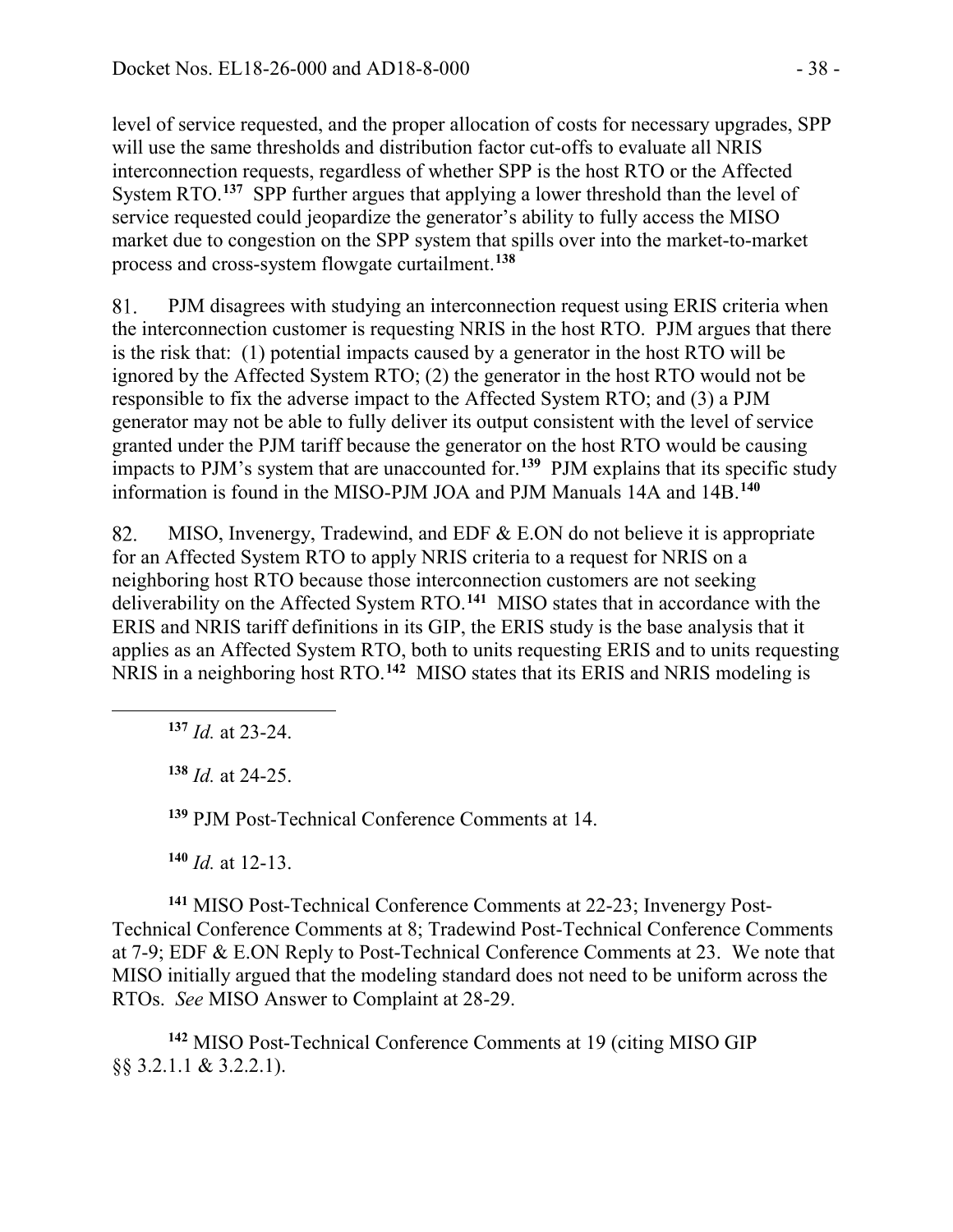conducted in accordance with these tariff requirements, under methodologies that are further detailed in MISO BPM 15. **[143](#page-38-0)**

Invenergy argues that NRIS is a "premium service" which provides for a 83. deliverability assessment (and related upgrades) to allow the interconnection customer to qualify to serve as a capacity resource in the host RTO. Invenergy states that the generator is not obtaining the benefits of NRIS service on the Affected System RTO, as the Affected System RTO is not going to plan its system to deliver the generator's output to loads on the Affected System RTO. Invenergy argues that the Affected System RTO simply needs to evaluate whether the interconnection of the project will have reliability impacts on the Affected System RTO. **[144](#page-38-1)** Invenergy also argues that SPP and PJM's actions have discouraged interconnection customers from seeking NRIS designation in MISO where they can, thus impacting the number of resources that can claim capacity credit in MISO.**[145](#page-38-2)**

84. Tradewind believes it is inappropriate for an Affected System RTO to apply its own NRIS criteria to a request for NRIS service on a neighboring host RTO. Instead, Tradewind asserts that Affected System RTOs should be ordered to study neighboring interconnection requests per the Affected System RTO's ERIS criteria. However, Tradewind states that, if the Commission determines that the Affected System RTO should perform studies using its own NRIS criteria, then either the Affected System RTO must grant NRIS on its own system or the Commission must mandate the criteria and study process to be used for NRIS.**[146](#page-38-3)**

In PJM's reply comments, it argues that studying NRIS contingencies has nothing 85. to do with a MISO interconnection customer delivering on the PJM system.**[147](#page-38-4)** Rather, PJM states that its use of NRIS contingencies for an Affected System study is meant to ensure the just and reasonable treatment of all interconnection customers by identifying any potential Affected System impacts to the PJM system, thereby ensuring that PJM generators located and sinking in PJM are able to deliver their output consistent with their

**<sup>143</sup>** *Id.*

<span id="page-38-1"></span><span id="page-38-0"></span> $\overline{a}$ 

**<sup>144</sup>** Invenergy Post-Technical Conference Comments at 6.

**<sup>145</sup>** *Id.* at 8.

**<sup>146</sup>** Tradewind Post-Technical Conference Comments at 7-9.

<span id="page-38-4"></span><span id="page-38-3"></span><span id="page-38-2"></span>**<sup>147</sup>** PJM Reply to Post-Technical Conference Comments at 2 (citing E.ON Post-Technical Conference Comments at 5).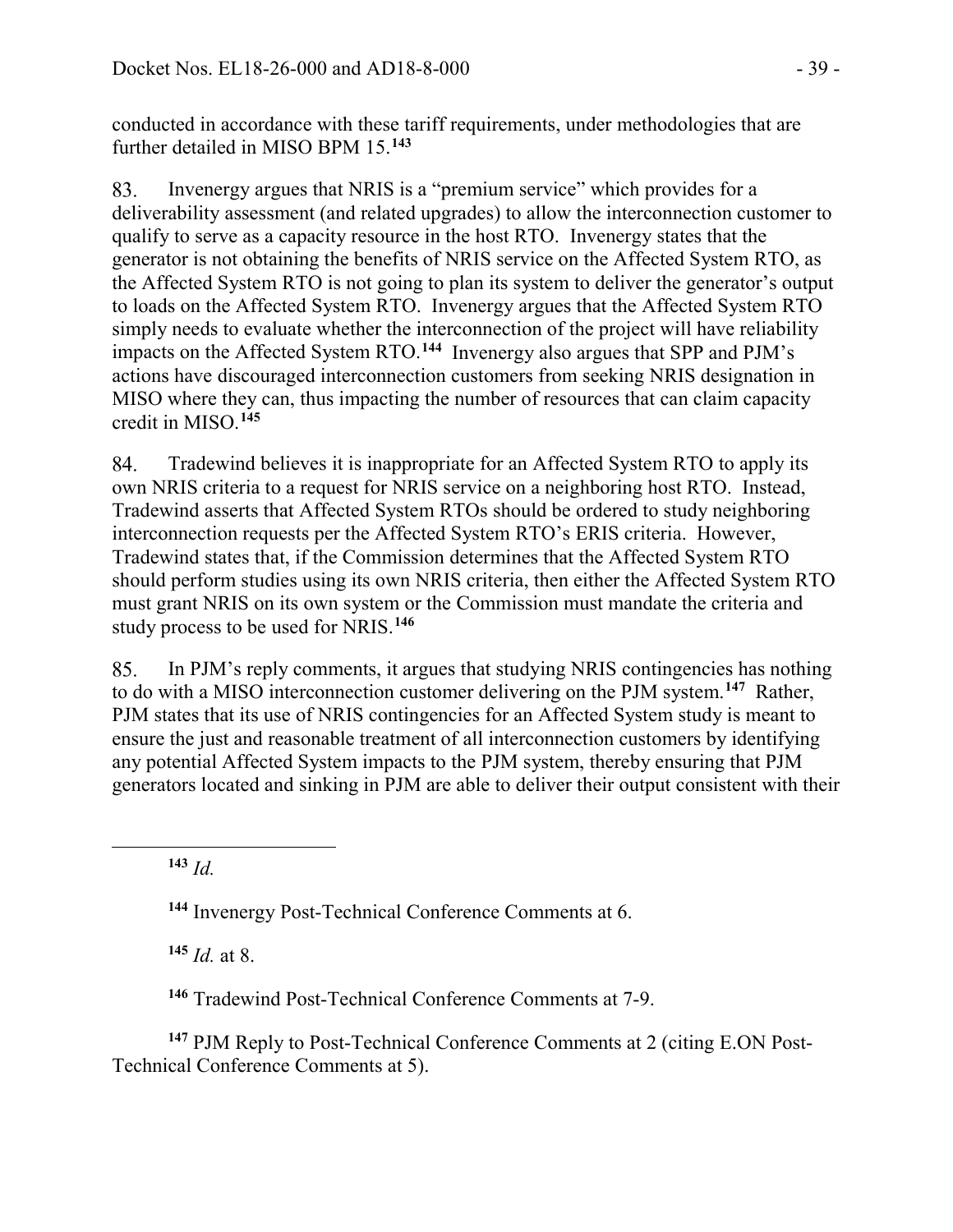level of service under the PJM tariff.**[148](#page-39-0)** SPP argues in its reply comments that while a MISO NRIS customer is not seeking deliverability in SPP, the customer is seeking a higher level of service on the MISO system that will be more likely to impact SPP's facilities than if it did not have that level of service, as it is more likely to be dispatched to serve MISO network load.**[149](#page-39-1)** In its reply comments, MISO does not think it makes sense to evaluate the impacts of an interconnection customer requesting NRIS in MISO as if that customer was requesting NRIS in PJM or SPP.**[150](#page-39-2)** Ultimately, MISO believes that the actual impacts of a generator requesting NRIS on Affected System RTOs could be evaluated through a single NRIS evaluation performed by the host transmission provider, provided the host transmission provider and Affected System RTO have coordinated and agreed upon the assumptions and criteria to be used for such an evaluation.**[151](#page-39-3)**

#### **f. Commission Determination**

86. We find that there is not sufficient evidence that demonstrates that current modeling practices in MISO, SPP, and PJM are unjust and unreasonable. The fact that there are variances between MISO, SPP, and PJM on modeling are not sufficient to make such a finding. Rather, the differences in the market structures across MISO, SPP, and PJM may justify each RTO using its own approach, such as an NRIS or ERIS modeling standard, to evaluate the impacts to it as an Affected System regardless of the level of service that an interconnection customer is requesting in the host RTO. Thus, we find that MISO, SPP, and PJM should be permitted to evaluate Affected System impacts in accordance with their existing processes as described in the record of this proceeding, assuming they apply such criteria and procedures consistently and on a not unduly discriminatory basis among all interconnection requests. Accordingly, we deny the Complaint in part, and do not require MISO, SPP, and PJM to unify their modeling standards for Affected System analysis.

87. However, we grant the Complaint, in part, with regard to modeling standards and find that the lack of transparency surrounding whether MISO, SPP, and PJM use ERIS or NRIS modeling standards when conducting Affected System studies is unjust and unreasonable. As discussed above and mentioned by commenters, differences in the modeling standard used to identify impacts on Affected Systems could alter network

**<sup>148</sup>** *Id.* at 2-3.

<span id="page-39-2"></span><span id="page-39-1"></span><span id="page-39-0"></span> $\overline{a}$ 

<span id="page-39-3"></span>**<sup>151</sup>** *Id.* at 9.

**<sup>149</sup>** SPP Reply to Post-Technical Conference Comments at 20.

**<sup>150</sup>** MISO Reply to Post-Technical Conference Comments at 8.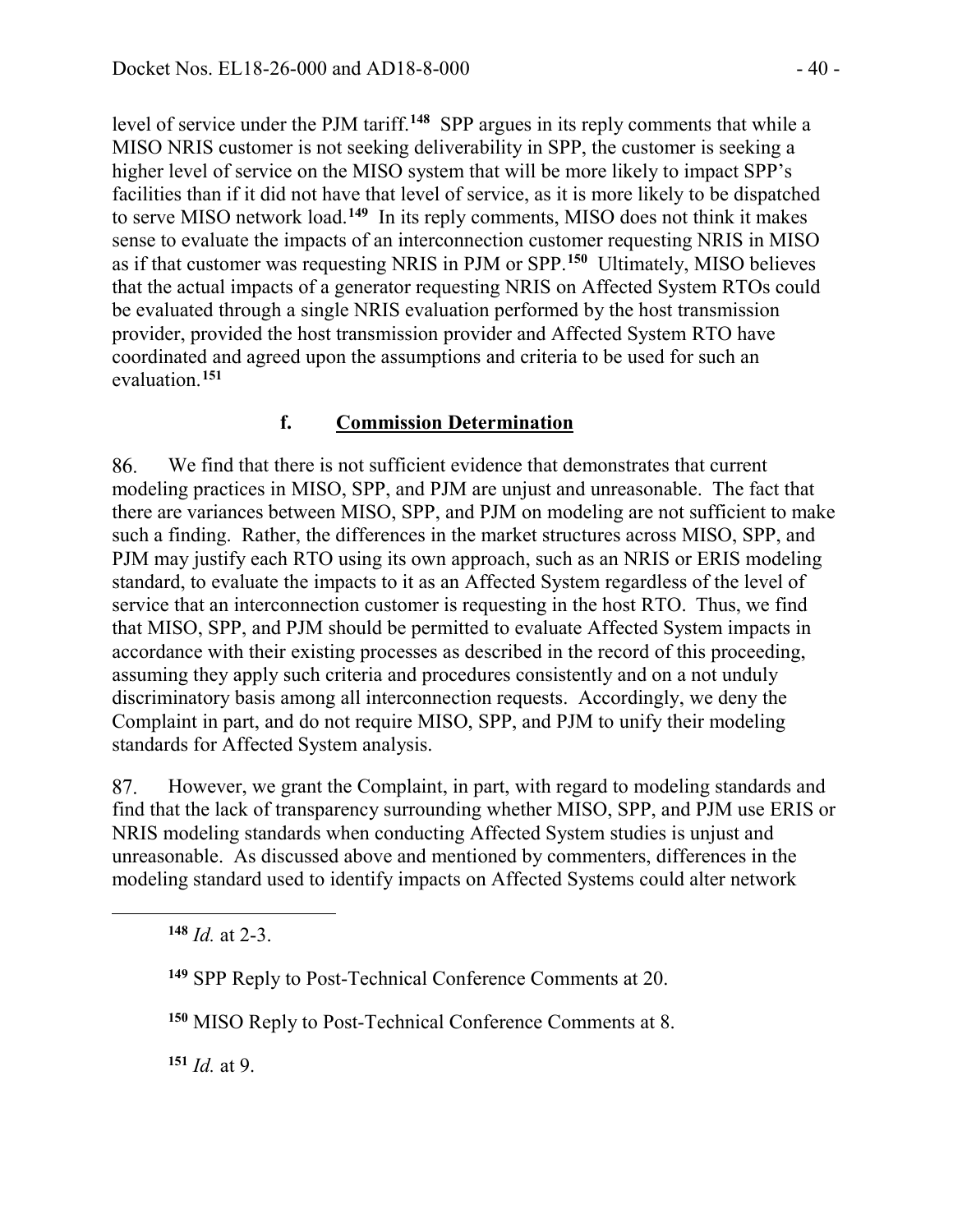$\overline{a}$ 

upgrade costs dramatically, potentially create scenarios where participants cannot access markets due to congestion, or force interconnection customers to finance costly network upgrades on neighboring RTOs' systems without receiving commensurate benefits.**[152](#page-40-0)** Thus, we find that the Affected System RTO's choice to study interconnection customers under the ERIS versus the NRIS modeling standard has the potential to significantly affect interconnection costs, and should be part of each RTO's JOA filed with the Commission. We direct MISO, SPP, and PJM to submit, within 60 days of the date of this order, compliance filings to revise their JOAs to describe the modeling standard (i.e., ERIS or NRIS) they use to study, as the Affected System RTO, interconnection customers that request ERIS in the host RTO and interconnection customers that request NRIS in the host RTO.

88. We further find that there is a lack of transparency surrounding the implementation of ERIS and NRIS modeling during the study process. For example, SPP uses a three percent transmission element impact standard for NRIS projects, but this number is not included in SPP's tariff or the MISO-SPP JOA. MISO and PJM likewise do not include such modeling details in their tariffs or the MISO-PJM JOA. Accordingly, we direct MISO, SPP, and PJM to submit, within 60 days of the date of this order, compliance filings to revise their JOAs to state the location in their BPMs or other coordination documents where interconnection customers can find the modeling details**[153](#page-40-1)** that the RTOs use when studying a project as ERIS or NRIS for Affected System studies. We also direct MISO, SPP, and PJM to submit, within 60 days of the date of this order, compliance filings to revise their tariffs to state the location in their BPMs or other coordination documents where interconnection customers can find the modeling details that the RTOs use when studying a project as ERIS or NRIS for interconnection requests on their own systems.

89. Finally, we deny EDF's request to require JOA or tariff revisions for: (1) an obligation for the host RTO, Affected System RTO, and applicable interconnection customers to be apprised of the base model that the Affected System RTO will use for its analysis and an opportunity to comment before Affected System analysis begins; and (2) an obligation for the Affected System RTO to provide the Affected System model (on which its Affected System results are based) to the host RTO at the time the Affected System results are provided to the host RTO.

<span id="page-40-1"></span><span id="page-40-0"></span>**<sup>152</sup>** *See, e.g.*, Invenergy Post-Technical Conference Comments at 6-9; Tradewind Post-Technical Conference Comments at 9-10.

**<sup>153</sup>** These details could include impact thresholds or distribution factors.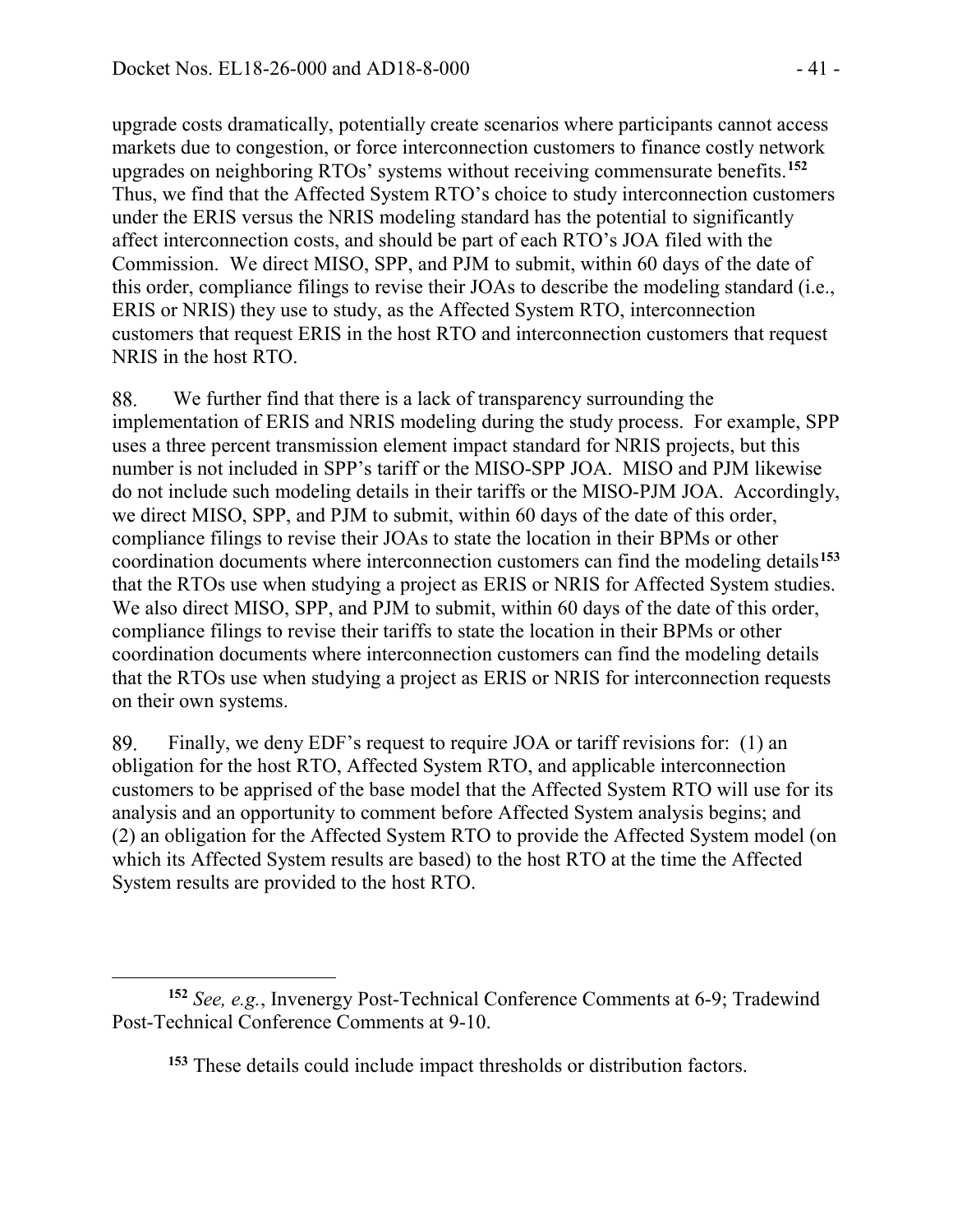We find that EDF's requests are sufficiently addressed by the requirement in  $90<sub>1</sub>$ Order No. 845**[154](#page-41-0)** that transmission providers maintain network models, including all underlying assumptions, on either their Open Access Same-time Information System sites or password protected websites. As the Commission found in Order No. 845, this requirement will increase transparency for interconnection customers, allowing them to make more informed interconnection decisions, while also holding transmission providers accountable as to which network models and assumptions they use to assess interconnection requests.**[155](#page-41-1)** Further, the Commission required that these network models and underlying assumptions should reasonably represent those used during the most recent interconnection study and be representative of current system conditions.**[156](#page-41-2)** Interested interconnection customers can review this information to find how similarly situated generators were previously analyzed in Affected System studies.

#### **5. Allocation of Affected System Costs**

#### **a. Complaint**

91. EDF argues that there is no clear process by which the RTOs allocate network upgrade costs for interconnection projects located near the RTO seams. EDF requests that the Commission order MISO, SPP, and PJM to file tariff and JOA revisions that include how costs will be allocated between proposed generation projects located on different sides of the seam (such as a "higher-queued" standard).**[157](#page-41-3)** Here, EDF again relies on the Cooper South constraint as an example. EDF states that, as part of the MISO February 2016 West study process, EDF reviewed an SPP study for new generation to be located on the SPP system near the SPP-MISO seam, referred to as SPP DISIS 2016-1 study, which identified network upgrades that were geographically near and impacted the Cooper South constraint in SPP.**[158](#page-41-4)** EDF explains that SPP's study was completed in January 2016, along with a restudy in February 2016, well before the MISO February 2016 West studies commenced. Therefore, EDF claims that generation in the MISO February 2016 West study group did not expect any of the facilities identified in the SPP DISIS 2016-1 study to show up as facilities required to address Affected System impacts on SPP's system; however, they did. EDF states that generation in the MISO

**<sup>154</sup>** *See* Order No. 845, 163 FERC ¶ 61,043 at P 236.

**<sup>155</sup>** *Id.* P 237.

<span id="page-41-2"></span><span id="page-41-1"></span><span id="page-41-0"></span> $\overline{a}$ 

**<sup>156</sup>** *Id.* P 236.

<span id="page-41-3"></span>**<sup>157</sup>** Complaint at 3.

<span id="page-41-4"></span>**<sup>158</sup>** *Id.* at 10.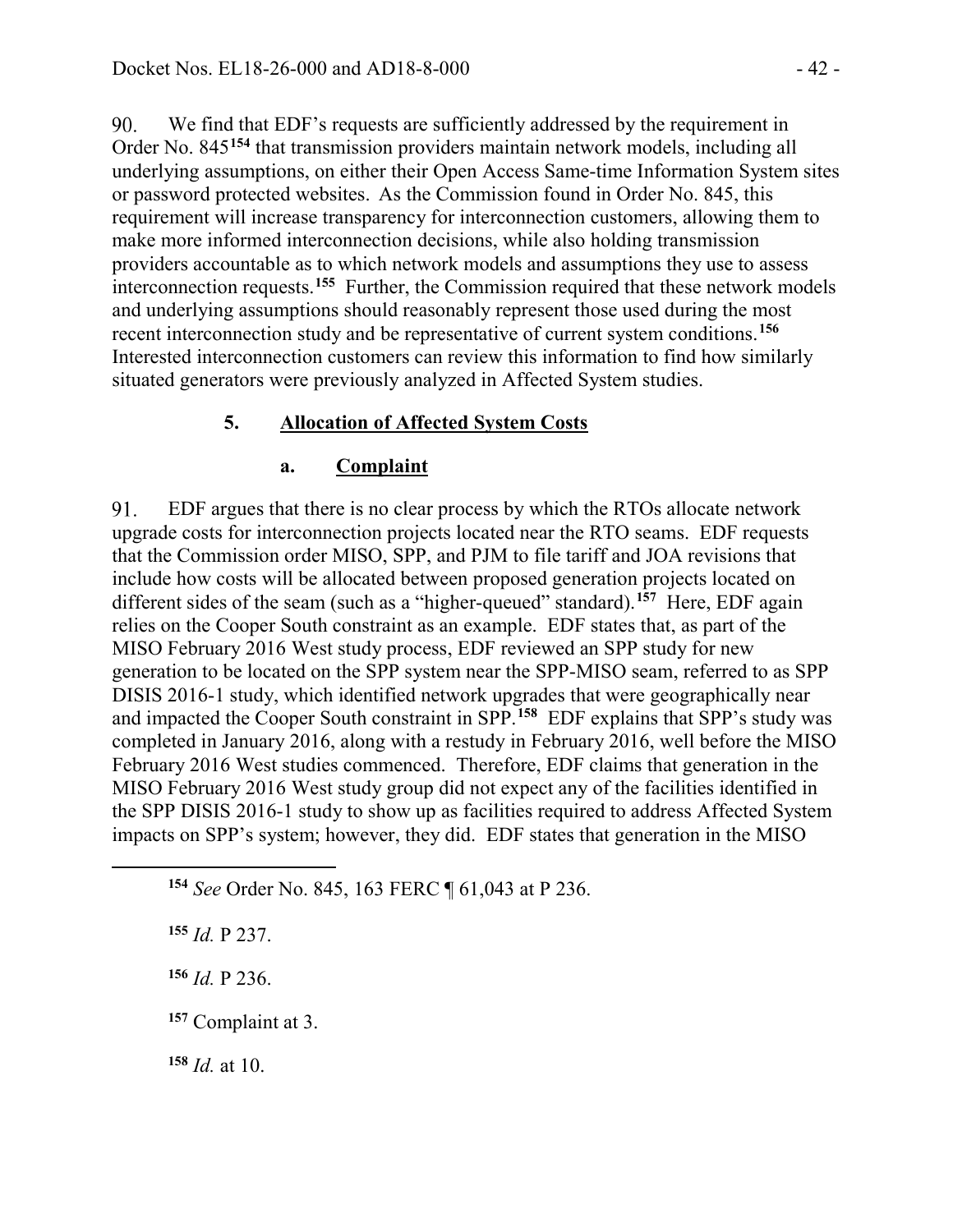February 2016 West study group were assessed an estimated \$311 million in Affected System costs for a new high-voltage transmission line to upgrade the Cooper South constraint in SPP. EDF argues that the RTOs inappropriately shifted costs for upgrades identified in the SPP DISIS 2016-1 study from generation locating within SPP to generation locating within MISO.**[159](#page-42-0)**

92. EDF states that it asked MISO about the SPP costs at an in-person meeting and was advised that MISO and SPP apply a "higher-queued" standard for Affected System analyses.**[160](#page-42-1)** Specifically, EDF states that MISO explained that projects that are lowerqueued (i.e., later in time) and located in MISO will not be assigned network upgrade costs for impacts on the SPP system that already are attributed to higher-queued (i.e., earlier in time) projects located in SPP, and vice versa. EDF states that MISO further explained that it and SPP apply a "when the cluster window closes" approach to implement this higher queued standard. EDF states that MISO also explained that it applies a higher-queued standard with PJM, in which MISO and PJM review when each individual interconnection request enters the queue to apply the higher-queued standard.**[161](#page-42-2)** EDF notes, however, that MISO's presentation at an Interconnection Process Task Force meeting indicates that all three RTOs apply a "when the cluster window closes" approach.**[162](#page-42-3)** EDF argues that the standards that each RTO applies are not clear and that there is no discussion of this "higher-queued" standard in the RTOs' tariffs, BPMs, or JOAs; thus, EDF asserts, the RTOs have not demonstrated that the use of such a standard is just and reasonable.**[163](#page-42-4)** EDF also points out that, even under MISO's explanation of the higher-queued standard, it is not clear that the generation projects in MISO's February 2016 West study group are higher-queued compared to the projects

**<sup>160</sup>** *Id.*

**<sup>161</sup>** *Id.* at 12.

<span id="page-42-0"></span> $\overline{a}$ **<sup>159</sup>** *Id.* at 11. EDF states that this cost shift is equally troubling for interconnection customers within SPP, who may have dropped out of the SPP queue due to the high cost of network upgrades to the Cooper South constraint without knowing that they might be relieved of this cost.

<span id="page-42-4"></span><span id="page-42-3"></span><span id="page-42-2"></span><span id="page-42-1"></span>**<sup>162</sup>** *Id.* (citing Item 03A (Meeting Materials), Sept. 26, 2017 Interconnection Process Task Force)*.*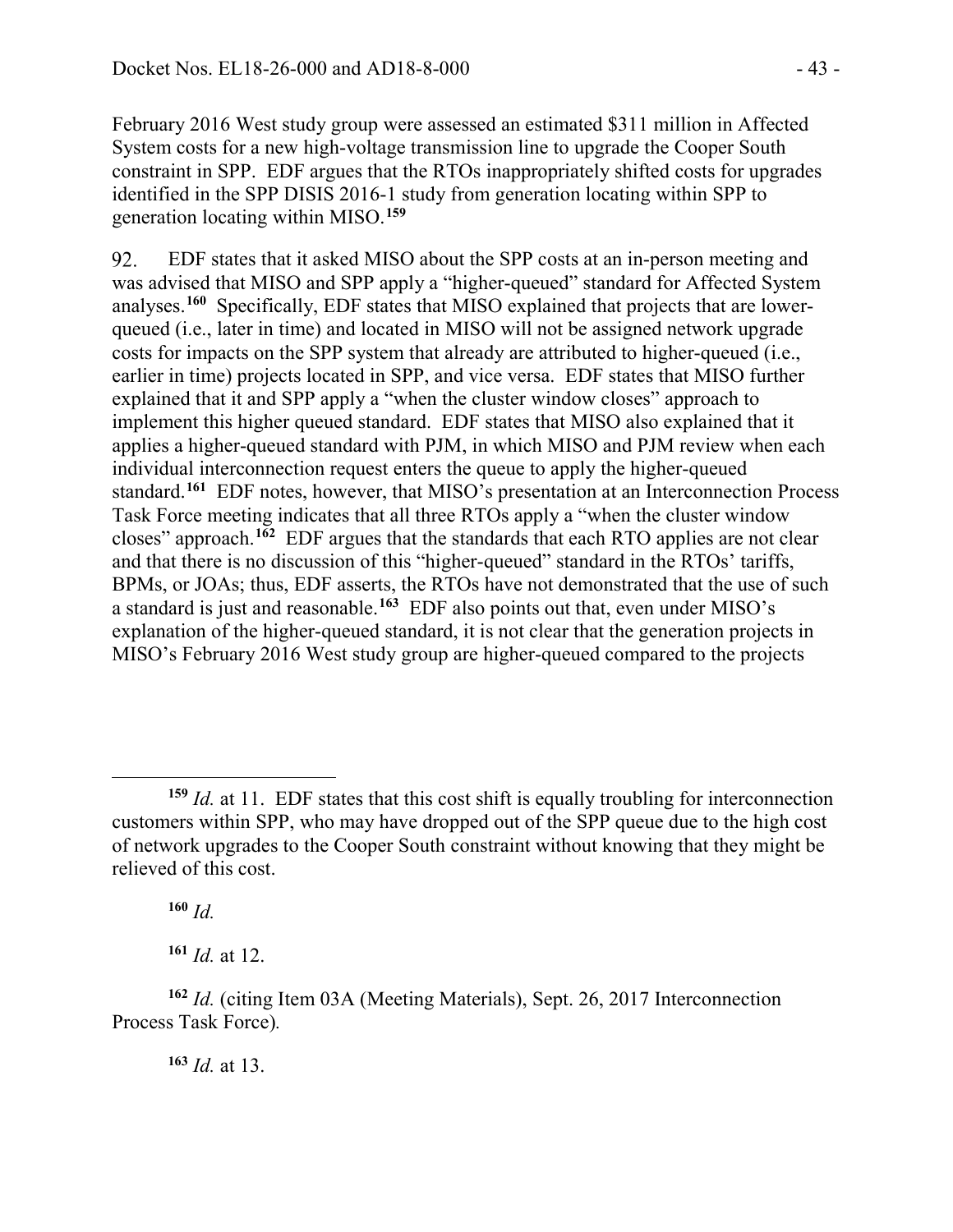identified in the SPP DISIS 2016-1 study; EDF claims that MISO and SPP disagreed with EDF about this fact in an October 10, 2017 meeting.**[164](#page-43-0)**

93. EDF states that this cost information is necessary because interconnection customers must agree within a certain number of days to move on to the next phase of the queue or withdraw from the queue. For example, EDF notes that MISO requires an interconnection customer to decide, within 15 business days after the system impact study for each phase is provided, whether it will withdraw from the queue or proceed into the next phase and risk forfeiture of its previous financial milestone payment. In the Cooper South example, EDF asserts that MISO did not provide it with SPP Affected System data until six days before the financial milestone for the next phase was due, which EDF contends is not enough time for the interconnection customer to scrutinize the data and determine whether to proceed through the interconnection queue.

# **b. MISO, SPP, and PJM Answers**

94. MISO and PJM refute the contention that they apply a hidden "higher-queued" standard that should be included in their tariffs or the MISO-PJM JOA.**[165](#page-43-1)** MISO asserts that the relative positions of projects in the host RTO's and Affected System RTO's queues may affect their cost responsibility for upgrades, and the cost responsibility for upgrades on the Affected System RTO may depend on the queue priority that the Affected System RTO assigns under its tariff to the host RTO's generation. PJM states that PJM Manual 14A and the MISO-PJM JOA provide that each RTO shall maintain its own generator interconnection queue and that PJM applies the same queue standards that it applies in its regional process, which is that queue positions of each interconnection request are assigned on a first-come, first-served basis.

SPP disputes EDF's allegation that MISO and SPP inappropriately included \$311 95. million in SPP Affected System costs to MISO customers as part of the MISO February 2016 West system impact study for network upgrades near the Cooper South constraint. SPP asserts that it did not identify the need for these network upgrades in the SPP DISIS 2016-001 study completed before the MISO February 2016 West studies commenced, as EDF argues. **[166](#page-43-2)** SPP explains that the upgrades included in the SPP DISIS 2016-001 study were, at a minimum, 150 miles away from the Cooper South constraint and had only a limited electrical impact on the constraint; therefore, SPP contends, they were unrelated to any costs of upgrades required to address that constraint. Moreover, SPP

**<sup>164</sup>** *Id.* at 14-15.

<span id="page-43-2"></span><span id="page-43-1"></span><span id="page-43-0"></span> $\overline{a}$ 

**<sup>166</sup>** SPP Answer to Complaint at 25.

**<sup>165</sup>** PJM Answer to Complaint at 23; MISO Answer to Complaint at 26-27.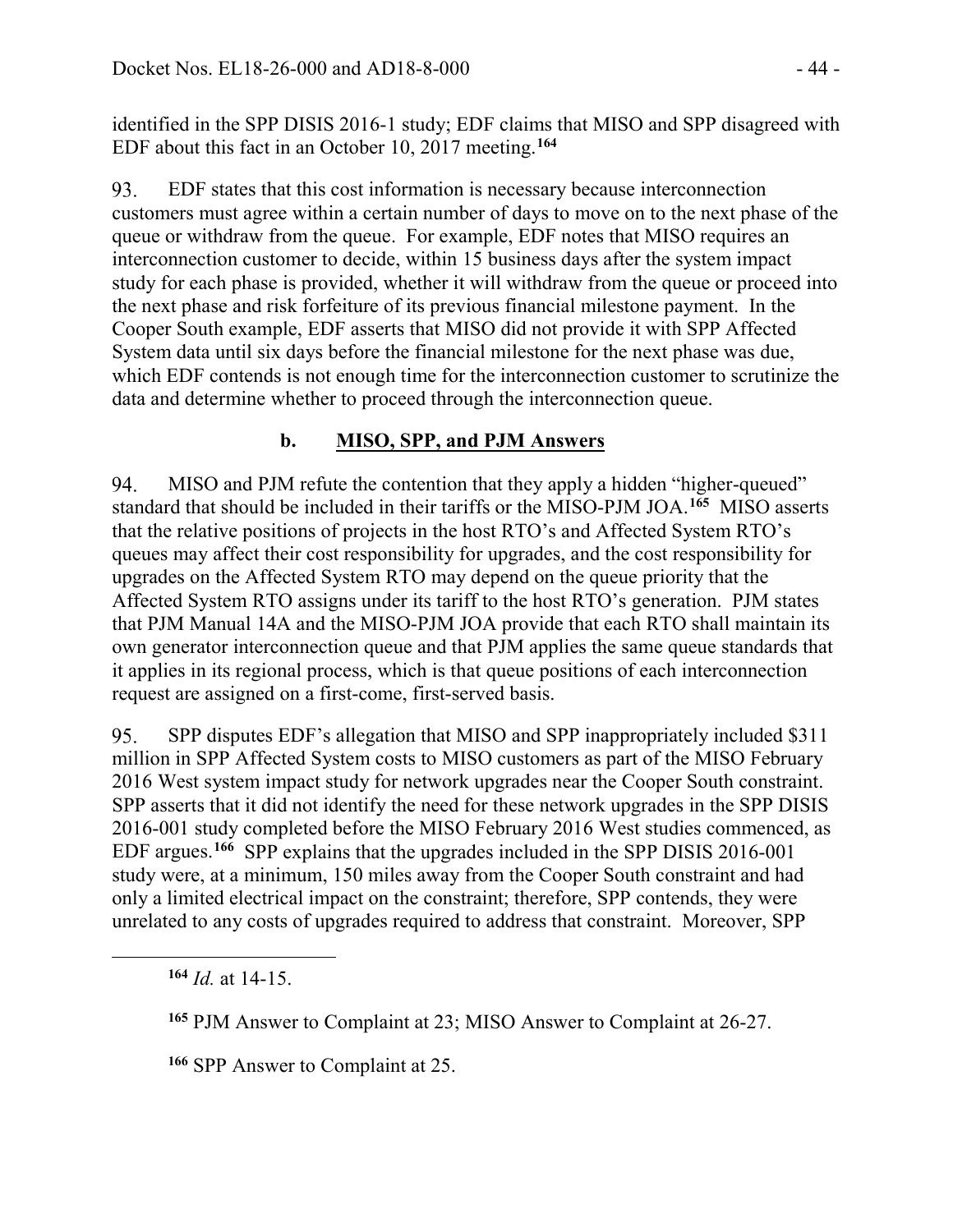argues that the \$311 million for a new high-voltage transmission line was not only necessary to address the Cooper South constraint but also mitigated two additional thermal overloads and several additional steady state voltage constraints caused by the generation being interconnected in MISO. Further, SPP contends that the new highvoltage transmission line was necessary to ensure reliability with the interconnection of five gigawatts of additional generation being proposed in the MISO February 2016 West study group.**[167](#page-44-0)** In any event, SPP states that the MISO February 2016 West group is higher-queued, and higher-queued requests are responsible for mitigating impacts.

96. SPP states that EDF is correct that SPP uses a "higher-queued" standard for assigning Affected System costs, whereby network upgrade costs are assigned to higherqueued projects (earlier in time) rather than to lower-queued projects (later in time).**[168](#page-44-1)** SPP states that cost allocations are based on cluster queue priority because both MISO and SPP study interconnection requests on a cluster basis, in which requests submitted during a defined period of time are studied together. SPP states that, in the example referenced by the Complaint, the MISO February 2016 West cluster window closed in February 2016, and the open window for SPP's DISIS 2016-001 cluster ended March 31, 2016; therefore, SPP explains, the MISO February 2016 West cluster is higher-queued.**[169](#page-44-2)**

# **c. Comments to the Complaint**

97. MidAmerican requests that the Commission require a stakeholder process in order to provide clear documentation of queue position on Affected Systems.**[170](#page-44-3)** E.ON argues that there is a need to define the study scope of Affected System analysis, including an explanation of how network upgrade impacts are allocated between interconnection customers on both sides of an RTO seam.**[171](#page-44-4)**

**<sup>169</sup>** *Id.* at 23.

<span id="page-44-2"></span><span id="page-44-1"></span><span id="page-44-0"></span> $\overline{a}$ 

- <span id="page-44-3"></span>**<sup>170</sup>** MidAmerican Comments to Complaint at 7-8.
- <span id="page-44-4"></span>**<sup>171</sup>** E.ON Comments to Complaint at 11-16.

**<sup>167</sup>** *Id.* at 25-26; Purdy Aff. at ¶¶ 17, 19.

**<sup>168</sup>** SPP Answer to Complaint at 22.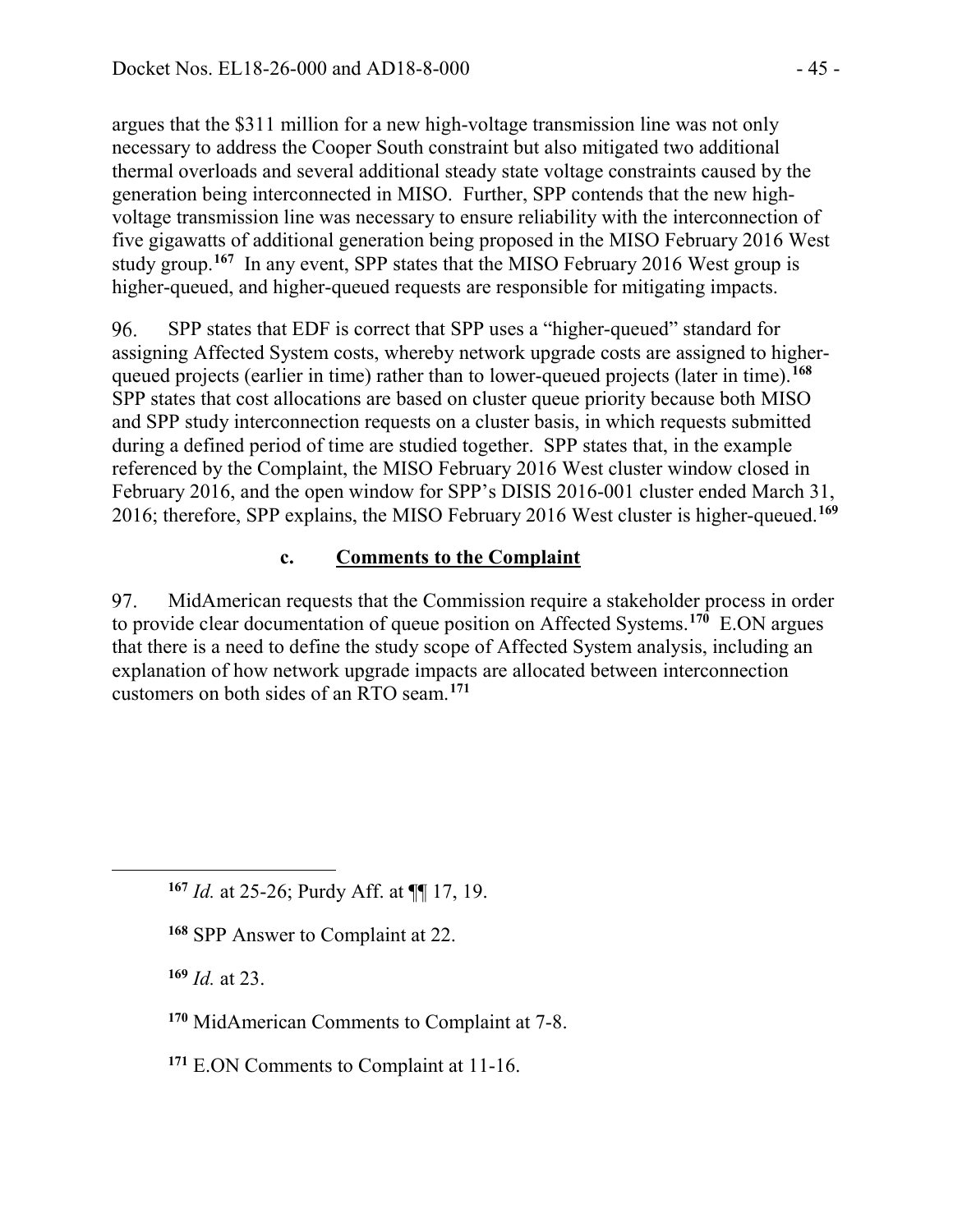EDF notes that MISO, SPP, and PJM did not adequately respond to its concerns 98. about cost allocation coordination.**[172](#page-45-0)** EDF contends that the RTOs provided no details about how a "higher-queued" standard is determined and applied, nor did they adequately respond to EDF's argument that the RTOs' practices are inconsistent and can lead to allocating costs differently to projects on the seam.

# **e. Post-Technical Conference Comments**

99. EDF argues that there is little transmission provider documentation about how queue priority is determined or that explains specifically how each of MISO, SPP, and PJM determine how costs are assigned to either the host RTO or Affected System RTO cluster.**[173](#page-45-1)** EDF argues that assuming it is appropriate to apply a higher-queued standard, then the requirement must be listed in the RTOs' tariffs and JOAs.

100. MISO states that queue priority for interconnection requests in MISO and its neighboring systems is determined based on the respective deadline set by the transmission providers to enter the DPP or system impact study phase within its interconnection process. For PJM interconnection projects, MISO states that it uses PJM's deadline for entering its system impact study phase. For SPP interconnection projects, MISO states that it uses SPP's closing date of the definitive interconnection system impact study queue cluster open season. MISO also states that its Shared Network Upgrade provision allows interconnection customers required to pay the cost of triggering upgrades to receive reimbursement from other projects benefitting from such upgrade, and MISO states that it supports applying this concept across seams. MISO acknowledges that these relative queue priority rules and cost allocation rules could be more clearly documented to provide interconnection customers with greater up-front transparency into how the process works. MISO does not oppose including these rules in its JOAs with PJM and SPP and/or in appropriate BPMs.**[174](#page-45-2)**

101. SPP states that it assigned the Cooper South upgrade costs to MISO interconnection customers per the Commission's longstanding policy of assigning interconnection-related costs to customers whose interconnection request caused the need

<span id="page-45-2"></span><span id="page-45-1"></span><span id="page-45-0"></span> $\overline{a}$ 

**<sup>172</sup>** EDF Answer to Answers to Complaint at 26-28.

**<sup>173</sup>** EDF Post-Technical Conference Comments at 28-29.

**<sup>174</sup>** MISO Post-Technical Conference Comments at 46.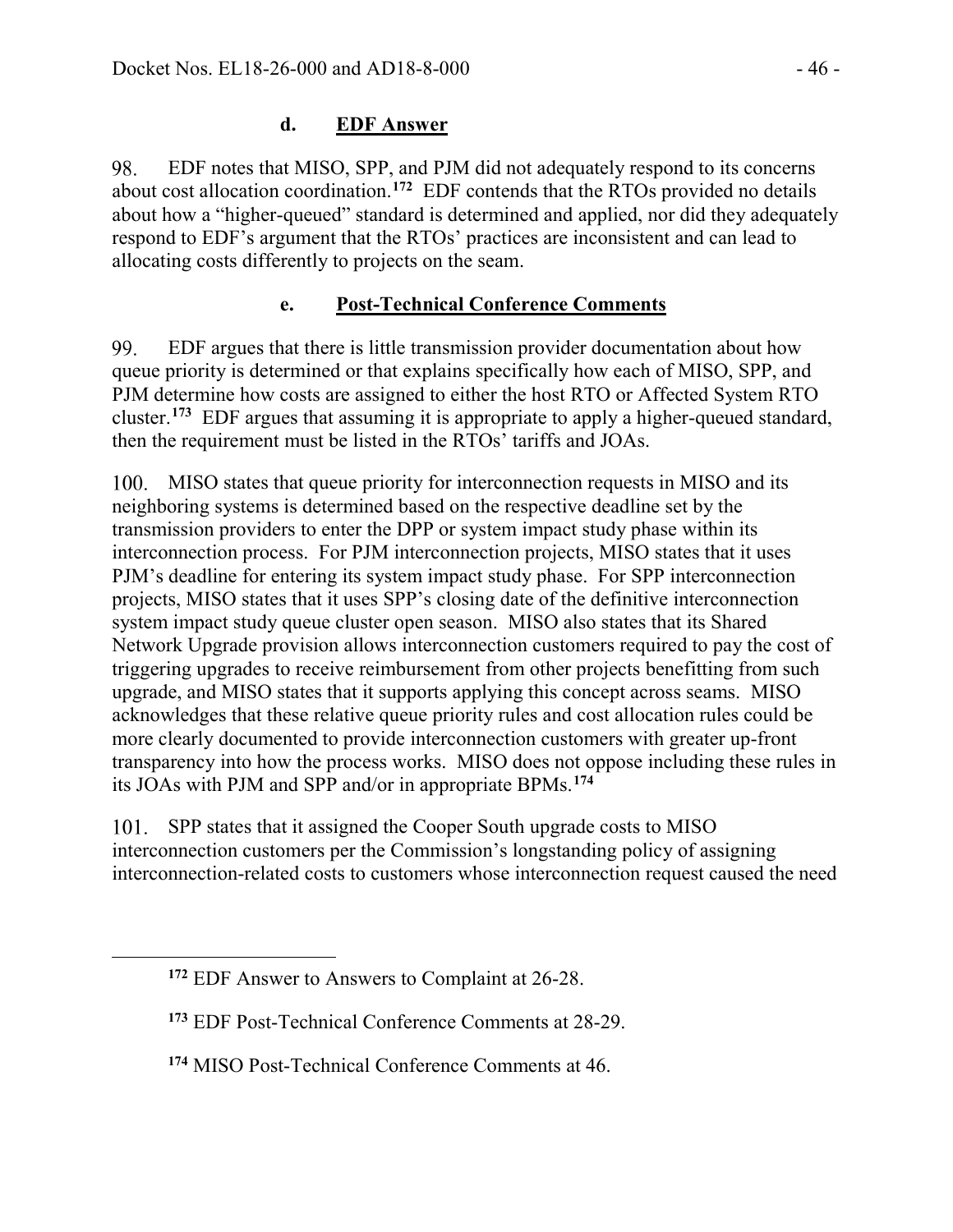for the upgrade.**[175](#page-46-0)** SPP states that because its and MISO's open seasons end at different times, SPP and MISO assign the higher queue priority to the RTO's cluster with the open season that ends first.**[176](#page-46-1)** SPP argues that requiring only MISO, SPP, and PJM to deviate from the Commission's long-standing first-in-time policy for interconnection upgrade cost responsibility would be unduly discriminatory. SPP notes that queue priority for SPP interconnection clusters is set forth in the SPP tariff, and using the same queue priority practices in the Affected System process avoids discrimination.**[177](#page-46-2)** MidAmerican cautions, though, that if MISO interconnection customers were to pay the entire cost of the Cooper South upgrade, then interconnection customers in SPP would face lower interconnection and upgrade costs as a result, creating a "free rider" issue.**[178](#page-46-3)**

102. PJM states that it determines queue priority based on when PJM is notified by the host RTO of the interconnection requests. PJM states that cost responsibility is determined by the queue priority established together with PJM's cost allocation rules, whereby the "first to cause" is identified and assigned cost responsibility for the required network upgrade. PJM notes that subsequent queue projects that satisfy PJM's cost allocation and timing thresholds will receive a share of the cost of the network upgrade on the PJM system.**[179](#page-46-4)** PJM states that requiring it to "avoid" assigning network upgrade costs to the project first to cause or "trigger" the need for a network upgrade would result in a different cost allocation methodology than what PJM uses for its interconnection customers under its tariff.**[180](#page-46-5)**

Invenergy argues that the Cooper South upgrade should be included in the RTOs' transmission expansion plans and that the entire cost of the upgrade should be borne by SPP or MISO transmission customers, rather than interconnection customers, per the

**<sup>177</sup>** *Id.* at 48.

<span id="page-46-2"></span><span id="page-46-1"></span><span id="page-46-0"></span> $\overline{a}$ 

<span id="page-46-3"></span>**<sup>178</sup>** MidAmerican Post-Technical Conference Comments at 27.

<span id="page-46-4"></span>**<sup>179</sup>** PJM Post-Technical Conference Comments at 32.

<span id="page-46-5"></span>**<sup>180</sup>** *Id.* at 32-33.

**<sup>175</sup>** SPP Post-Technical Conference Comments at 44.

<sup>&</sup>lt;sup>176</sup> *Id.* at 47 (citing SPP Tariff, Attachment V  $\S$  4.1.1).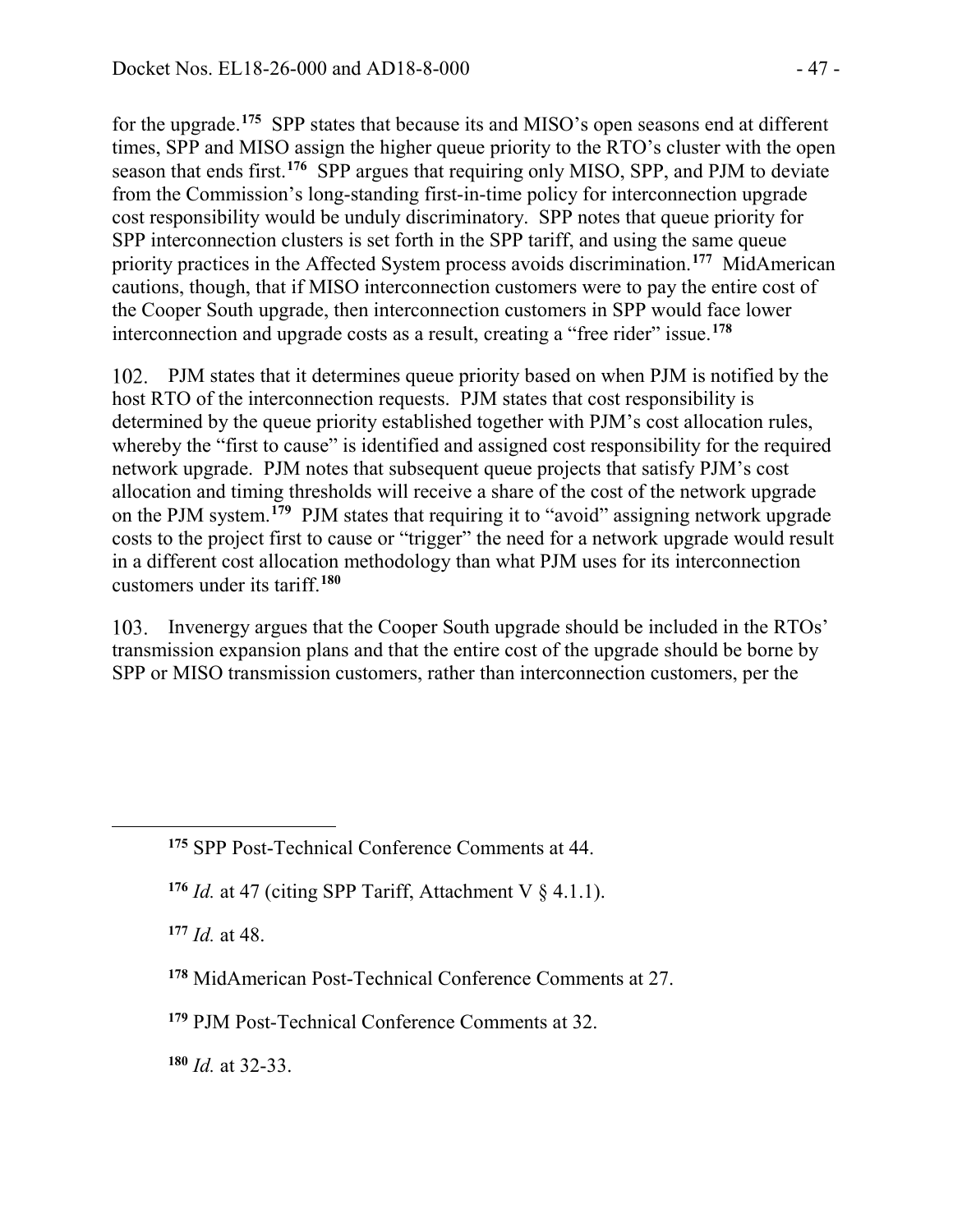Order No. 1000**[181](#page-47-0)** cost allocation policy that beneficiaries pay for transmission expansion.**[182](#page-47-1)**

MISO, SPP, and PJM all oppose establishing a unified approach to determining queue priority in Affected System analysis. By contrast, Tradewind states that the Commission should order RTOs (and utility transmission providers coordinating with RTOs) to establish a common practice for determining cross-seam queue priority. Tradewind also suggests developing a shared cost allocation construct for network upgrades identified in both host transmission provider studies and Affected System studies.**[183](#page-47-2)**

Other commenters contend that any revisions to the RTOs' transmission planning processes would require revisiting the Commission's but-for cost causation principles and conducting a broader discussion with more stakeholders than is possible in the instant proceeding. **[184](#page-47-3)**

# **f. Commission Determination**

As described in the record of this proceeding, MISO's, SPP's, and PJM's queue priority processes allocate costs for Affected System upgrades based on a higher-queued principle, the result of which is that costs are allocated to those interconnection customers that entered the RTOs' study processes earlier in time (i.e., higher-queued) as opposed to those that entered later in time (i.e., lower-queued). MISO determines queue priority for interconnection requests in MISO and its neighboring systems based on the respective deadlines set by the transmission providers to enter the DPP or system impact study phase within their interconnection study processes. For PJM interconnection projects, MISO states that it uses PJM's deadline for entering its system impact study phase to determine queue priority. For SPP interconnection projects, MISO states that it uses

**<sup>182</sup>** Invenergy Post-Technical Conference Comments at 14-15.

**<sup>183</sup>** Tradewind Post-Technical Conference Comments at 31-32.

<span id="page-47-3"></span><span id="page-47-2"></span><span id="page-47-1"></span>**<sup>184</sup>** EDF & E.ON Reply to Post-Technical Conference Comments at 34; MISO Post-Technical Conference Comments at 40; MISO Transmission Owners Reply to Post-Technical Conference Comments at 5-6.

<span id="page-47-0"></span> $\overline{a}$ **<sup>181</sup>** *Transmission Planning and Cost Allocation by Transmission Owning and Operating Public Utilities*, Order No. 1000, 136 FERC ¶ 61,051 (2011), *order on reh'g*, Order No. 1000-A, 139 FERC ¶ 61,132, *order on reh'g and clarification*, Order No. 1000-B, 141 FERC ¶ 61,044 (2012), *aff'd sub nom. S.C. Pub. Serv. Auth.* v. *FERC*, 762 F.3d 41 (D.C. Cir. 2014).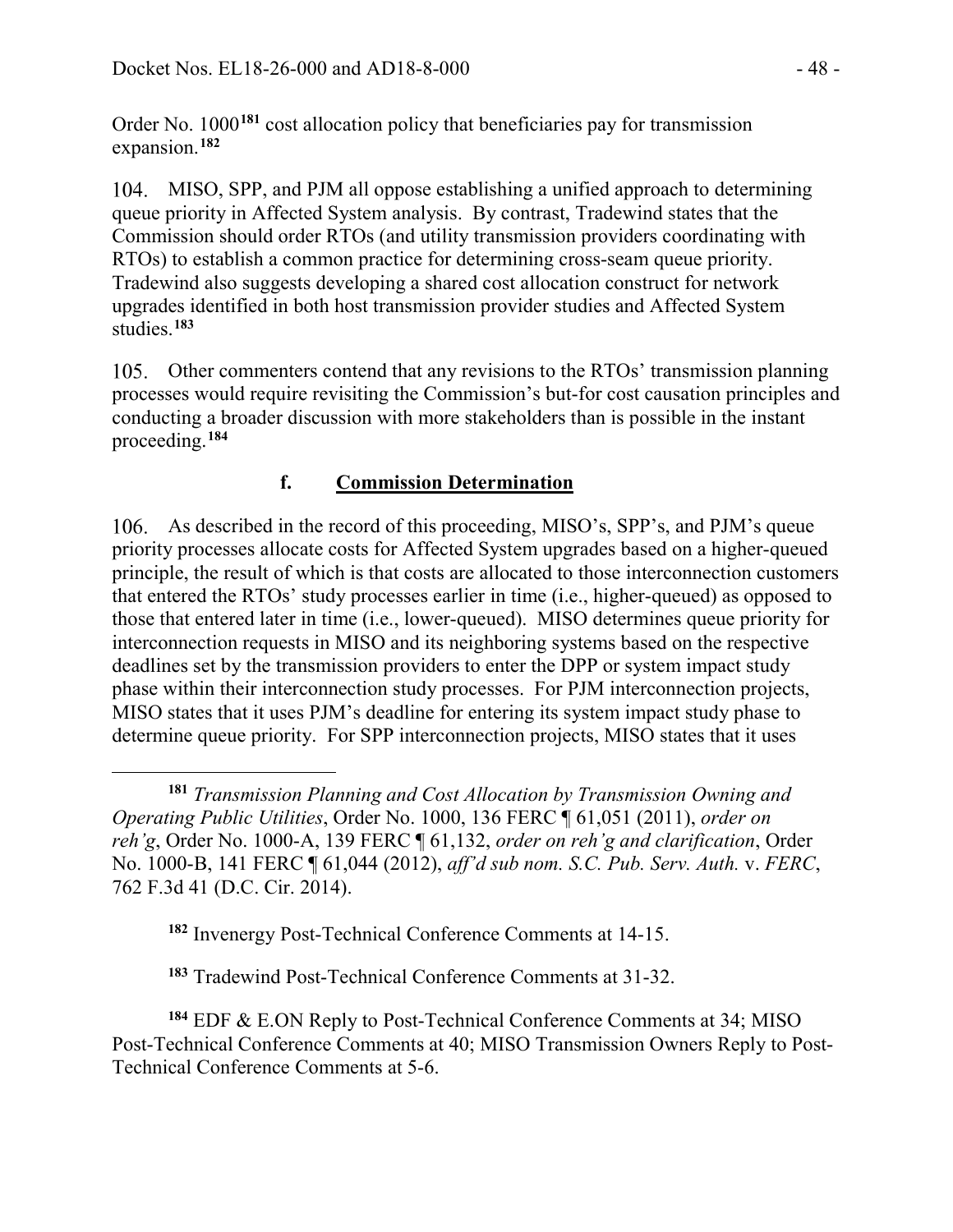SPP's closing date of the definitive system impact study queue cluster open season to determine queue priority. SPP states that it and MISO assign queue priority based on the open season end date of the RTOs' study clusters. PJM determines queue priority based on when PJM is notified by the host RTO of the interconnection requests, i.e., queue priority is determined on a first-come, first-served basis. MISO, SPP, and PJM have described processes that allow interconnection customers to clearly determine whether they have higher or lower queue priority than an interconnection customer in a neighboring queue consistent with the administration of their respective queues. This allows an interconnection customer to determine, for example, whether it or an interconnection customer on a neighboring system is higher-queued and therefore responsible for the costs of a network upgrade.

107. However, while MISO, SPP, and PJM detailed in this proceeding how they determine relative queue priority with the queues of the other RTOs, EDF and other commenters have demonstrated that interconnection customers are not aware of the RTOs' processes for determining queue priority.**[185](#page-48-0)** Because the queue priority processes are not described in their tariffs or JOAs, we find that there is a lack of transparency in MISO, SPP, and PJM that makes it difficult for interconnection customers to understand how Affected System network upgrade costs are being allocated to them. Accordingly, we grant the Complaint, in part, and direct MISO, SPP, and PJM to submit, in compliance filings due within 60 days of the date of this order, revisions to their JOAs to detail the method each RTO currently uses to determine relative queue priority in an Affected System analysis and to explain how (such as a "higher-queued" standard) each RTO will allocate the costs of network upgrades that are required on an Affected System RTO. Requiring the RTOs to detail this information in their JOAs will provide additional transparency to interconnection customers on their potential responsibility for Affected System network upgrade costs, thereby reducing uncertainty that may hinder interconnection development.

 $\overline{a}$ 

<span id="page-48-0"></span>**<sup>185</sup>** MISO acknowledged that this information is not clearly documented in the MISO tariff or JOAs. MISO Post-Technical Conference Comments at 46.